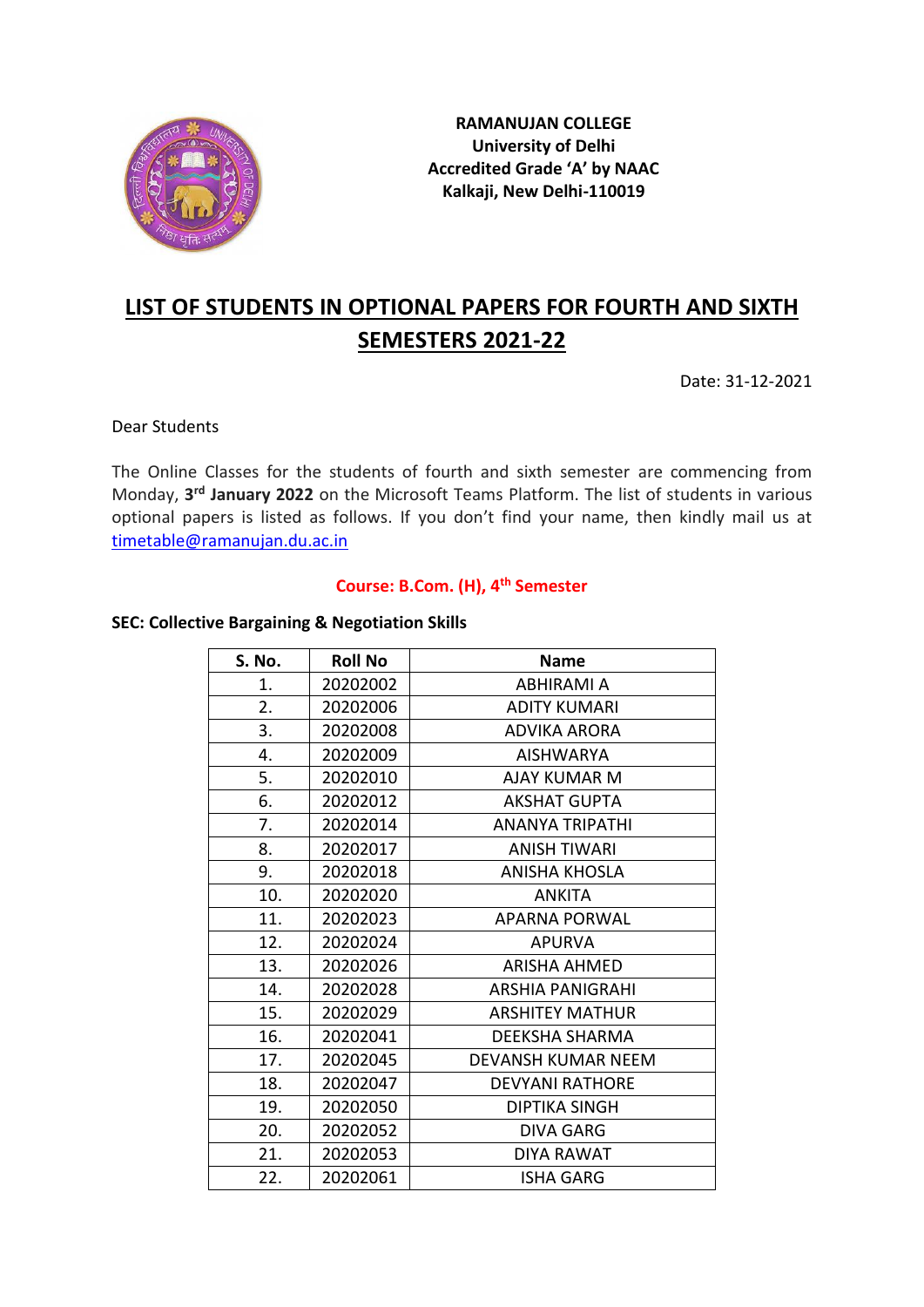| 23. | 20202066 | <b>KAJAL SAGAR</b>      |
|-----|----------|-------------------------|
| 24. | 20202069 | <b>KASHISH</b>          |
| 25. | 20202070 | <b>KASHISH CHAUHAN</b>  |
| 26. | 20202072 | KHUSHI CHAWLA           |
| 27. | 20202076 | <b>MAHIKA JAIN</b>      |
| 28. | 20202077 | <b>MAHIMA</b>           |
| 29. | 20202078 | <b>MEHUL JHA</b>        |
| 30. | 20202082 | NAVYA TANEJA            |
| 31. | 20202088 | NITIKA JINDAL           |
| 32. | 20202095 | <b>PARUL LAL</b>        |
| 33. | 20202110 | <b>RASHMI</b>           |
| 34. | 20202120 | <b>SAHIL UPPAL</b>      |
| 35. | 20202121 | <b>SAHIL JAIN</b>       |
| 36. | 20202126 | <b>SAMEER JAIN</b>      |
| 37. | 20202127 | SANJOG PAHWA            |
| 38. | 20202128 | <b>SANYAM MITTAL</b>    |
| 39. | 20202133 | SHIKHA SHARMA           |
| 40. | 20202140 | <b>SIDDHI JAIN</b>      |
| 41. | 20202142 | <b>SMITA NATH</b>       |
| 42. | 20202158 | <b>TRIPTI GARG</b>      |
| 43. | 20202186 | <b>KAVYA GUPTA</b>      |
| 44. | 20202191 | <b>MAHESH KUMAR</b>     |
| 45. | 20202194 | PRIYANSHU               |
| 46. | 20202200 | <b>ANSH KARNWAL</b>     |
| 47. | 20202204 | HIMANSHU                |
| 48. | 20202205 | <b>ISHANT KUSHWAH</b>   |
| 49. | 20202206 | <b>MAYANK ANAND</b>     |
| 50. | 20202207 | <b>MEGHA</b>            |
| 51. | 20202209 | <b>NANDNI VERMA</b>     |
| 52. | 20202231 | <b>KARTIK BALWAN</b>    |
| 53. | 20202237 | SATYAJEET               |
| 54. | 20202240 | <b>ADARSH KUMAR</b>     |
| 55. | 20202241 | <b>ARCHEE SAHU</b>      |
| 56. | 20202250 | <b>ISHIKA KUMARI</b>    |
| 57. | 20202254 | PRABHJOT SINGH KHANDPUR |
| 58. | 20202260 | KASHISH AHUJA           |
| 59. | 20202261 | <b>ANUSHNA GUPTA</b>    |
|     |          |                         |

## **SEC: E-Filing of Returns**

| S. No. | <b>Roll No</b> | <b>Name</b>           |
|--------|----------------|-----------------------|
|        | 20202001       | <b>AARISH</b>         |
|        | 20202015       | ANIKET                |
| 3.     | 20202036       | <b>BHUMIKA SHARMA</b> |
|        | 20202049       | <b>DIKSHA SEHGAL</b>  |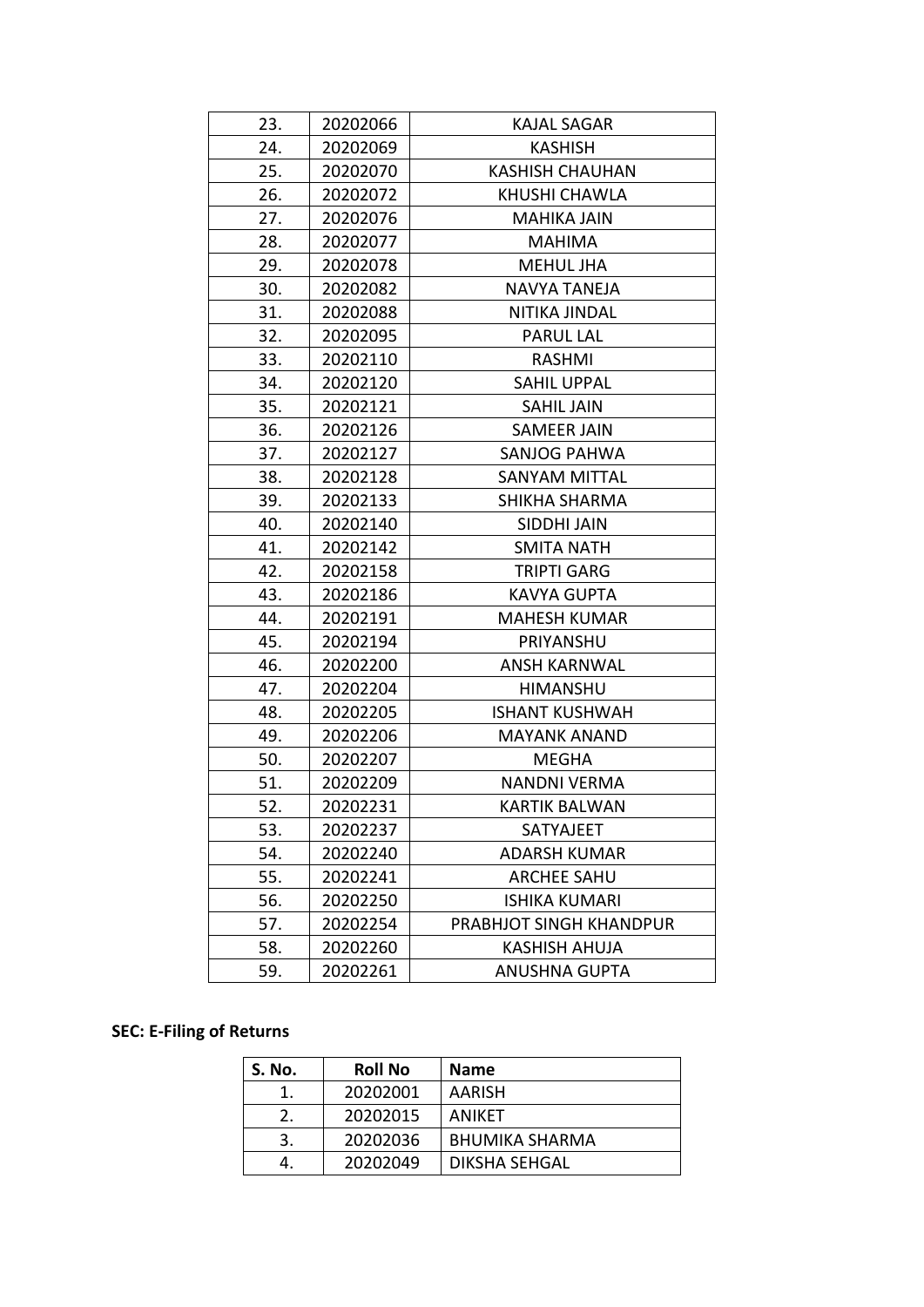| 5.  | 20202058 | <b>HEMLATA NEGI</b>    |
|-----|----------|------------------------|
| 6.  | 20202067 | <b>KAJAL BHATI</b>     |
| 7.  | 20202068 | KAMAKSHI KANOJIA       |
| 8.  | 20202074 | <b>KHYATI GUPTA</b>    |
| 9.  | 20202075 | <b>KUMKUM MEHROTRA</b> |
| 10. | 20202080 | <b>NANDINI TOMAR</b>   |
| 11. | 20202089 | <b>NITYA GUPTA</b>     |
| 12. | 20202098 | PRANJAL                |
| 13. | 20202102 | PRERNA SAH             |
| 14. | 20202103 | PRITHVI RAJ CHAUHAN    |
| 15. | 20202105 | PRIYANKA NARANG        |
| 16. | 20202106 | PRIYANKA PANDEY        |
| 17. | 20202112 | RISHABH AGARWAL        |
| 18. | 20202113 | <b>RISHABH CHAUHAN</b> |
| 19. | 20202114 | RITIKA SRIVASTAVA      |
| 20. | 20202135 | <b>SHIVANAND RAI</b>   |
| 21. | 20202147 | <b>SYED ALTAMISH</b>   |
| 22. | 20202151 | <b>TANNU PATHAK</b>    |
| 23. | 20202164 | <b>VAANI VERMA</b>     |
| 24. | 20202165 | <b>VAIBHAV ANAND</b>   |
| 25. | 20202171 | <b>VERSHA</b>          |
| 26. | 20202180 | <b>AMAN VERMA</b>      |
| 27. | 20202188 | <b>KESHAV YADAV</b>    |
| 28. | 20202193 | <b>PALAK VERMA</b>     |
| 29. | 20202201 | <b>DEEPANSHU</b>       |
| 30. | 20202210 | <b>PANKAJ</b>          |
| 31. | 20202211 | PRASHANT JAINWAL       |
| 32. | 20202234 | <b>MD HASEEN SAIFI</b> |
| 33. | 20202235 | <b>NAVED ALI</b>       |
| 34. | 20202236 | SAMEER ALI SAIFI       |
| 35. | 20202239 | <b>SHIVANG</b>         |

### **SEC: Cyber Crimes and Laws**

| <b>S. No.</b> | <b>Roll No</b> | <b>Name</b>               |
|---------------|----------------|---------------------------|
| 1.            | 20202019       | <b>ANJALI SHRIVASTAVA</b> |
| 2.            | 20202021       | <b>ANSH GUPTA</b>         |
| 3.            | 20202037       | <b>BITTU RAJ</b>          |
| 4.            | 20202039       | <b>CHELSI BHARDWAJ</b>    |
| 5.            | 20202040       | <b>CHESHTA RAWAT</b>      |
| 6.            | 20202043       | <b>DEVAKSHI JERATH</b>    |
| 7.            | 20202044       | <b>DEVANG WADHWA</b>      |
| 8.            | 20202055       | <b>ESHITA GARG</b>        |
| 9.            | 20202057       | <b>HEMA RAWAT</b>         |
| 10.           | 20202059       | <b>HETAL MAGGO</b>        |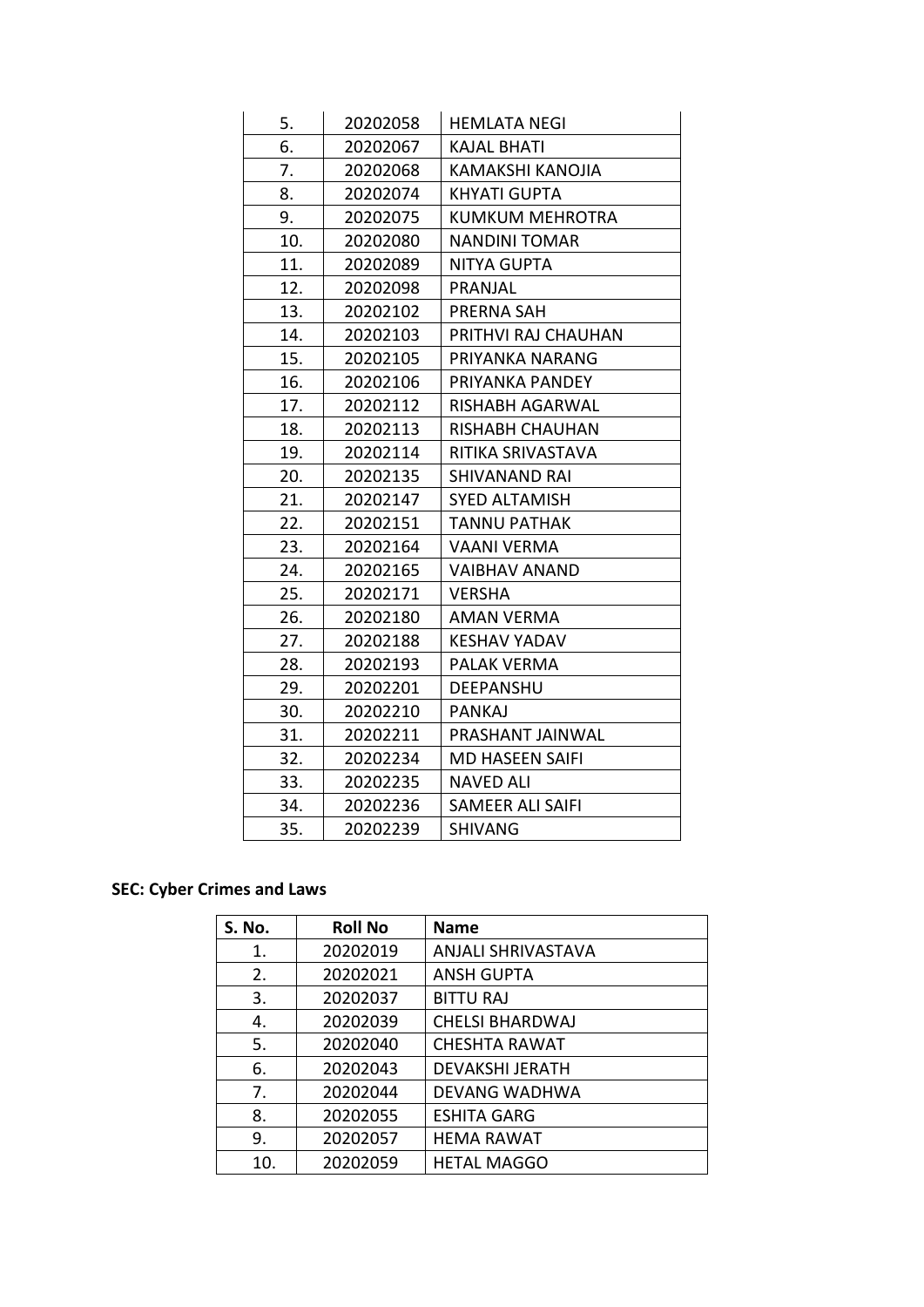| 11. | 20202060 | <b>ICHHA UPADHYAY</b>  |
|-----|----------|------------------------|
| 12. | 20202062 | <b>ISHITA KOHLI</b>    |
| 13. | 20202064 | <b>JINANSH JAIN</b>    |
| 14. | 20202073 | <b>KHUSHI DHIMAN</b>   |
| 15. | 20202079 | <b>MIHIR SAINI</b>     |
| 16. | 20202081 | <b>NAVISHA</b>         |
| 17. | 20202084 | <b>NEHA KUMARI ROY</b> |
| 18. | 20202085 | NETRA AGGARWAL         |
| 19. | 20202091 | PALLAVI PANDEY         |
| 20. | 20202092 | PARTH ARORA            |
| 21. | 20202100 | PRATHAM MANGLA         |
| 22. | 20202108 | RAHUL                  |
| 23. | 20202109 | <b>RAHUL NEGI</b>      |
| 24. | 20202111 | RIBHAV SHARMA          |
| 25. | 20202115 | <b>ROHAN KUMAR</b>     |
| 26. | 20202116 | ROHIT YADAV            |
| 27. | 20202117 | <b>RUPITA GUPTA</b>    |
| 28. | 20202119 | SAFFIYA ANSARI         |
| 29. | 20202124 | <b>SAKSHI ANAND</b>    |
| 30. | 20202130 | SAYNA KHANEJA          |
| 31. | 20202131 | <b>SHAALMOLI PAUL</b>  |
| 32. | 20202132 | <b>SHARVAN KANODIA</b> |
| 33. | 20202134 | SHIKHAR SRIVASTAVA     |
| 34. | 20202138 | <b>SHREYA GUPTA</b>    |
| 35. | 20202144 | <b>SNEYHAL KAUSHIK</b> |
| 36. | 20202149 | <b>TANISHA BOTHRA</b>  |
| 37. | 20202150 | <b>TANMAY MADAN</b>    |
| 38. | 20202157 | TISHA MANCHANDA        |
| 39. | 20202163 | <b>UNNATI BANSAL</b>   |
| 40. | 20202168 | <b>VANSHIT JOSHI</b>   |
| 41. | 20202175 | YASH SRI BHARDWAJ      |
| 42. | 20202176 | YASHASVI SHARMA        |
| 43. | 20202177 | YASHMITA MOHINDRU      |
| 44. | 20202178 | <b>YUKTI</b>           |
| 45. | 20202179 | DIVESH KUMAR           |
| 46. | 20202182 | <b>CHITRA KUMAR</b>    |
| 47. | 20202185 | <b>HIMANSHI</b>        |
| 48. | 20202187 | <b>KESHAV</b>          |
| 49. | 20202189 | <b>KRISHJYOT SINGH</b> |
| 50. | 20202190 | <b>KUNAL JARWAL</b>    |
| 51. | 20202196 | <b>SAHIL</b>           |
| 52. | 20202197 | SAURAV                 |
| 53. | 20202198 | <b>TANISHKA MOHAN</b>  |
| 54. | 20202202 | <b>DEVAN TANWAR</b>    |
| 55. | 20202203 | <b>HARSH</b>           |
| 56. | 20202212 | PRATEEK KUMAR          |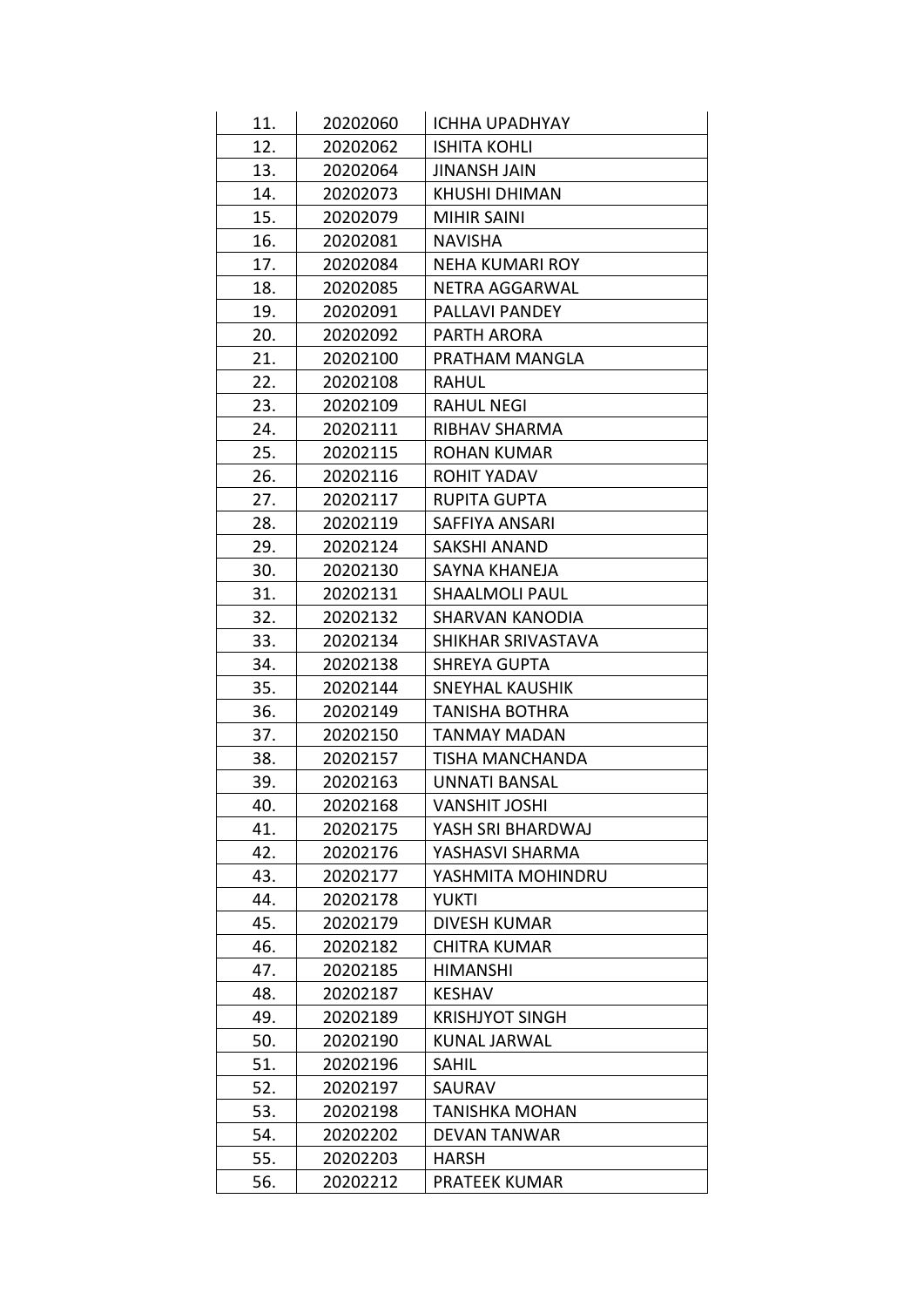| 57. | 20202213 | PRATHAM SONI             |
|-----|----------|--------------------------|
| 58. | 20202214 | PRIYANSHU VERMA          |
| 59. | 20202215 | <b>PULIN PAWAR</b>       |
| 60. | 20202216 | <b>SALONI CHOUDHARY</b>  |
| 61. | 20202217 | SAMAR PRATAP JAKHAR      |
| 62. | 20202218 | SAMIKSHA                 |
| 63. | 20202220 | <b>SPARSH</b>            |
| 64. | 20202222 | <b>SUMIT KUMAR</b>       |
| 65. | 20202223 | <b>VAISHNAVI KOHLI</b>   |
| 66. | 20202224 | YASH KUMAR               |
| 67. | 20202225 | <b>AMAN GILL</b>         |
| 68. | 20202226 | <b>ANSHPREET SINGH</b>   |
| 69. | 20202227 | <b>AYUSH KULYANA</b>     |
| 70. | 20202228 | <b>AYUSH KUMAR</b>       |
| 71. | 20202229 | HIMANSHI DAWRA           |
| 72. | 20202230 | <b>JATIN KUMAR</b>       |
| 73. | 20202232 | LOVIKA HELLAN            |
| 74. | 20202233 | <b>MANAV PANCHAL</b>     |
| 75. | 20202238 | <b>SHIFA S</b>           |
| 76. | 20202242 | <b>DEEPANSHU KHATAR</b>  |
| 77. | 20202243 | DHRUV PAWAR              |
| 78. | 20202244 | <b>HARISH KUMAR</b>      |
| 79. | 20202245 | <b>KANISHK</b>           |
| 80. | 20202246 | <b>TUSHAR</b>            |
| 81. | 20202247 | <b>VAIBHAV SHARMA</b>    |
| 82. | 20202248 | <b>VANSHIKA GOEL</b>     |
| 83. | 20202249 | <b>ABHINAV</b>           |
| 84. | 20202251 | PRACHI MISHRA            |
| 85. | 20202252 | <b>SAHIB KAUR</b>        |
| 86. | 20202253 | <b>VINAY</b>             |
| 87. | 20202255 | KARAN MALHOTRA           |
| 88. | 20202256 | <b>PALAK RANA</b>        |
| 89. | 20202257 | POORVI SARAOGI           |
| 90. | 20202258 | RISHIKA AGARWAL          |
| 91. | 20202259 | <b>VRISHTI SABHARWAL</b> |

## **Course: B.Com., 4th Semester**

#### **SEC: E-Commerce**

| S. No. | <b>Roll No</b> | <b>Name</b>             |
|--------|----------------|-------------------------|
|        | 20202408       | <b>ABHISHEK JAISWAL</b> |
| 2.     | 20202423       | <b>ANSHU</b>            |
| 3.     | 20202454       | <b>KARTIK KAROTIA</b>   |
| 4.     | 20202477       | PRIYANSHU SINGH SAROJ   |
| 5.     | 20202479       | <b>RAHUL CHOUDHARY</b>  |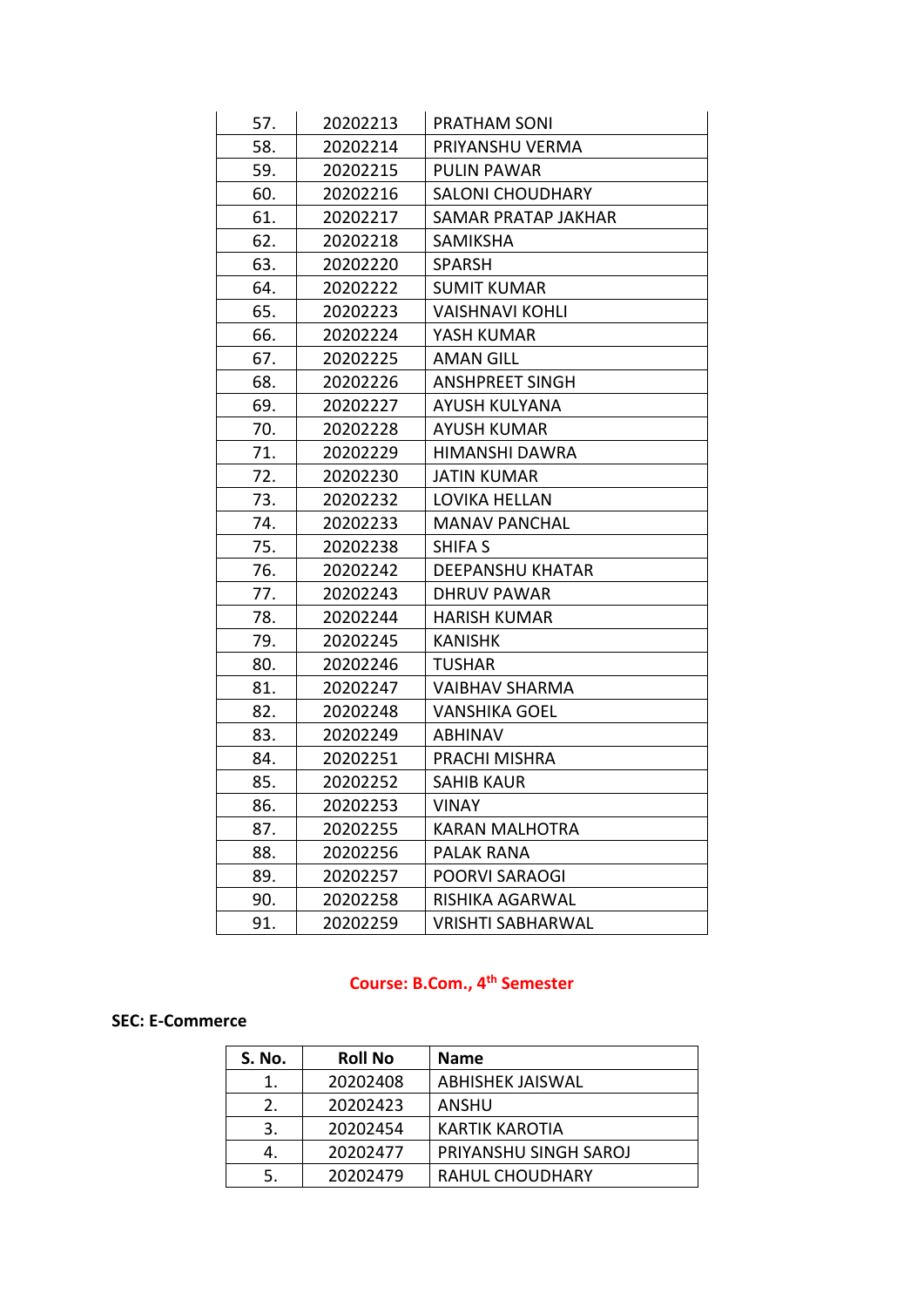| 6.  | 20202490 | <b>SAGAR POSWAL</b>         |
|-----|----------|-----------------------------|
| 7.  | 20202495 | <b>SAPNA RANI</b>           |
| 8.  | 20202502 | SHREYA VERMA                |
| 9.  | 20202524 | ANAND KUMAR AZAD            |
| 10. | 20202545 | YASH KUMAR CHAUHAN          |
| 11. | 20202547 | <b>SAGAR CHAUHAN</b>        |
| 12. | 20202550 | <b>SHRUTI DHINGRA</b>       |
| 13. | 20202553 | <b>KASHISH SHARMA</b>       |
| 14. | 20202558 | <b>DEVRAJ SINGH PARIHAR</b> |

## **SEC: Investing in Stock Markets**

**Sec-A**

| S. No. | <b>Roll No</b> | <b>Name</b>           |
|--------|----------------|-----------------------|
| 1.     | 20202404       | <b>AAYUSH VERMA</b>   |
| 2.     | 20202407       | <b>ABHISHEK YADAV</b> |
| 3.     | 20202409       | <b>ABHISHEK YADAV</b> |
| 4.     | 20202414       | <b>AMAN GUPTA</b>     |
| 5.     | 20202416       | <b>ANIKET KANOJIA</b> |
| 6.     | 20202421       | <b>ANKIT TOMAR</b>    |
| 7.     | 20202422       | <b>ANNU KUMARI</b>    |
| 8.     | 20202424       | <b>ANURAG KUMAR</b>   |
| 9.     | 20202426       | <b>ARYAN RAGHAV</b>   |
| 10.    | 20202430       | <b>AVNI DUBEY</b>     |
| 11.    | 20202431       | <b>BHASKAR</b>        |
| 12.    | 20202439       | <b>GAURAV SAHNI</b>   |
| 13.    | 20202441       | <b>HARDIK ARORA</b>   |
| 14.    | 20202445       | <b>HARSHITA</b>       |
| 15.    | 20202447       | <b>HIMANSHU KUMAR</b> |
| 16.    | 20202451       | <b>ISHANA SHANKER</b> |
| 17.    | 20202452       | <b>JATIN</b>          |
| 18.    | 20202453       | <b>JHALAK</b>         |
| 19.    | 20202455       | <b>KESHAV</b>         |
| 20.    | 20202457       | <b>MAHEK AGGARWAL</b> |
| 21.    | 20202458       | <b>MEENAKSHI SATI</b> |
| 22.    | 20202463       | <b>NANDINI ANAND</b>  |
| 23.    | 20202468       | <b>NISHU SAINI</b>    |
| 24.    | 20202469       | <b>PRACHI GOEL</b>    |
| 25.    | 20202470       | PRANAV BANSAL         |
| 26.    | 20202472       | PRASHANT CHANDILA     |
| 27.    | 20202476       | PRIYA SINGH           |
| 28.    | 20202478       | RAGHAV YADAV          |
| 29.    | 20202483       | RISHIKA GULATI        |
| 30.    | 20202485       | <b>RITIK PANDEY</b>   |
| 31.    | 20202489       | <b>ROSHIT</b>         |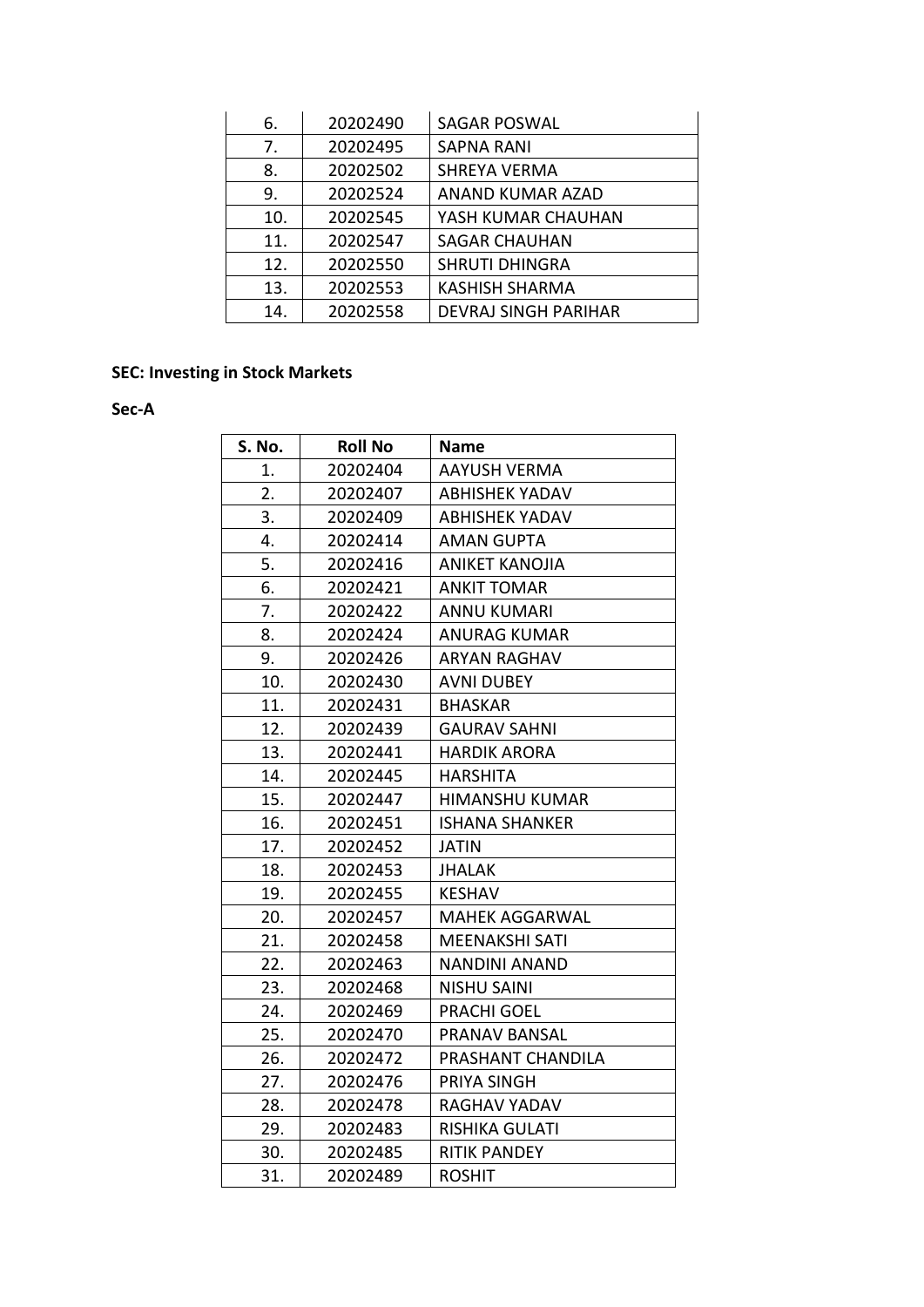| 32. | 20202492 | SANSKRITI AGARWAL         |
|-----|----------|---------------------------|
| 33. | 20202496 | <b>SAPNA SHARMA</b>       |
| 34. | 20202497 | <b>SAURABH BHATI</b>      |
| 35. | 20202498 | SHARANDEEP SINGH          |
| 36. | 20202499 | SHAZAR ALI                |
| 37. | 20202501 | <b>SHIPRA PUNDIR</b>      |
| 38. | 20202504 | <b>SHWETA BISHT</b>       |
| 39. | 20202507 | SOURAV BASATTA            |
| 40. | 20202509 | <b>SURAJ SUTRAKAR</b>     |
| 41. | 20202510 | SWETA SHARMA              |
| 42. | 20202513 | <b>UDIT YADAV</b>         |
| 43. | 20202518 | YASH SINGH                |
| 44. | 20202529 | <b>MANVI</b>              |
| 45. | 20202531 | PRAYAG RAJ                |
| 46. | 20202532 | <b>UTKARSH RATHOUR</b>    |
| 47. | 20202533 | UTKARSH SHARMA            |
| 48. | 20202536 | <b>ARVIND KUMAR</b>       |
| 49. | 20202537 | <b>HIMANSHU RAJ SINGH</b> |
| 50. | 20202538 | <b>KUMARI KAVYA</b>       |
| 51. | 20202541 | HARSH SHARMA              |
| 52. | 20202542 | <b>ISHMEET SINGH</b>      |
| 53. | 20202543 | <b>MANENDRA SINGH</b>     |
| 54. | 20202544 | <b>MONA RABI DAS</b>      |
| 55. | 20202551 | <b>AVIRAL AGRAWAL</b>     |
| 56. | 20202552 | <b>SHIVANI RANA</b>       |
| 57. | 20202554 | AARADHYA MISHRA           |
| 58. | 20202561 | <b>KIRTI KUMARI</b>       |

### **Sec-B**

| S. No. | <b>Roll No</b> | <b>Name</b>          |
|--------|----------------|----------------------|
| 1.     | 20202402       | AASTHA GUPTA         |
| 2.     | 20202403       | AASTHA RALHAN        |
| 3.     | 20202405       | ABHAY PATEL          |
| 4.     | 20202406       | <b>ABHISHEK</b>      |
| 5.     | 20202410       | AISHWARYA KHANDELWAL |
| 6.     | 20202412       | AKSHITA PATEL        |
| 7.     | 20202415       | ANANYA UPADHYAYA     |
| 8.     | 20202417       | ANISH SAVITA         |
| 9.     | 20202419       | ANJALI BAGHAL        |
| 10.    | 20202425       | <b>ARCHIE ARORA</b>  |
| 11.    | 20202427       | ASHIRWAD SINGH       |
| 12.    | 20202428       | ASHISH               |
| 13.    | 20202432       | BHUVANESH KUMAR      |
| 14.    | 20202438       | ESHAN KOUL           |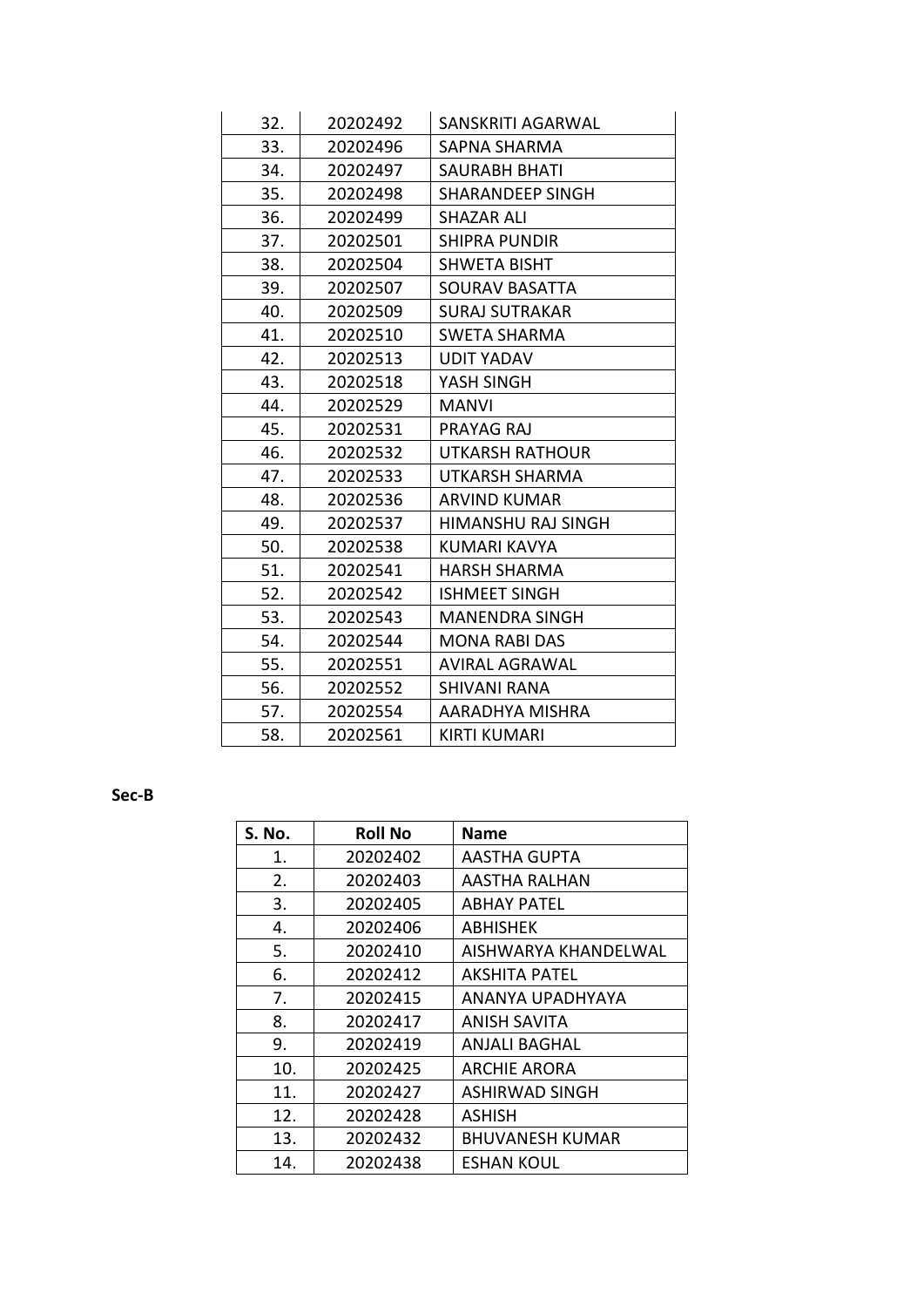| 15. | 20202440 | <b>GUNJAN GOYAL</b>       |
|-----|----------|---------------------------|
| 16. | 20202443 | <b>HARSH BHATIA</b>       |
| 17. | 20202446 | <b>HARSHITA CHHIKARA</b>  |
| 18. | 20202449 | <b>HITESH</b>             |
| 19. | 20202450 | <b>HRITIK KUMAR SINGH</b> |
| 20. | 20202460 | MUSKAN                    |
| 21. | 20202464 | <b>NAVYA MITTAL</b>       |
| 22. | 20202465 | <b>NEHA GUPTA</b>         |
| 23. | 20202466 | NIKITA KUSHWAHA           |
| 24. | 20202467 | NISHANT YADAV             |
| 25. | 20202471 | PRASHANT KUMAR            |
| 26. | 20202473 | <b>PREETI</b>             |
| 27. | 20202474 | PRIYA SHARMA              |
| 28. | 20202475 | PRIYA LAMBA               |
| 29. | 20202480 | <b>RAVIKANT</b>           |
| 30. | 20202484 | <b>RITIK KOUL</b>         |
| 31. | 20202486 | <b>RITU CHAUDHARY</b>     |
| 32. | 20202487 | <b>ROBIN AGRAWAL</b>      |
| 33. | 20202493 | SANSKRITI MITTAL          |
| 34. | 20202494 | <b>SANYAM GUPTA</b>       |
| 35. | 20202500 | <b>SHERAJ ANSARI</b>      |
| 36. | 20202503 | <b>SHRUTI TIWARI</b>      |
| 37. | 20202505 | <b>SIMRAN GUPTA</b>       |
| 38. | 20202506 | SOURAV                    |
| 39. | 20202511 | TANISHK TANWAR            |
| 40. | 20202512 | <b>TUSHAR BATRA</b>       |
| 41. | 20202514 | UJJWAL KUMAR              |
| 42. | 20202515 | VANISHA JHANWAR           |
| 43. | 20202516 | <b>VANSH PAL</b>          |
| 44. | 20202517 | VANSHIKA BARANWAL         |
| 45. | 20202519 | YOGESH KUMAR BASWAL       |
| 46. | 20202520 | YUGANK GUPTA              |
| 47. | 20202521 | YUVRAJ SHEORAN            |
| 48. | 20202522 | <b>RAHUL DIGRA</b>        |
| 49. | 20202535 | <b>VISHAL RANA</b>        |
| 50. | 20202540 | NEHA                      |
| 51. | 20202548 | <b>HARSHIT KAPOOR</b>     |
| 52. | 20202549 | SATYAJEET SHANDILYA       |
| 53. | 20202555 | <b>ISHA SINGH</b>         |
| 54. | 20202556 | <b>LOVEY TIWARI</b>       |
| 55. | 20202557 | <b>RASHI NEGI</b>         |
| 56. | 20202559 | AZRA PARVEEN              |
| 57. | 20202560 | <b>ASTUTEE THAKUR</b>     |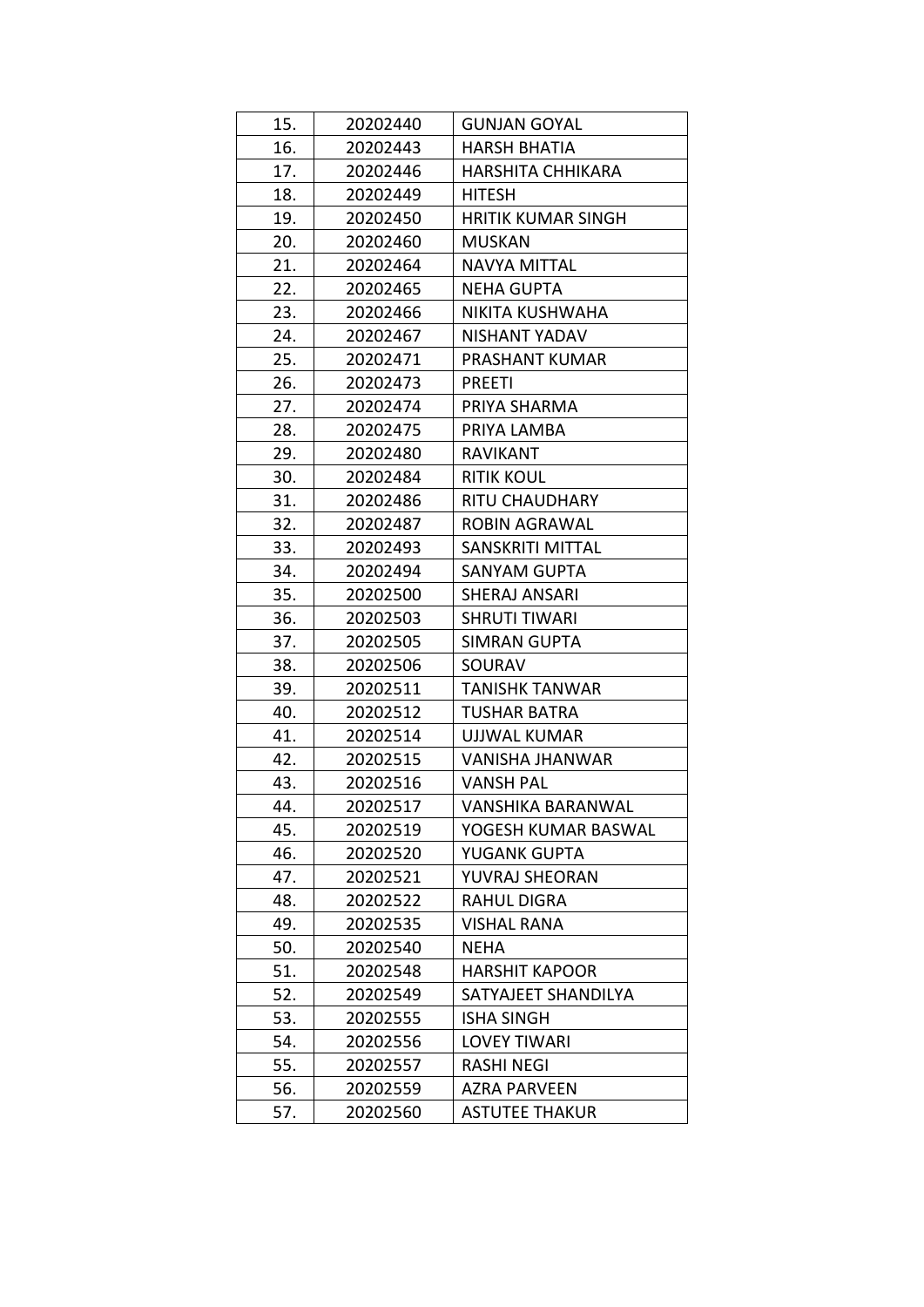# **Course: B.Sc. (H) Computer Science, 4th Semester**

### **SEC: Android Programming**

| S. No. | <b>Roll No</b> | <b>Name</b>                |
|--------|----------------|----------------------------|
| 1.     | 20201401       | AADITYA KEDIYAL            |
| 2.     | 20201403       | <b>AKSHAT KUSHWAH</b>      |
| 3.     | 20201404       | <b>ANKIT ARYA</b>          |
| 4.     | 20201405       | <b>ANUSHKA MATHUR</b>      |
| 5.     | 20201406       | <b>ARPIT SHARMA</b>        |
| 6.     | 20201414       | KAMALDEEP KUMAR            |
| 7.     | 20201415       | <b>KULDEEP SAINI</b>       |
| 8.     | 20201416       | <b>LAXMAN GIRI GOSWAMI</b> |
| 9.     | 20201420       | <b>PRERNA</b>              |
| 10.    | 20201422       | <b>RITIK KUMAR</b>         |
| 11.    | 20201424       | <b>SHIVANK CHAUDHARY</b>   |
| 12.    |                | <b>SUMEG YOGRAM</b>        |
|        | 20201427       | SHARNAGAT                  |
| 13.    | 20201429       | <b>VEDPRAKASH MALIARYA</b> |
| 14.    | 20201430       | <b>VIMAL JOSHI</b>         |
| 15.    | 20201432       | YOGITA SEHGAL              |
| 16.    | 20201435       | DINKAR JAIN                |
| 17.    | 20201436       | DIVESH MANGAL              |
| 18.    | 20201441       | <b>UJJAWAL KUMAR</b>       |
| 19.    | 20201444       | <b>IKBAL</b>               |
| 20.    | 20201445       | <b>NAVIN KUMAR</b>         |
| 21.    | 20201452       | <b>MANJEET</b>             |
| 22.    | 20201453       | <b>NITISH KUMAR</b>        |
| 23.    | 20201454       | RITIKA SHARMA              |
| 24.    | 20201455       | <b>HITESH HARSH</b>        |
| 25.    | 20201456       | <b>KARAN SHARMA</b>        |
| 26.    | 20201457       | <b>DIVYA A</b>             |
| 27.    | 20201458       | <b>ISHWAR DAYAL NISHAD</b> |
| 28.    | 20201459       | <b>VINAY KISHOR</b>        |

### **SEC: Introduction to R Programming**

| <b>S. No.</b> | <b>Roll No</b> | <b>Name</b>           |
|---------------|----------------|-----------------------|
| 1.            | 20201402       | AKANSHA JAISWAL       |
| 2.            | 20201407       | <b>AVINASH GAUTAM</b> |
| 3.            | 20201408       | <b>AYUSH MISHRA</b>   |
| 4.            | 20201412       | <b>ESHA SINGH</b>     |
| 5.            | 20201413       | <b>HIMANSHI VATS</b>  |
| 6.            | 20201417       | <b>MOHD SHOHEL</b>    |
| 7.            | 20201418       | <b>NAINA</b>          |
| 8.            | 20201423       | SHIVAM KUMAR SAXENA   |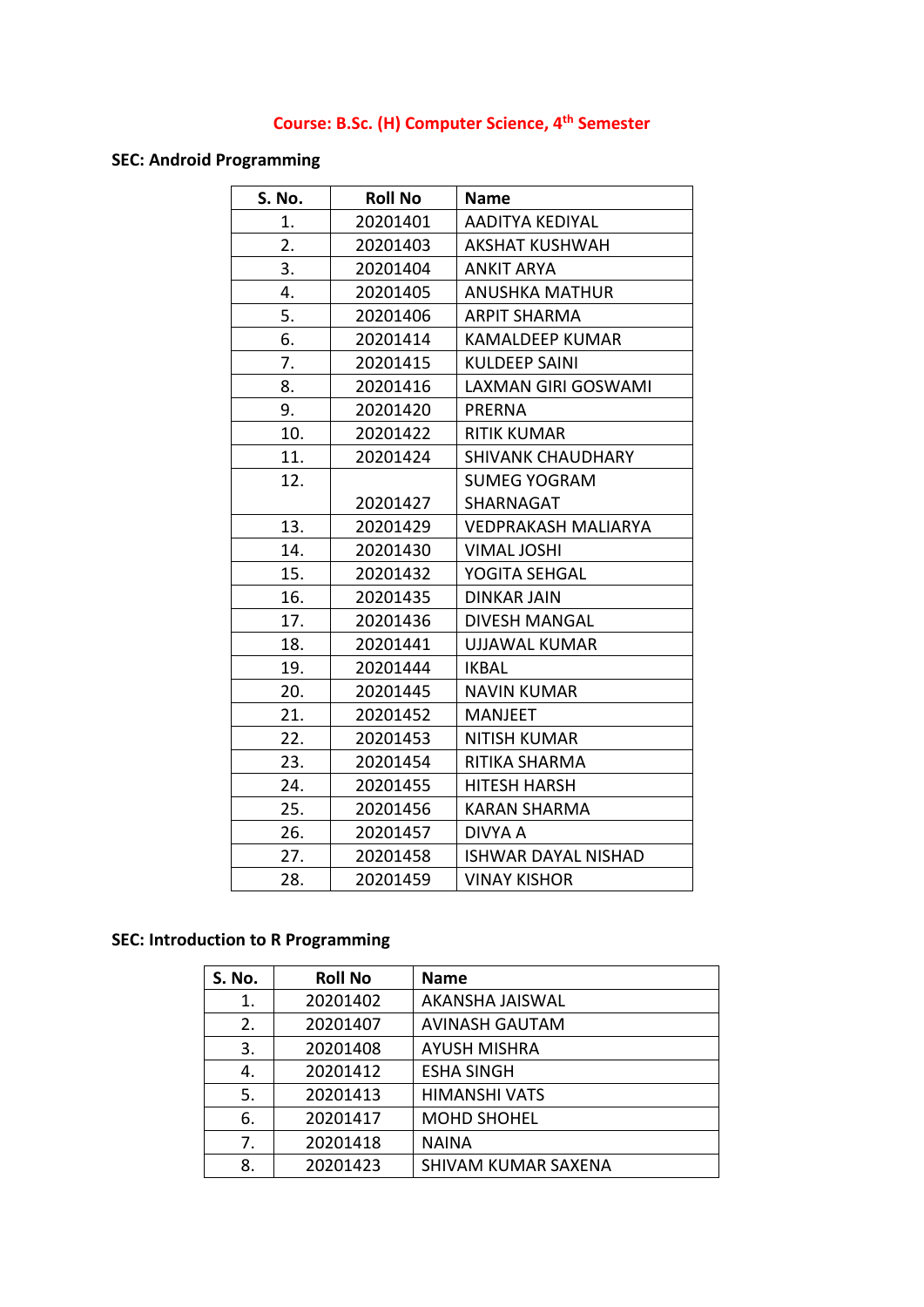| 9.  | 20201425 | <b>SOURABH BARALA</b>     |
|-----|----------|---------------------------|
| 10. | 20201426 | <b>SUKAINA INAM NAQVI</b> |
| 11. | 20201428 | <b>TANIA BHARDWAJ</b>     |
| 12. | 20201431 | <b>WAFI HASAN</b>         |
| 13. | 20201437 | <b>MAYANK KHARAB</b>      |
| 14. | 20201438 | <b>SAKSHAM</b>            |
| 15. | 20201439 | <b>SAKSHI</b>             |
| 16. | 20201442 | AMEEM LABEEB MASOOD       |
| 17. | 20201446 | <b>UDIT MAHESHWARI</b>    |
| 18. | 20201447 | <b>VINAY YADAV</b>        |
| 19. | 20201448 | <b>ADARSH KUMAR</b>       |
| 20. | 20201449 | <b>SAGAR YADAV</b>        |
| 21. | 20201450 | M D KAIF                  |

# **Course: BA (H) Hindi, 6th Semester**

# **DSE-3:** लोकनाट्य

| S. No. | <b>Roll No</b> | <b>Name</b>             |
|--------|----------------|-------------------------|
| 1.     | 20180453       | AMAN KUMAR              |
| 2.     | 20190401       | <b>AJAY</b>             |
| 3.     | 20190402       | ALKA                    |
| 4.     | 20190405       | ANNU                    |
| 5.     | 20190409       | <b>AVINESH</b>          |
| 6.     | 20190410       | <b>AVIRAL GIRI</b>      |
| 7.     | 20190412       | <b>BIPIN SUNDI</b>      |
| 8.     | 20190413       | <b>DIPANSHU SINGH</b>   |
| 9.     | 20190414       | <b>GARIMA GOSWAMI</b>   |
| 10.    | 20190415       | <b>HARSH PANDEY</b>     |
| 11.    | 20190418       | <b>KOMAL BHARDWAJ</b>   |
| 12.    | 20190421       | <b>MOHIN KHAN</b>       |
| 13.    | 20190423       | <b>NAMAN JAIN</b>       |
| 14.    | 20190425       | <b>NOYANIKA</b>         |
| 15.    | 20190428       | <b>RUPA KUMARI</b>      |
| 16.    | 20190429       | <b>RUPALI</b>           |
| 17.    | 20190430       | SADHNA VERMA            |
| 18.    | 20190432       | <b>SUJATA MONDAL</b>    |
| 19.    | 20190433       | <b>TARIF KHAN</b>       |
| 20.    | 20190434       | <b>TUSHAR</b>           |
| 21.    | 20190435       | <b>URVASHI PARASHAR</b> |
| 22.    | 20190436       | <b>VASUNDHARA</b>       |
| 23.    | 20190437       | <b>VIJAY</b>            |
| 24.    | 20190438       | <b>VISHAL KUMAR</b>     |
| 25.    | 20190439       | ALPANA SHUKLA           |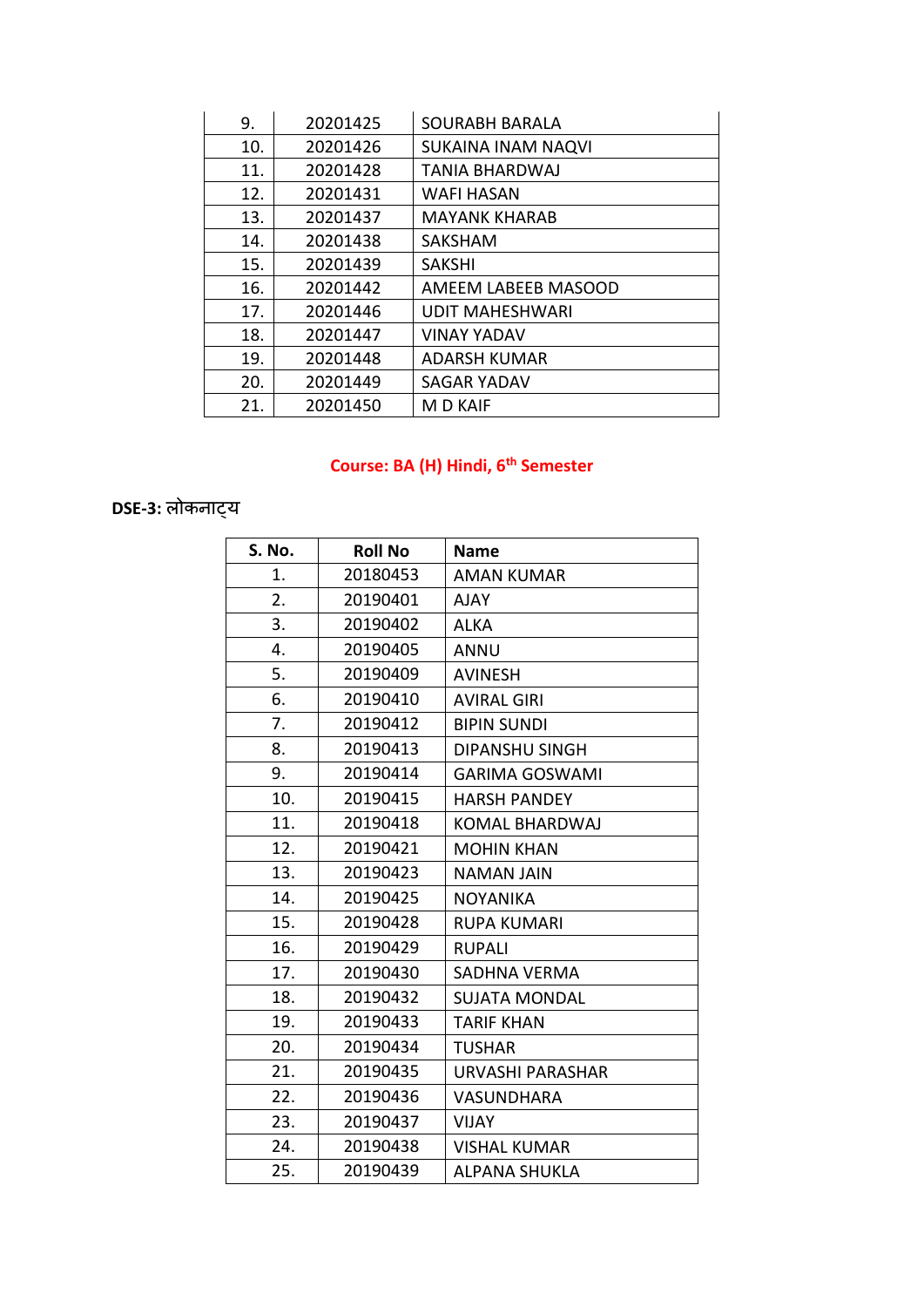| 26. | 20190440 | ARDHANA                  |
|-----|----------|--------------------------|
| 27. | 20190441 | <b>ARTI PARAS</b>        |
| 28. | 20190442 | <b>HANS RAJ HAPPY</b>    |
| 29. | 20190443 | <b>MD SHAHBAJ ALAM</b>   |
| 30. | 20190444 | <b>MOHIT VERMA</b>       |
| 31. | 20190447 | <b>RAHUL KUMAR</b>       |
| 32. | 20190448 | RAJA SHARMA              |
| 33. | 20190450 | <b>SUNNY</b>             |
| 34. | 20190451 | <b>ABHINAV CHAUDHARY</b> |
| 35. | 20190454 | VIJAY KUMAR              |

# DSE-3: हिन्दी की भाषिक षिषिधताएँ

| <b>S. No.</b> | <b>Roll No</b> | <b>Name</b>           |
|---------------|----------------|-----------------------|
| 1.            | 20190404       | <b>AMREEN PARVEEN</b> |
| 2.            | 20190407       | <b>ASHU KUMAR</b>     |
| 3.            | 20190419       | <b>MAMTA RAWAT</b>    |
| 4.            | 20190420       | <b>MANSI</b>          |
| 5.            | 20190427       | PRIYANKA SHIROMANI    |
| 6.            | 20190431       | SARFARAZ              |
| 7.            | 20190445       | <b>PAWAN</b>          |
| 8.            | 20190455       | <b>MANAV SAINI</b>    |

# DSE-4: शोध प्रविधि

| S. No. | <b>Roll No</b> | Name              |
|--------|----------------|-------------------|
| 1.     | 20190405       | ANNU              |
| 2.     | 20190407       | ASHU KUMAR        |
| 3.     | 20190409       | AVINESH           |
| 4.     | 20190418       | KOMAL BHARDWAJ    |
| 5.     | 20190419       | MAMTA RAWAT       |
| 6.     | 20190425       | NOYANIKA          |
| 7.     | 20190429       | RUPALI            |
| 8.     | 20190431       | SARFARAZ          |
| 9.     | 20190432       | SUJATA MONDAL     |
| 10.    | 20190435       | URVASHI PARASHAR  |
| 11.    | 20190438       | VISHAL KUMAR      |
| 12.    | 20190440       | ARDHANA           |
| 13.    | 20190441       | <b>ARTI PARAS</b> |
| 14.    | 20190445       | PAWAN             |
| 15.    | 20190447       | RAHUL KUMAR       |
| 16.    | 20190455       | MANAV SAINI       |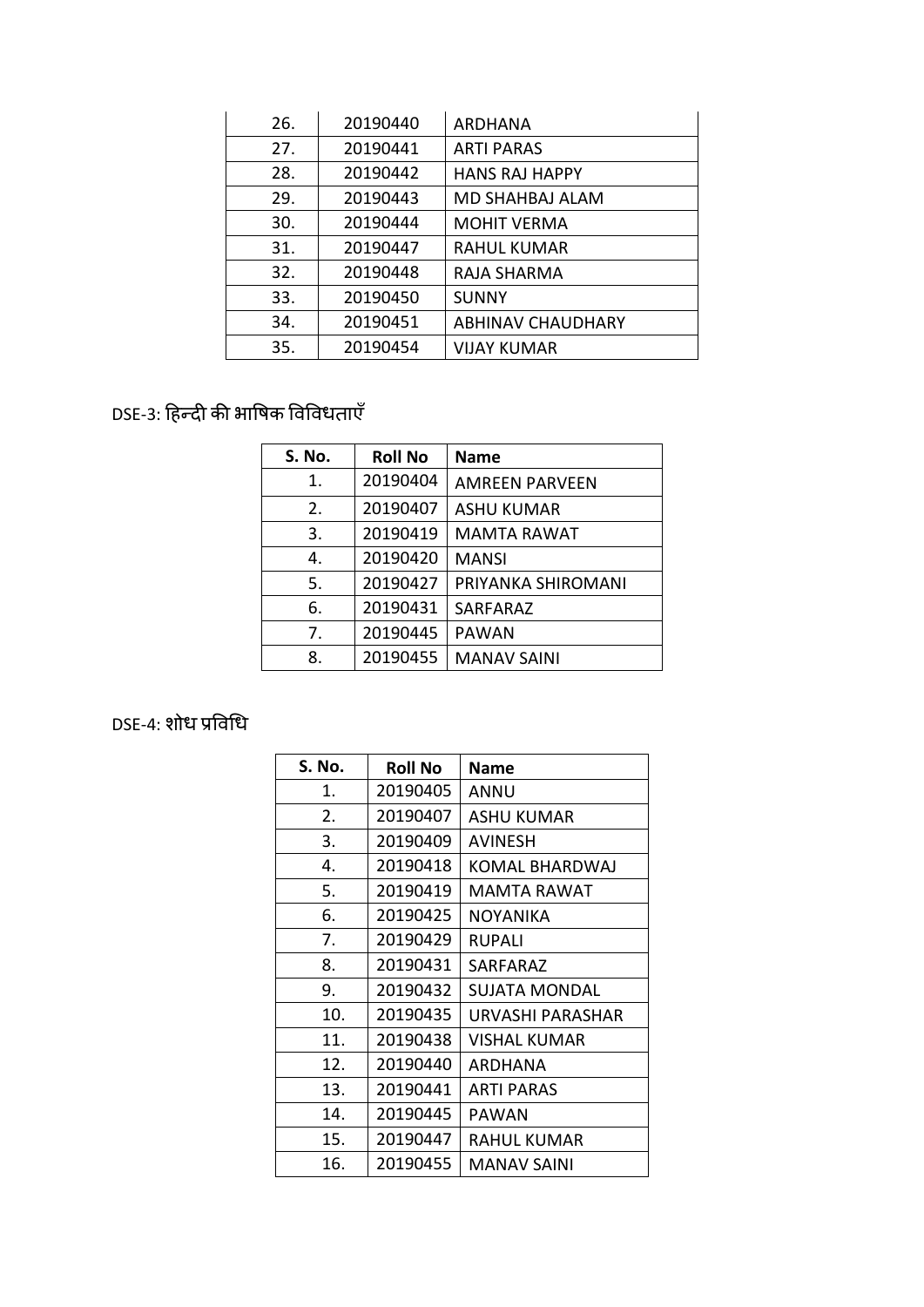DSE-4: अिधारणात्मक साहित्त्यक पद

| S. No. | <b>Roll No</b> | <b>Name</b>            |
|--------|----------------|------------------------|
| 1.     | 20180453       | <b>AMAN KUMAR</b>      |
| 2.     | 20190401       | AJAY                   |
| 3.     | 20190402       | <b>ALKA</b>            |
| 4.     | 20190404       | <b>AMREEN PARVEEN</b>  |
| 5.     | 20190410       | <b>AVIRAL GIRI</b>     |
| 6.     | 20190412       | <b>BIPIN SUNDI</b>     |
| 7.     | 20190413       | <b>DIPANSHU SINGH</b>  |
| 8.     | 20190414       | <b>GARIMA GOSWAMI</b>  |
| 9.     | 20190415       | <b>HARSH PANDEY</b>    |
| 10.    | 20190420       | <b>MANSI</b>           |
| 11.    | 20190421       | <b>MOHIN KHAN</b>      |
| 12.    | 20190423       | NAMAN JAIN             |
| 13.    | 20190427       | PRIYANKA SHIROMANI     |
| 14.    | 20190428       | RUPA KUMARI            |
| 15.    | 20190430       | SADHNA VERMA           |
| 16.    | 20190433       | TARIF KHAN             |
| 17.    | 20190434       | <b>TUSHAR</b>          |
| 18.    | 20190436       | VASUNDHARA             |
| 19.    | 20190437       | VIJAY                  |
| 20.    | 20190439       | <b>ALPANA SHUKLA</b>   |
| 21.    | 20190442       | <b>HANS RAJ HAPPY</b>  |
| 22.    | 20190443       | <b>MD SHAHBAJ ALAM</b> |
| 23.    | 20190444       | <b>MOHIT VERMA</b>     |
| 24.    | 20190448       | RAJA SHARMA            |
| 25.    | 20190450       | <b>SUNNY</b>           |
| 26.    | 20190451       | ABHINAV CHAUDHARY      |
| 27.    | 20190454       | <b>VIJAY KUMAR</b>     |

## **Course: BA (H) Political Science, 6th Semester**

## **DSE: Human Rights in a Comparative Perspective**

| <b>S. No.</b> | <b>Roll No</b> | <b>Name</b>            |
|---------------|----------------|------------------------|
| 1.            | 20190825       | <b>DEBASMITA DUTTA</b> |
| 2.            | 20190837       | <b>KANIKA TYAGI</b>    |
| 3.            | 20190838       | <b>KARTIKEYA SINGH</b> |
| 4.            | 20190840       | <b>KESHAVAM PRATAP</b> |
|               |                | <b>SHAHI</b>           |
| 5.            | 20190850       | <b>MOHD MAZID</b>      |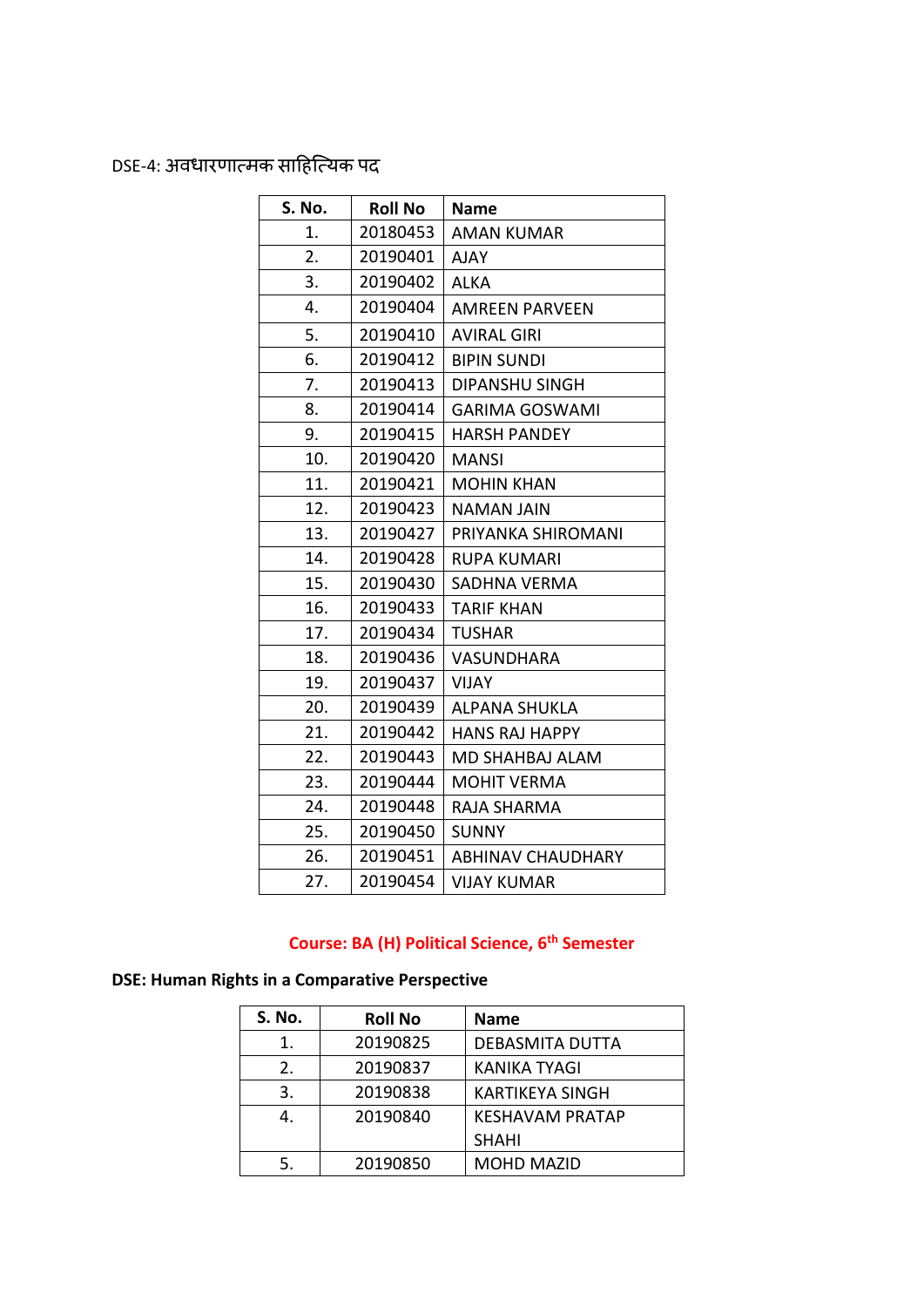| 6.  | 20190852 | <b>MUSARAT</b>            |
|-----|----------|---------------------------|
| 7.  | 20190854 | NABAM YAMA                |
| 8.  | 20190860 | PARVEZ ALAM               |
| 9.  | 20190869 | <b>SACHIN SINGH BHATI</b> |
| 10. | 20190873 | <b>SHIVANGEE</b>          |
|     |          | <b>BHATTACHARYA</b>       |
| 11. | 20190878 | SONALI RAGHUVANSI         |
| 12. | 20190879 | SONAM                     |
| 13. | 20190886 | YASH DEV                  |
| 14. | 20190891 | <b>JAI KUMAR</b>          |
| 15. | 20190892 | <b>KRITAGYA NOWBAGH</b>   |
| 16. | 20190895 | ROHIT                     |

# **DSE: India's Foreign Policy in a Globalizing world**

| S. No. | <b>Roll No</b> | <b>Name</b>              |
|--------|----------------|--------------------------|
| 1.     | 20190801       | A S GAWRISANKER          |
| 2.     | 20190802       | <b>AANCHAL ANEJA</b>     |
| 3.     | 20190803       | <b>ABDUL MASAWER</b>     |
| 4.     | 20190805       | <b>ABHAY KUMAR SARAN</b> |
| 5.     | 20190806       | <b>ABHIJEET SINGH</b>    |
| 6.     | 20190807       | <b>ADITI AJAY</b>        |
| 7.     | 20190808       | <b>ADITI DEY</b>         |
| 8.     | 20190809       | <b>ADITI JANGID</b>      |
| 9.     | 20190811       | AJITA KRISHNATREYA       |
| 10.    | 20190812       | <b>AMAN KHAN</b>         |
| 11.    | 20190813       | <b>AMIT KUMAR</b>        |
| 12.    | 20190814       | <b>ANJALI</b>            |
| 13.    | 20190815       | <b>ANJALI</b>            |
| 14.    | 20190816       | <b>ANSHUMAN JHA</b>      |
| 15.    | 20190817       | <b>ARCHIKA BANERJEE</b>  |
| 16.    | 20190818       | <b>ARJUN SHARMA</b>      |
| 17.    | 20190819       | <b>ARNAV VALECHA</b>     |
| 18.    | 20190820       | <b>BALIRAM GUPTA</b>     |
| 19.    | 20190821       | <b>BHAWNA PANDEY</b>     |
| 20.    | 20190822       | <b>BHUVNESH DORIYA</b>   |
| 21.    | 20190823       | <b>BILAL KHAN</b>        |
| 22.    | 20190824       | <b>BINDU PANDEY</b>      |
| 23.    | 20190826       | <b>DEEPSHIKHA MATHUR</b> |
| 24.    | 20190827       | <b>DHRUV MALIK</b>       |
| 25.    | 20190828       | <b>GEETIKA AGGARWAL</b>  |
| 26.    | 20190829       | <b>HARSHITA SHUKLA</b>   |
| 27.    | 20190830       | <b>HIMANSHU DUBEY</b>    |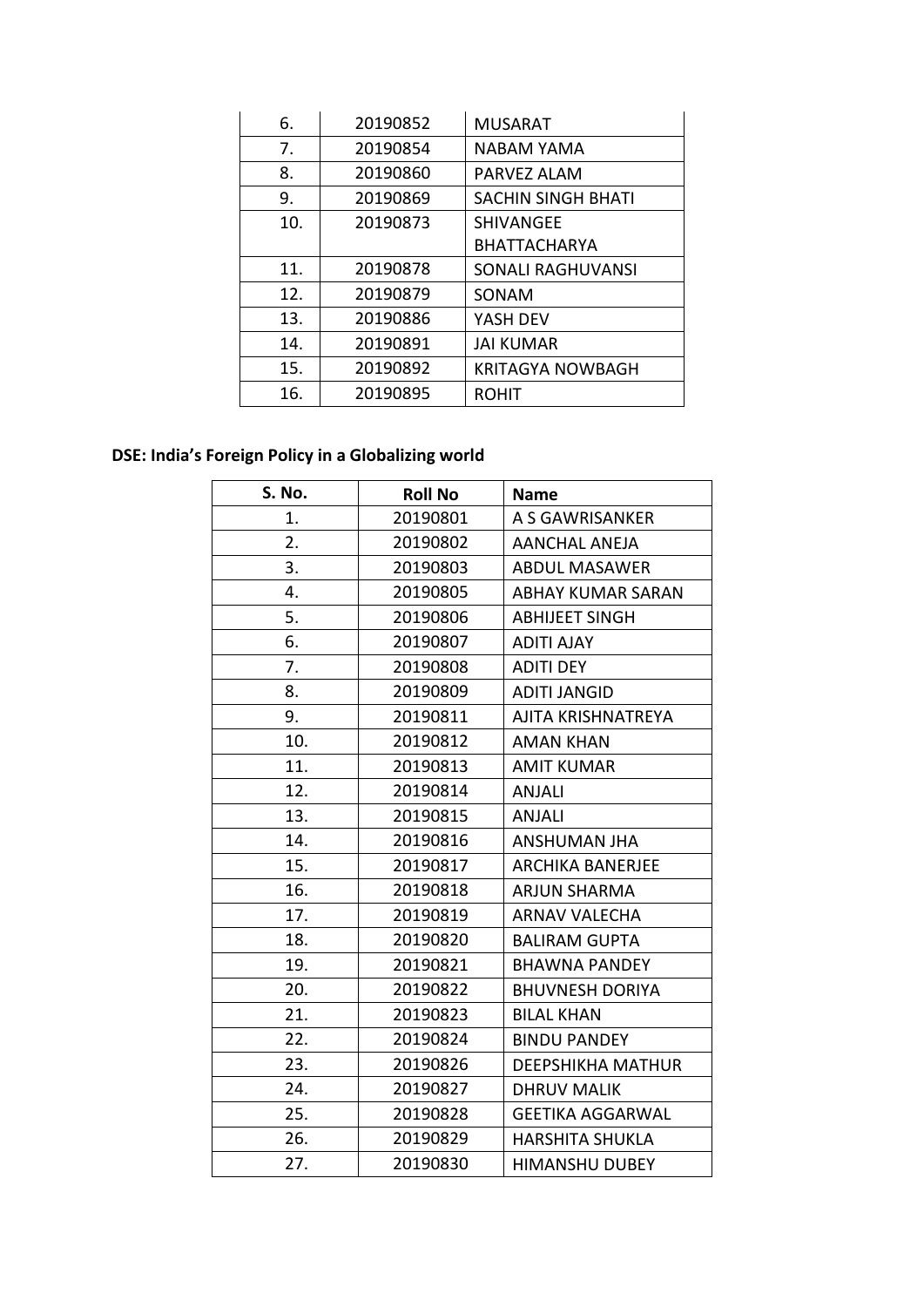| 28. | 20190831 | <b>HIMANSHU SINGH</b>  |
|-----|----------|------------------------|
|     |          | <b>TOMAR</b>           |
| 29. | 20190832 | <b>ISHIKA SURI</b>     |
| 30. | 20190833 | <b>TANNAT</b>          |
| 31. | 20190834 | <b>JANVI SHARMA</b>    |
| 32. | 20190835 | <b>JHALAK SINGLA</b>   |
| 33. | 20190836 | <b>KAMAL KUMAR</b>     |
| 34. | 20190839 | <b>KAVYA TIWARI</b>    |
| 35. | 20190841 | <b>KHUSHI</b>          |
| 36. | 20190842 | <b>KIRTI SINGH</b>     |
| 37. | 20190844 | <b>LALIT KUMAR</b>     |
| 38. | 20190846 | MANISHA KUMARI         |
| 39. | 20190847 | <b>MD ASIF</b>         |
| 40. | 20190848 | <b>MERLYN DANIEL</b>   |
| 41. | 20190849 | <b>MOHD INSAF</b>      |
| 42. | 20190851 | <b>MONIS AKHTAR</b>    |
| 43. | 20190853 | <b>MUSKAN RANI</b>     |
| 44. | 20190855 | <b>NANDNI JOSHI</b>    |
| 45. | 20190857 | NILANJAN ROY           |
| 46. | 20190858 | NIVEDAN KUMAR          |
| 47. | 20190859 | <b>NYUBWE KEPPEN</b>   |
| 48. | 20190861 | <b>POONAM</b>          |
| 49. | 20190862 | PRASHANT PACHAURI      |
| 50. | 20190863 | <b>PREETI KAPIL</b>    |
| 51. | 20190864 | PRIYANSHI RASTOGI      |
| 52. | 20190865 | <b>PULKIT RANA</b>     |
| 53. | 20190866 | <b>RAJDEEP GIRI</b>    |
| 54. | 20190867 | <b>REETAK KUMAR</b>    |
| 55. | 20190868 | <b>RUPSI KUMARI</b>    |
| 56. | 20190870 | SARITA                 |
| 57. | 20190871 | <b>SAYYED HAIDER</b>   |
| 58. | 20190872 | <b>SHIVANG RANAWAT</b> |
| 59. | 20190874 | <b>SHRADDHEY SINGH</b> |
| 60. | 20190875 | <b>SHREYANSH ANAND</b> |
| 61. | 20190876 | <b>SHREYLEE PORWAL</b> |
| 62. | 20190877 | <b>SIMRAN RAWAT</b>    |
| 63. | 20190880 | <b>SUHEL SIDDIQUE</b>  |
| 64. | 20190881 | <b>TARUN CHAUHAN</b>   |
| 65. | 20190882 | TEENA YADAV            |
| 66. | 20190883 | <b>VANSH BANSAL</b>    |
| 67. | 20190885 | <b>VERTIKA GUPTA</b>   |
| 68. | 20190887 | YUKTA KUMARI           |
| 69. | 20190889 | ANGEL AJAY NARANG      |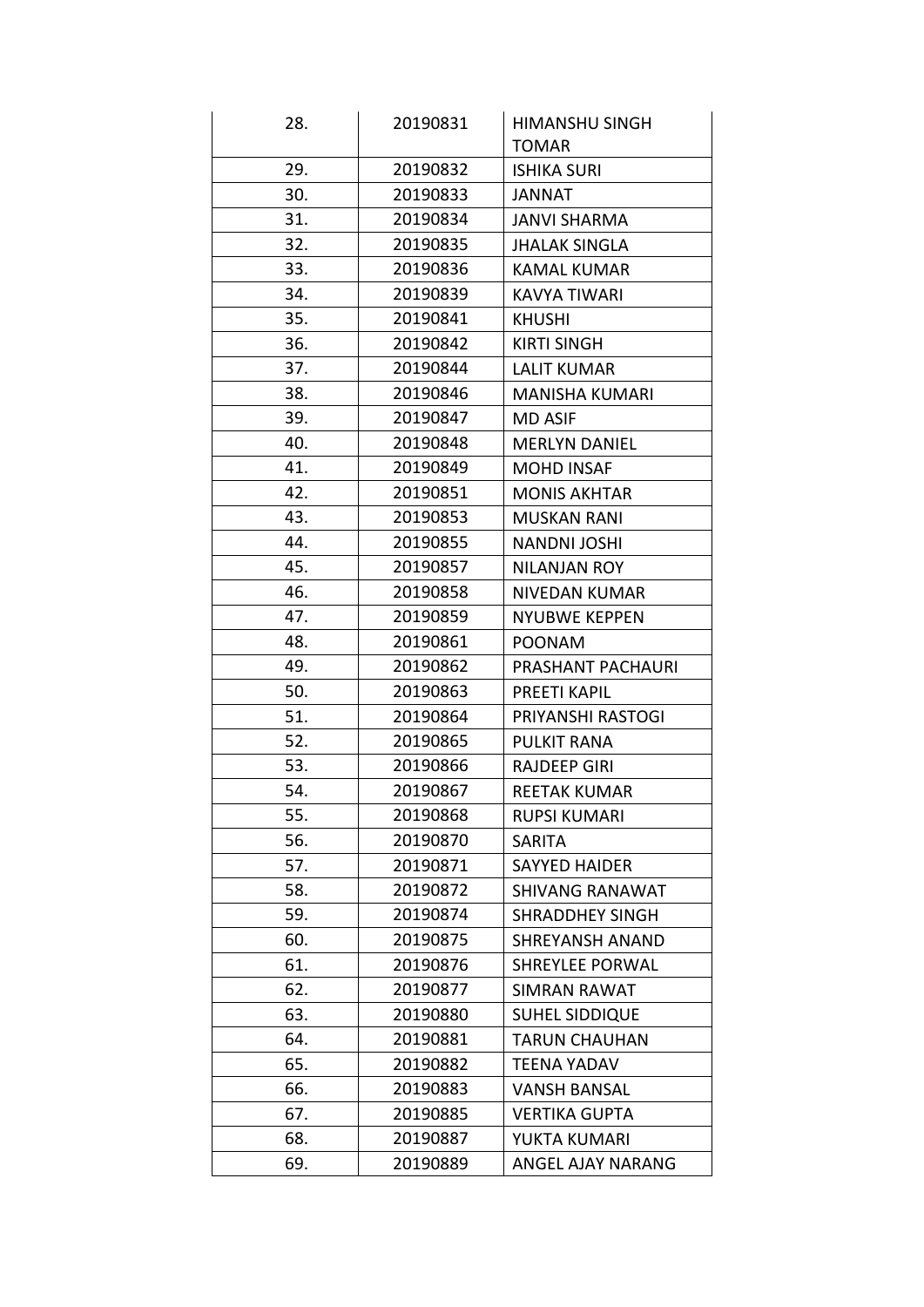| 70. | 20190890 | <b>BHUPENDER</b>       |
|-----|----------|------------------------|
|     |          | <b>MAHANANDA</b>       |
| 71. | 20190893 | <b>LAKSHDEEP</b>       |
| 72. | 20190894 | NISHANT RAJKUMAR       |
| 73. | 20190896 | <b>SHUBHAM</b>         |
| 74. | 20190897 | <b>DEEPANSHA JOSHI</b> |
| 75. | 20190898 | <b>MANI BARUAH</b>     |
| 76. | 20190899 | PRIYA THAKUR           |
| 77. | 20190900 | <b>ANJALI KUMARI</b>   |
| 78. | 20190901 | <b>ARIHAN KRISHNA</b>  |

## **DSE: Feminism: Theory and Practice**

| S. No. | <b>Roll No</b> | <b>Name</b>             |
|--------|----------------|-------------------------|
| 1.     | 20190801       | A S GAWRISANKER         |
| 2.     | 20190802       | <b>AANCHAL ANEJA</b>    |
| 3.     | 20190803       | <b>ABDUL MASAWER</b>    |
| 4.     | 20190806       | <b>ABHIJEET SINGH</b>   |
| 5.     | 20190807       | <b>ADITI AJAY</b>       |
| 6.     | 20190808       | <b>ADITI DEY</b>        |
| 7.     | 20190809       | <b>ADITI JANGID</b>     |
| 8.     | 20190811       | AJITA KRISHNATREYA      |
| 9.     | 20190812       | <b>AMAN KHAN</b>        |
| 10.    | 20190814       | <b>ANJALI</b>           |
| 11.    | 20190815       | <b>ANJALI</b>           |
| 12.    | 20190816       | <b>ANSHUMAN JHA</b>     |
| 13.    | 20190817       | <b>ARCHIKA BANERJEE</b> |
| 14.    | 20190820       | <b>BALIRAM GUPTA</b>    |
| 15.    | 20190821       | <b>BHAWNA PANDEY</b>    |
| 16.    | 20190822       | <b>BHUVNESH DORIYA</b>  |
| 17.    | 20190823       | <b>BILAL KHAN</b>       |
| 18.    | 20190824       | <b>BINDU PANDEY</b>     |
| 19.    | 20190825       | <b>DEBASMITA DUTTA</b>  |
| 20.    | 20190827       | <b>DHRUV MALIK</b>      |
| 21.    | 20190829       | <b>HARSHITA SHUKLA</b>  |
| 22.    | 20190830       | <b>HIMANSHU DUBEY</b>   |
| 23.    | 20190831       | HIMANSHU SINGH TOMAR    |
| 24.    | 20190832       | <b>ISHIKA SURI</b>      |
| 25.    | 20190833       | <b>JANNAT</b>           |
| 26.    | 20190834       | <b>JANVI SHARMA</b>     |
| 27.    | 20190835       | <b>JHALAK SINGLA</b>    |
| 28.    | 20190836       | <b>KAMAL KUMAR</b>      |
| 29.    | 20190837       | <b>KANIKA TYAGI</b>     |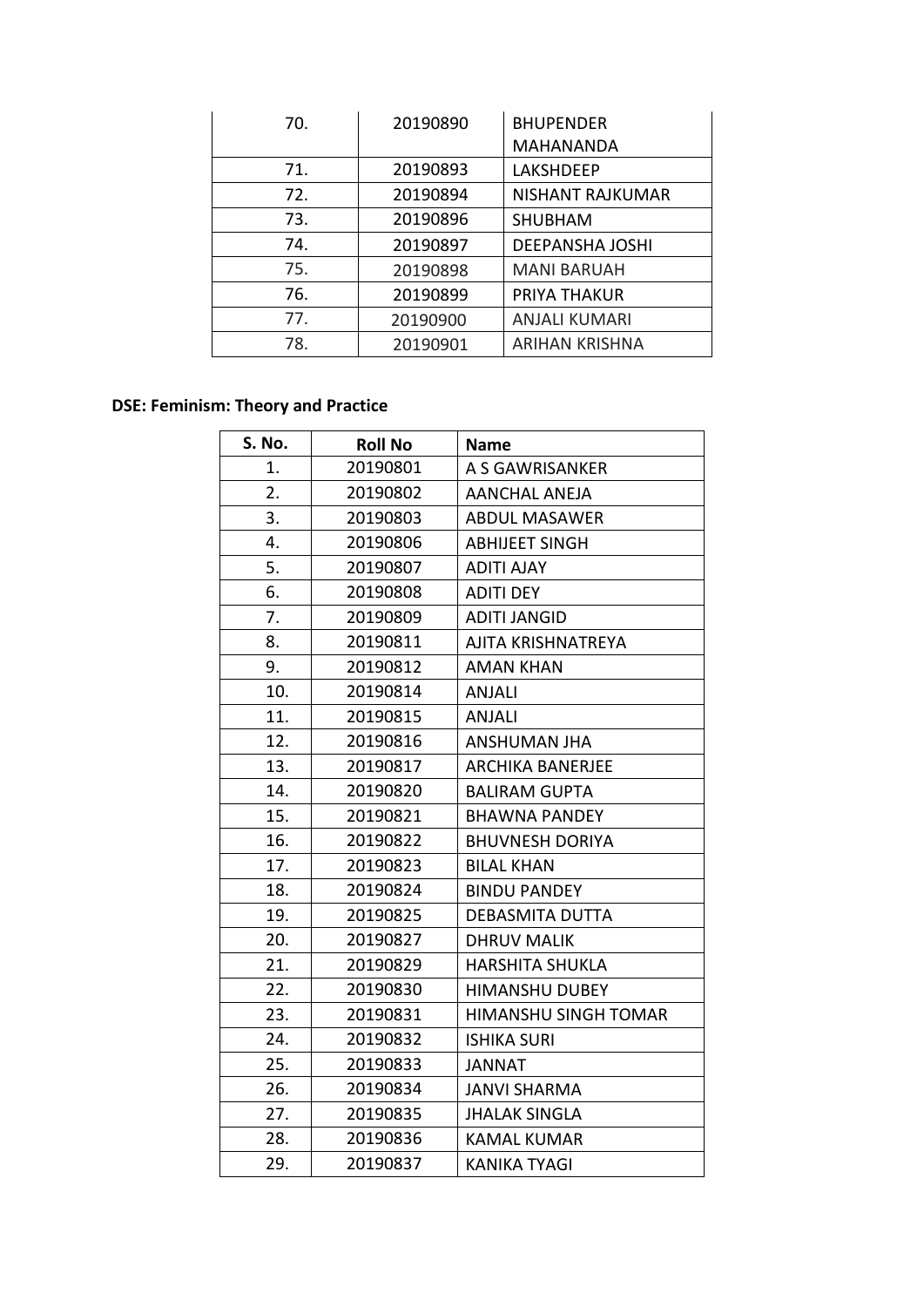| 30. | 20190838 | <b>KARTIKEYA SINGH</b>       |
|-----|----------|------------------------------|
| 31. | 20190839 | <b>KAVYA TIWARI</b>          |
| 32. | 20190840 | <b>KESHAVAM PRATAP SHAHI</b> |
| 33. | 20190841 | <b>KHUSHI</b>                |
| 34. | 20190842 | <b>KIRTI SINGH</b>           |
| 35. | 20190844 | <b>LALIT KUMAR</b>           |
| 36. | 20190846 | <b>MANISHA KUMARI</b>        |
| 37. | 20190847 | <b>MD ASIF</b>               |
| 38. | 20190848 | <b>MERLYN DANIEL</b>         |
| 39. | 20190849 | <b>MOHD INSAF</b>            |
| 40. | 20190850 | <b>MOHD MAZID</b>            |
| 41. | 20190852 | <b>MUSARAT</b>               |
| 42. | 20190853 | <b>MUSKAN RANI</b>           |
| 43. | 20190854 | <b>NABAM YAMA</b>            |
| 44. | 20190855 | <b>NANDNI JOSHI</b>          |
| 45. | 20190857 | <b>NILANJAN ROY</b>          |
| 46. | 20190859 | <b>NYUBWE KEPPEN</b>         |
| 47. | 20190860 | PARVEZ ALAM                  |
| 48. | 20190861 | <b>POONAM</b>                |
| 49. | 20190863 | <b>PREETI KAPIL</b>          |
| 50. | 20190864 | PRIYANSHI RASTOGI            |
| 51. | 20190866 | <b>RAJDEEP GIRI</b>          |
| 52. | 20190868 | <b>RUPSI KUMARI</b>          |
| 53. | 20190869 | <b>SACHIN SINGH BHATI</b>    |
| 54. | 20190871 | <b>SAYYED HAIDER</b>         |
| 55. | 20190873 | SHIVANGEE BHATTACHARYA       |
| 56. | 20190874 | <b>SHRADDHEY SINGH</b>       |
| 57. | 20190875 | <b>SHREYANSH ANAND</b>       |
| 58. | 20190876 | <b>SHREYLEE PORWAL</b>       |
| 59. | 20190877 | <b>SIMRAN RAWAT</b>          |
| 60. | 20190878 | SONALI RAGHUVANSI            |
| 61. | 20190883 | <b>VANSH BANSAL</b>          |
| 62. | 20190885 | <b>VERTIKA GUPTA</b>         |
| 63. | 20190886 | YASH DEV                     |
| 64. | 20190887 | YUKTA KUMARI                 |
| 65. | 20190889 | ANGEL AJAY NARANG            |
| 66. | 20190890 | <b>BHUPENDER MAHANANDA</b>   |
| 67. | 20190891 | <b>JAI KUMAR</b>             |
| 68. | 20190892 | <b>KRITAGYA NOWBAGH</b>      |
| 69. | 20190893 | <b>LAKSHDEEP</b>             |
| 70. | 20190894 | NISHANT RAJKUMAR             |
| 71. | 20190895 | <b>ROHIT</b>                 |
| 72. | 20190897 | DEEPANSHA JOSHI              |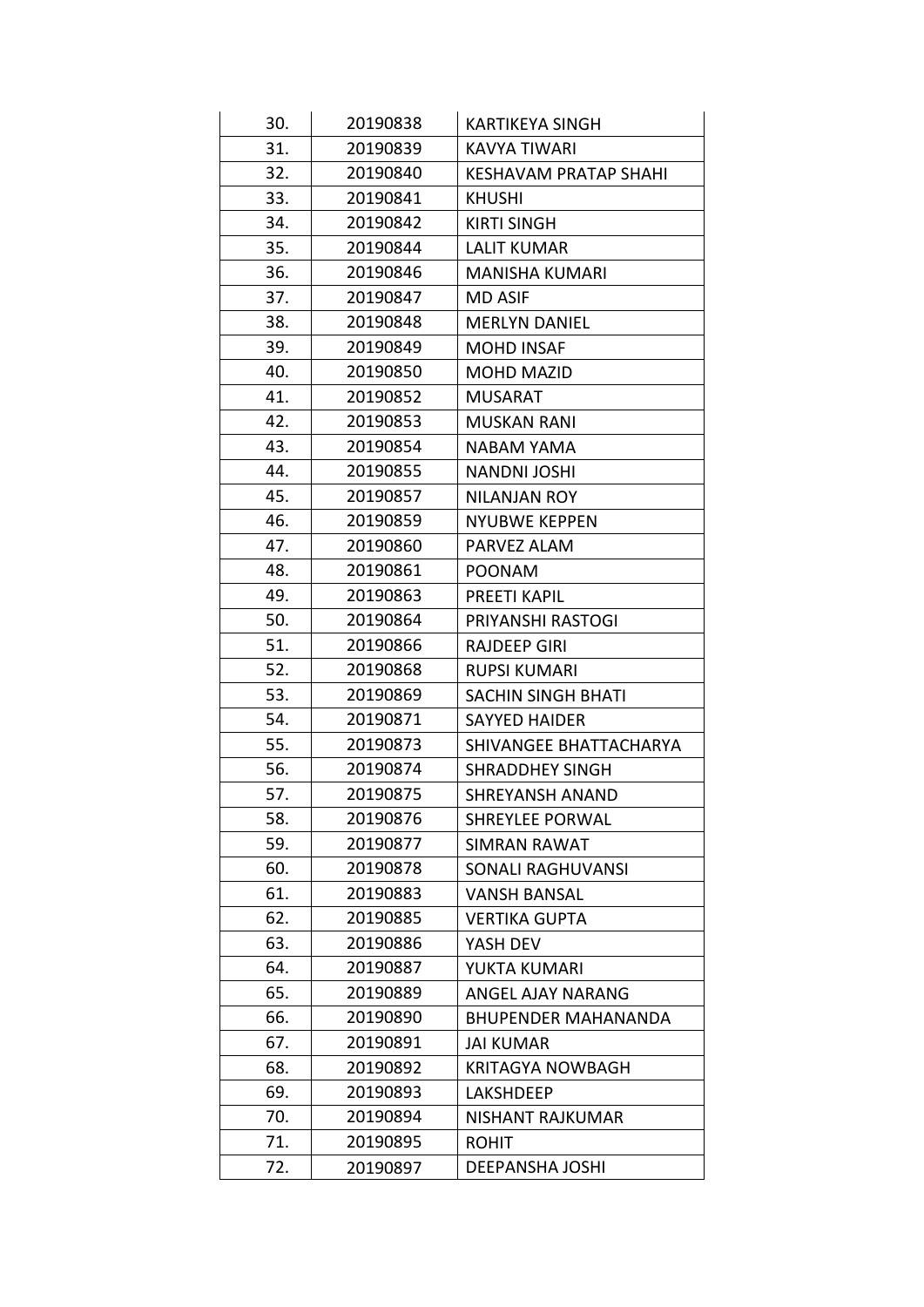| 73. | 20190898 | <b>MANI BARUAH</b>  |
|-----|----------|---------------------|
| 74. | 20190899 | <b>PRIYA THAKUR</b> |
| 75. | 20190900 | ANJALI KUMARI       |

#### **DSE: Dilemmas in Politics**

| S. No. | <b>Roll No</b> | <b>Name</b>              |
|--------|----------------|--------------------------|
| 1.     | 20190805       | ABHAY KUMAR SARAN        |
| 2.     | 20190813       | AMIT KUMAR               |
| 3.     | 20190818       | <b>ARJUN SHARMA</b>      |
| 4.     | 20190819       | ARNAV VALECHA            |
| 5.     | 20190826       | <b>DEEPSHIKHA MATHUR</b> |
| 6.     | 20190828       | <b>GEETIKA AGGARWAL</b>  |
| 7.     | 20190851       | <b>MONIS AKHTAR</b>      |
| 8.     | 20190858       | NIVEDAN KUMAR            |
| 9.     | 20190862       | PRASHANT PACHAURI        |
| 10.    | 20190865       | <b>PULKIT RANA</b>       |
| 11.    | 20190867       | <b>REETAK KUMAR</b>      |
| 12.    | 20190870       | SARITA                   |
| 13.    | 20190872       | <b>SHIVANG RANAWAT</b>   |
| 14.    | 20190879       | SONAM                    |
| 15.    | 20190880       | <b>SUHEL SIDDIQUE</b>    |
| 16.    | 20190881       | <b>TARUN CHAUHAN</b>     |
| 17.    | 20190882       | <b>TEENA YADAV</b>       |
| 18.    | 20190896       | <b>SHUBHAM</b>           |
| 19.    | 20190901       | ARIHAN KRISHNA           |

## **Course: B.Com. (H), 6th Semester**

#### **DSE-3: Fundamentals of Investment**

**Sec-1**

| <b>S. No.</b>  | <b>Roll No</b> | <b>Name</b>           |
|----------------|----------------|-----------------------|
| 1.             | 20192001       | ADITYA BATRA          |
| 2.             | 20192003       | <b>AKSHITA GUMBER</b> |
| 3.             | 20192006       | <b>AMIT KUMAR SAH</b> |
| 4.             | 20192007       | <b>ANKIT</b>          |
| 5.             | 20192008       | <b>ANKITA SINGH</b>   |
| 6.             | 20192010       | ANSHIKA AGGARWAL      |
| 7 <sub>1</sub> | 20192011       | ANUJ                  |
| 8.             | 20192012       | <b>ANYA VASISHT</b>   |
| 9.             | 20192013       | <b>ARJUN KOHLI</b>    |
| 10.            | 20192015       | <b>ASHU SAGAR</b>     |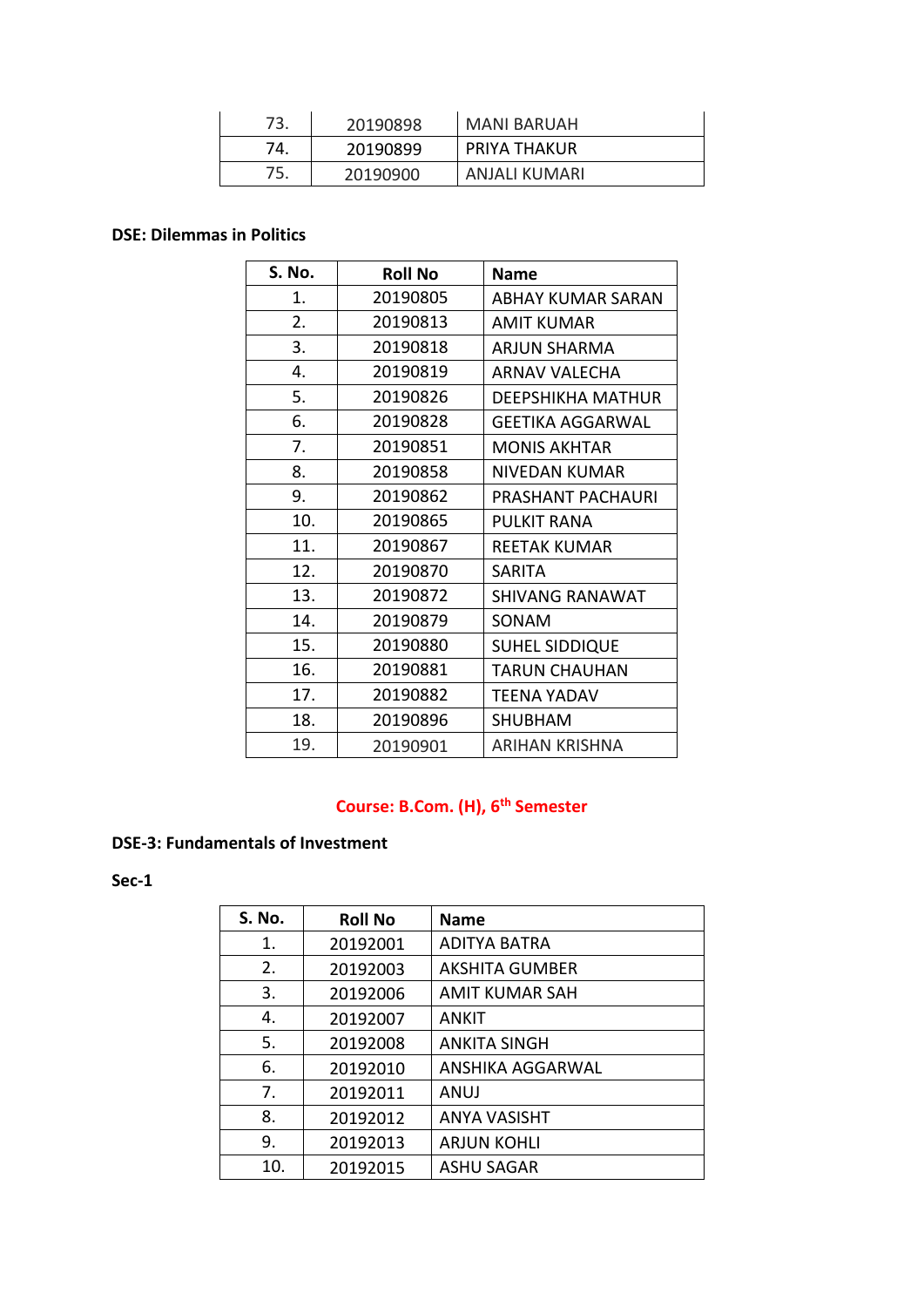| 11. | 20192017 | <b>AYUSH KUMAR</b>             |
|-----|----------|--------------------------------|
| 12. | 20192025 | <b>DURGA PRASAD TELI GUPTA</b> |
| 13. | 20192028 | <b>GEETANJALI</b>              |
| 14. | 20192030 | <b>GURBANI ARORA</b>           |
| 15. | 20192032 | <b>HARSH DHIMAN</b>            |
| 16. | 20192040 | <b>KAMNA GAMBHIR</b>           |
| 17. | 20192042 | <b>KOUSHAL</b>                 |
| 18. | 20192044 | <b>KRITI WADHWA</b>            |
| 19. | 20192045 | <b>KRITIKA AGARWAL</b>         |
| 20. | 20192046 | <b>KUMARI SWETA TIWARI</b>     |
| 21. | 20192047 | KUMKUM YADAV                   |
| 22. | 20192048 | <b>KUNAL GUPTA</b>             |
| 23. | 20192051 | MAHFUJ AALAM                   |
| 24. | 20192053 | <b>MANASVI GARG</b>            |
| 25. | 20192056 | <b>MANVI GUPTA</b>             |
| 26. | 20192060 | <b>MUSKAN</b>                  |
| 27. | 20192062 | <b>NAKUL GUPTA</b>             |
| 28. | 20192067 | <b>PARTH</b>                   |
| 29. | 20192068 | <b>PAWAN</b>                   |
| 30. | 20192072 | PRACHI JOSHI                   |
| 31. | 20192074 | PRIYAL JAIN                    |
| 32. | 20192078 | RASHI JAIN                     |
| 33. | 20192079 | <b>REENA</b>                   |
| 34. | 20192080 | <b>RISHABH JAIN</b>            |
| 35. | 20192082 | <b>RISHIT SHARMA</b>           |
| 36. | 20192084 | <b>ROHAN KUMAR</b>             |
| 37. | 20192086 | <b>ROSHNI JAIN</b>             |
| 38. | 20192088 | <b>SAHIL</b>                   |
| 39. | 20192089 | <b>SAKSHI JAIN</b>             |
| 40. | 20192090 | SAMBHAV KUMAR                  |
| 41. | 20192096 | <b>SHREYA BATRA</b>            |
| 42. | 20192100 | SONU                           |
| 43. | 20192101 | <b>SREYANSHI BANERJEE</b>      |
| 44. | 20192102 | <b>SUBHAV GUPTA</b>            |
| 45. | 20192103 | <b>SUMIT KUMAR</b>             |
| 46. | 20192107 | <b>SUSHRUT BHANDARI</b>        |
| 47. | 20192108 | <b>SWETA</b>                   |
| 48. | 20192110 | <b>TARUN KUMAR</b>             |
| 49. | 20192111 | UTKARSH AGRAWAL                |
| 50. | 20192114 | <b>VINEET</b>                  |
| 51. | 20192115 | YOGENDER SINGH                 |
| 52. | 20192119 | <b>ADITI JAUHARI</b>           |
| 53. | 20192120 | <b>AKANKSHA JAIN</b>           |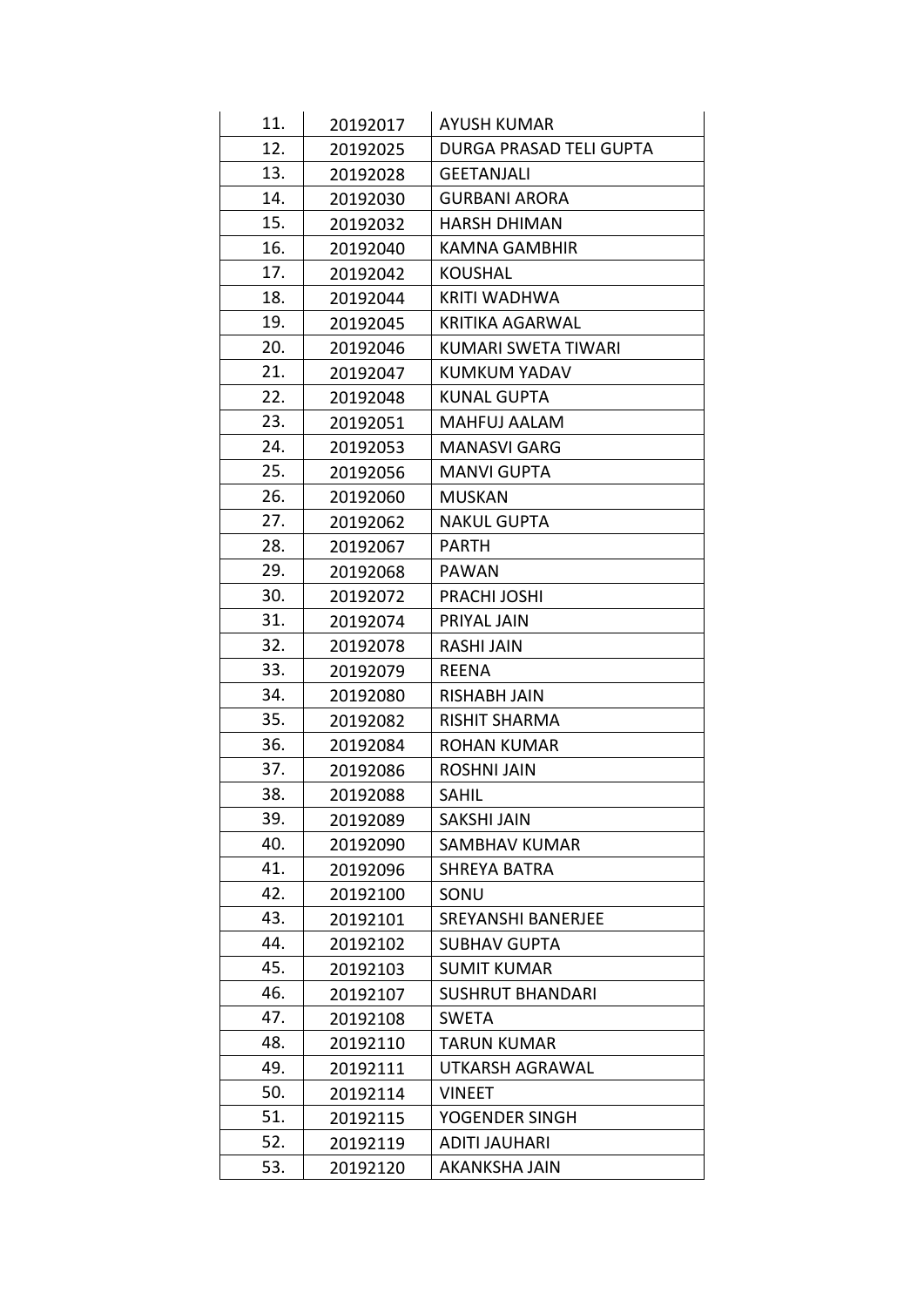| 54. | 20192122 | <b>AKUL CHAWLA</b> |
|-----|----------|--------------------|
| 55. | 20192123 | <b>AMAN BISHT</b>  |

**Sec-2**

| S. No. | <b>Roll No</b> | <b>Name</b>              |
|--------|----------------|--------------------------|
| 56.    | 20192124       | ANSH ARORA               |
| 57.    | 20192128       | <b>ARCHIT MAHAJAN</b>    |
| 58.    | 20192130       | ARYAN MADAAN             |
| 59.    | 20192131       | <b>AVNI VASISHT</b>      |
| 60.    | 20192137       | <b>DEVRAJ MANDAL</b>     |
| 61.    | 20192138       | <b>DHRITI SHARMA</b>     |
| 62.    | 20192140       | <b>DOLLY MANGLA</b>      |
| 63.    | 20192141       | <b>GAURAV AGRAWAL</b>    |
| 64.    | 20192143       | <b>GAURIKA KAWATRA</b>   |
| 65.    | 20192146       | <b>HARSH RAJ</b>         |
| 66.    | 20192148       | <b>HEMANG DHAMIJA</b>    |
| 67.    | 20192149       | HIMANSHI SHARMA          |
| 68.    | 20192150       | <b>ISHA GUPTA</b>        |
| 69.    | 20192151       | <b>ISHAN KUSHWAHA</b>    |
| 70.    | 20192153       | <b>JAHNVI SANGAL</b>     |
| 71.    | 20192155       | <b>KANIKA</b>            |
| 72.    | 20192156       | <b>KASHISH AHUJA</b>     |
| 73.    | 20192157       | <b>KASVI OBEROI</b>      |
| 74.    | 20192159       | <b>KRITI VASHISTH</b>    |
| 75.    | 20192160       | <b>KRITIKA SAHINI</b>    |
| 76.    | 20192161       | <b>KSHITIZ GARG</b>      |
| 77.    | 20192162       | <b>KUSHAL KHURANA</b>    |
| 78.    | 20192163       | <b>LOKESH GARG</b>       |
| 79.    | 20192165       | <b>MAYANK SHARMA</b>     |
| 80.    | 20192166       | <b>MEDHA ARORA</b>       |
| 81.    | 20192167       | <b>MEHAK SACHDEVA</b>    |
| 82.    | 20192168       | MUKESH KUMAR YADAV       |
| 83.    | 20192170       | <b>NAMAN KUMAR SINGH</b> |
| 84.    | 20192171       | <b>NANDINI SADHYA</b>    |
| 85.    | 20192173       | NITISH KUMAR MANDAL      |
| 86.    | 20192174       | PRABHAKAR KUMAR          |
| 87.    | 20192177       | PRISHITA CHHABRA         |
| 88.    | 20192179       | PUSHPENDRA MINA          |
| 89.    | 20192180       | <b>RACHIT BAID</b>       |
| 90.    | 20192184       | RISHABH YADAV            |
| 91.    | 20192186       | <b>ROHIT DUA</b>         |
| 92.    | 20192187       | <b>RONIT MALIK</b>       |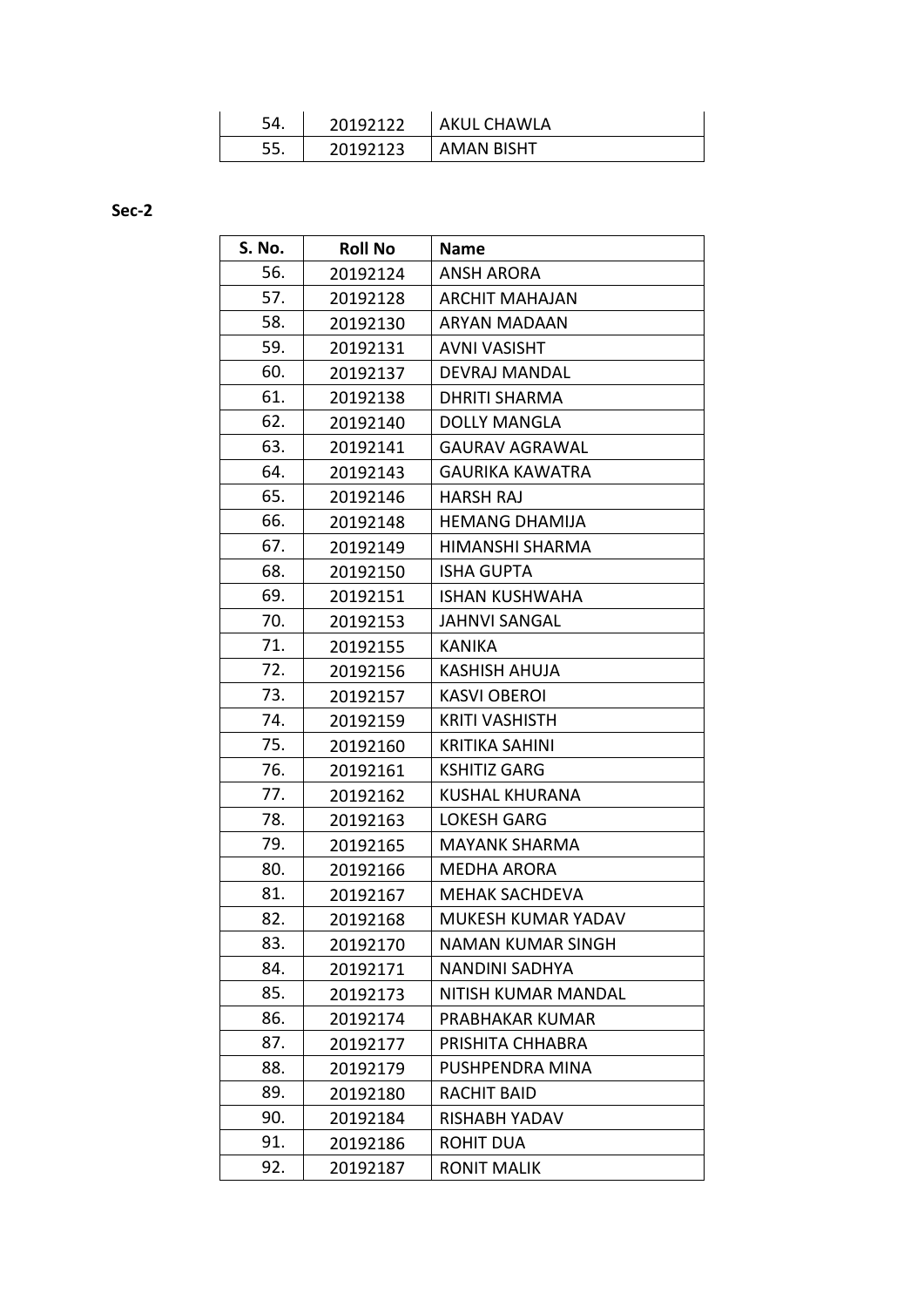| 93.  | 20192188 | SAHIL SANJAY KAKADEY      |
|------|----------|---------------------------|
| 94.  | 20192190 | SANSKRITI SHARMA          |
| 95.  | 20192192 | <b>SHREYA JAIN</b>        |
| 96.  | 20192193 | SHRIBHA KALIA             |
| 97.  | 20192195 | SHRUTI GUPTA              |
| 98.  | 20192196 | SHUBHI BHARDWAJ           |
| 99.  | 20192201 | <b>SUHANI BHATT</b>       |
| 100. | 20192203 | SURYA PRATAP SINGH        |
| 101. | 20192204 | TANISHKA JAIN             |
| 102. | 20192205 | TISHA MANCHANDA           |
| 103. | 20192207 | <b>VIBHAUR JOHRI</b>      |
| 104. | 20192208 | VINAY KUMAR               |
| 105. | 20192210 | HARDIK VERMA              |
| 106. | 20192217 | DEEPESH KUMAR             |
| 107. | 20192218 | <b>GAURAV YADAV</b>       |
| 108. | 20192219 | <b>NIKITA SAHU</b>        |
| 109. | 20192221 | YOGESH KUMAR              |
| 110. | 20192222 | <b>BHANU PRATAP SINGH</b> |

#### **DSE-3: Consumer Affairs & Customer Care**

| S. No. | <b>Roll No</b> | <b>Name</b>               |
|--------|----------------|---------------------------|
| 1.     | 20192009       | <b>ANMOL VERMA</b>        |
| 2.     | 20192014       | <b>ARYAMAN VEER SINGH</b> |
| 3.     | 20192019       | <b>B SRINITHYA</b>        |
| 4.     | 20192021       | <b>DEEPIKA</b>            |
| 5.     | 20192022       | <b>DEVAKSHI BHARTI</b>    |
| 6.     | 20192027       | <b>GAGAN NAAGAR</b>       |
| 7.     | 20192035       | <b>HEMANT KUMAR</b>       |
| 8.     | 20192037       | <b>HIMANSHI</b>           |
| 9.     | 20192039       | <b>ITISHRI KABI</b>       |
| 10.    | 20192041       | <b>KASHISH</b>            |
| 11.    | 20192049       | LAKSHITA                  |
| 12.    | 20192050       | <b>MAHAK GUPTA</b>        |
| 13.    | 20192055       | <b>MANSEE MANRAL</b>      |
| 14.    | 20192057       | MEHAK KATARIA             |
| 15.    | 20192059       | <b>MOULI DAS</b>          |
| 16.    | 20192061       | <b>MUSKAN THAKUR</b>      |
| 17.    | 20192065       | NISHANT YADAV             |
| 18.    | 20192066       | <b>NITESH KUMAR</b>       |
| 19.    | 20192070       | PIYANSHI NAGPAL           |
| 20.    | 20192071       | <b>PRACHI GARG</b>        |
| 21.    | 20192076       | PRIYANSHU GANGWAL         |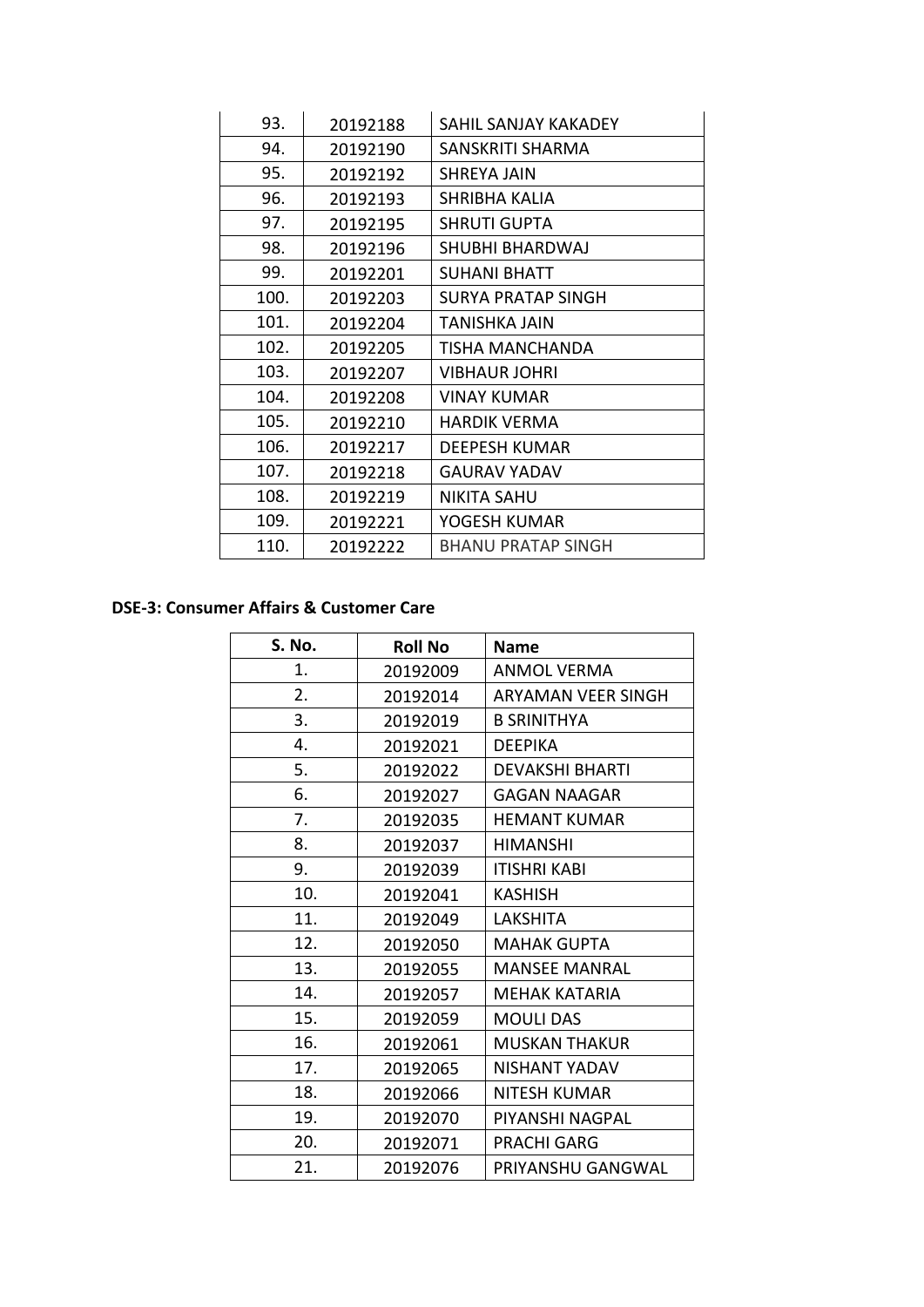| 22. | 20192091 | SANJANA KUMARI          |
|-----|----------|-------------------------|
| 23. | 20192092 | SARIKA KANAUJIA         |
| 24. | 20192099 | SOMYA GUPTA             |
| 25. | 20192109 | TANMAYA BANSAL          |
| 26. | 20192112 | VANSHIKA AGGARWAL       |
| 27. | 20192113 | <b>VIKAS</b>            |
| 28. | 20192117 | <b>AASTHA MOHNANI</b>   |
| 29. |          | ABHIJIT SINHA           |
|     | 20192118 | <b>MAJUMDAR</b>         |
| 30. | 20192126 | <b>ANVESHA GOYAL</b>    |
| 31. | 20192129 | ARIHANT KUMAR JAIN      |
| 32. | 20192135 | <b>DEEPALI SEHRAWAT</b> |
| 33. | 20192139 | <b>DIVYA SINGH</b>      |
| 34. | 20192144 | <b>GAURVI SHARMA</b>    |
| 35. | 20192145 | <b>HARJOT SINGH</b>     |
| 36. | 20192154 | <b>JANVI KUKREJA</b>    |
| 37. | 20192158 | KISHAN JHAWAR           |
| 38. | 20192164 | MANYA KATARIA           |
| 39. | 20192169 | <b>NAKUL TYAGI</b>      |
| 40. | 20192172 | NISHANT YADAV           |
| 41. | 20192178 | <b>PRIYANKA</b>         |
| 42. | 20192181 | RAJAT                   |
| 43. | 20192183 | RAJNANDNI               |
| 44. | 20192189 | <b>SAKSHI</b>           |
| 45. | 20192191 | <b>SHREY MANGLICK</b>   |
| 46. | 20192194 | <b>SHRISHTI GUPTA</b>   |
| 47. | 20192197 | <b>SNEHA GUPTA</b>      |
| 48. | 20192198 | SOHAIL AKHTAR           |
| 49. | 20192199 | SONAL SINGHAL           |
| 50. | 20192200 | SONALI GOYAL            |
| 51. | 20192202 | <b>SUNAINA</b>          |
| 52. | 20192209 | <b>VRINDA ARORA</b>     |
| 53. | 20192214 | <b>AAHANA MORAL</b>     |
| 54. | 20192215 | ANMOL                   |
| 55. | 20192216 | <b>DEEPAK RANA</b>      |
| 56. | 20192220 | SAMEER UDDIN            |
|     |          |                         |

#### **DSE-4: International Business**

| S. No. | <b>Roll No</b> | <b>Name</b>      |
|--------|----------------|------------------|
|        | 20192006       | AMIT KUMAR SAH   |
|        | 20192007       | ANKIT            |
|        | 20192010       | ANSHIKA AGGARWAL |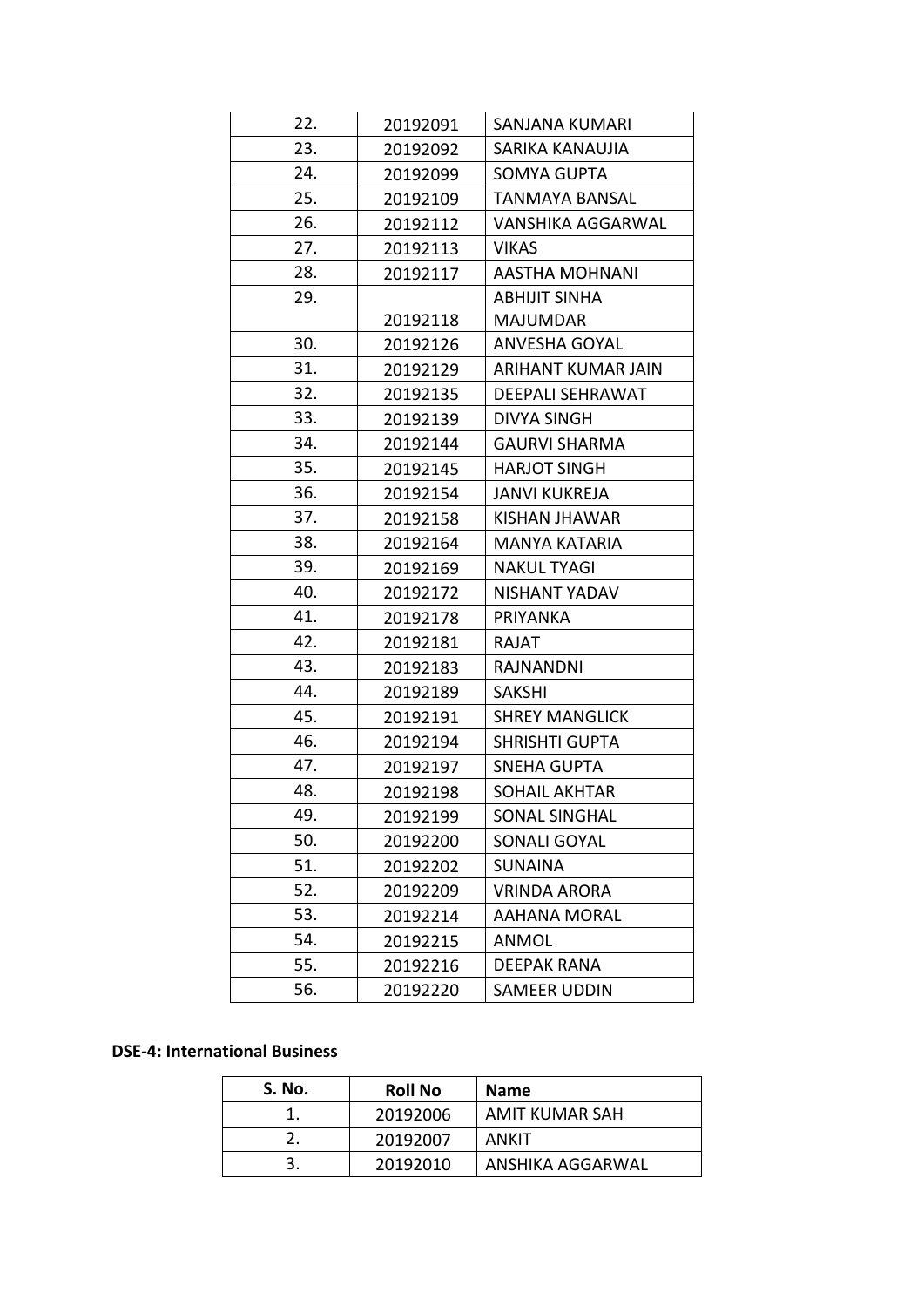| 4.  | 20192011 | ANUJ                       |
|-----|----------|----------------------------|
| 5.  | 20192012 | ANYA VASISHT               |
| 6.  | 20192013 | <b>ARJUN KOHLI</b>         |
| 7.  | 20192014 | ARYAMAN VEER SINGH         |
| 8.  | 20192015 | <b>ASHU SAGAR</b>          |
| 9.  | 20192017 | <b>AYUSH KUMAR</b>         |
| 10. | 20192019 | <b>B SRINITHYA</b>         |
| 11. | 20192022 | <b>DEVAKSHI BHARTI</b>     |
| 12. |          | <b>DURGA PRASAD TELI</b>   |
|     | 20192025 | <b>GUPTA</b>               |
| 13. | 20192027 | <b>GAGAN NAAGAR</b>        |
| 14. | 20192028 | <b>GEETANJALI</b>          |
| 15. | 20192030 | <b>GURBANI ARORA</b>       |
| 16. | 20192032 | <b>HARSH DHIMAN</b>        |
| 17. | 20192035 | <b>HEMANT KUMAR</b>        |
| 18. | 20192042 | KOUSHAL                    |
| 19. | 20192044 | <b>KRITI WADHWA</b>        |
| 20. | 20192045 | <b>KRITIKA AGARWAL</b>     |
| 21. | 20192046 | <b>KUMARI SWETA TIWARI</b> |
| 22. | 20192047 | <b>KUMKUM YADAV</b>        |
| 23. | 20192049 | <b>LAKSHITA</b>            |
| 24. | 20192051 | MAHFUJ AALAM               |
| 25. | 20192059 | <b>MOULI DAS</b>           |
| 26. | 20192061 | <b>MUSKAN THAKUR</b>       |
| 27. | 20192067 | <b>PARTH</b>               |
| 28. | 20192072 | PRACHI JOSHI               |
| 29. | 20192074 | PRIYAL JAIN                |
| 30. | 20192076 | PRIYANSHU GANGWAL          |
| 31. | 20192078 | <b>RASHI JAIN</b>          |
| 32. | 20192080 | <b>RISHABH JAIN</b>        |
| 33. | 20192082 | <b>RISHIT SHARMA</b>       |
| 34. | 20192084 | <b>ROHAN KUMAR</b>         |
| 35. | 20192089 | <b>SAKSHI JAIN</b>         |
| 36. | 20192090 | SAMBHAV KUMAR              |
| 37. | 20192091 | SANJANA KUMARI             |
| 38. | 20192100 | SONU                       |
| 39. | 20192101 | SREYANSHI BANERJEE         |
| 40. | 20192102 | <b>SUBHAV GUPTA</b>        |
| 41. | 20192110 | <b>TARUN KUMAR</b>         |
| 42. | 20192112 | <b>VANSHIKA AGGARWAL</b>   |
| 43. | 20192115 | YOGENDER SINGH             |
| 44. | 20192118 | ABHIJIT SINHA MAJUMDAR     |
| 45. | 20192119 | ADITI JAUHARI              |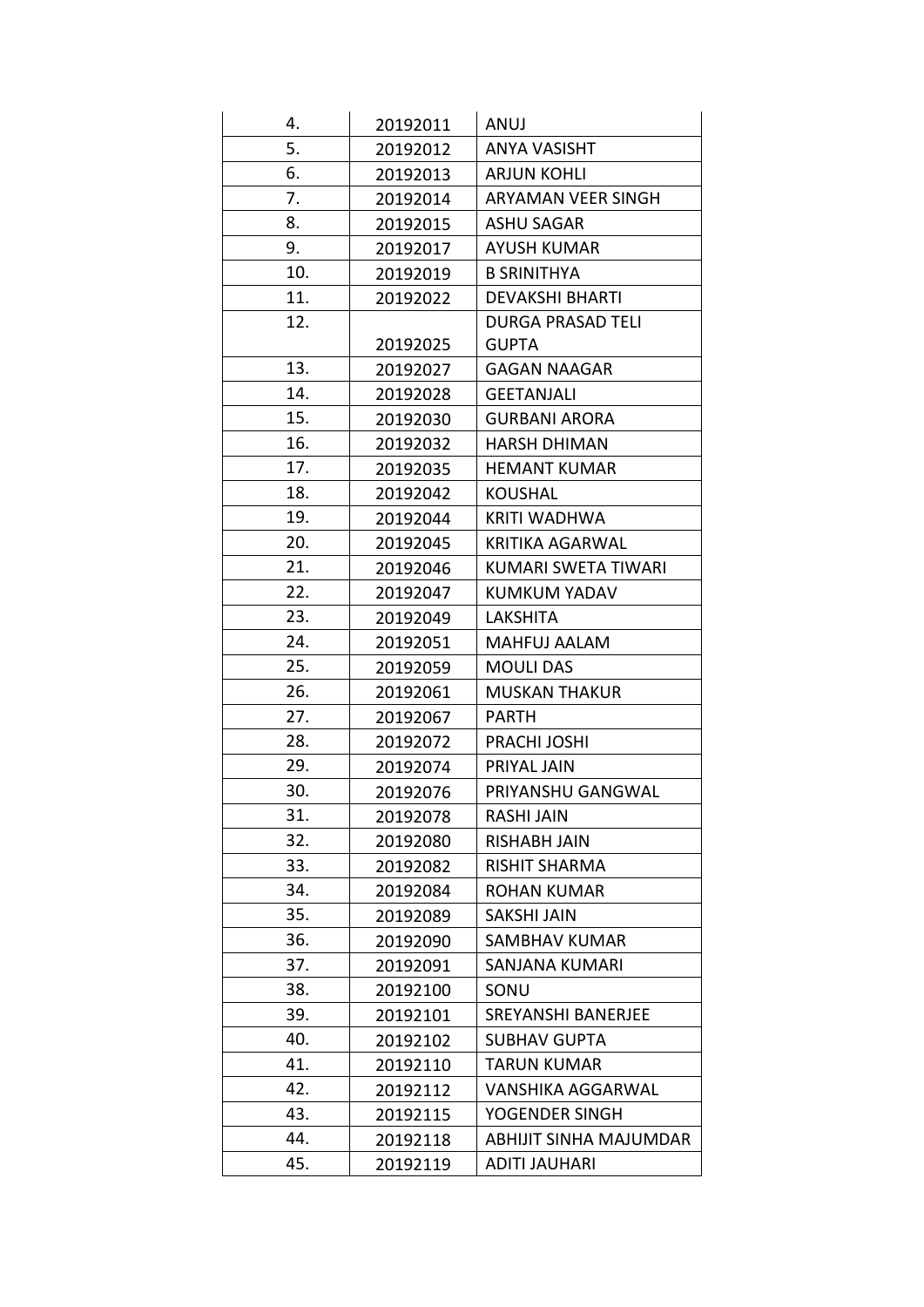| 46. | 20192120 | AKANKSHA JAIN             |
|-----|----------|---------------------------|
| 47. | 20192122 | <b>AKUL CHAWLA</b>        |
| 48. | 20192123 | <b>AMAN BISHT</b>         |
| 49. | 20192126 | ANVESHA GOYAL             |
| 50. | 20192128 | <b>ARCHIT MAHAJAN</b>     |
| 51. | 20192129 | ARIHANT KUMAR JAIN        |
| 52. | 20192131 | <b>AVNI VASISHT</b>       |
| 53. | 20192137 | DEVRAJ MANDAL             |
| 54. | 20192141 | <b>GAURAV AGRAWAL</b>     |
| 55. | 20192143 | <b>GAURIKA KAWATRA</b>    |
| 56. | 20192146 | <b>HARSH RAJ</b>          |
| 57. | 20192149 | HIMANSHI SHARMA           |
| 58. | 20192151 | <b>ISHAN KUSHWAHA</b>     |
| 59. | 20192153 | <b>JAHNVI SANGAL</b>      |
| 60. | 20192155 | KANIKA                    |
| 61. | 20192156 | KASHISH AHUJA             |
| 62. | 20192159 | <b>KRITI VASHISTH</b>     |
| 63. | 20192160 | <b>KRITIKA SAHINI</b>     |
| 64. | 20192161 | <b>KSHITIZ GARG</b>       |
| 65. | 20192163 | <b>LOKESH GARG</b>        |
| 66. | 20192165 | <b>MAYANK SHARMA</b>      |
| 67. | 20192167 | <b>MEHAK SACHDEVA</b>     |
| 68. | 20192168 | MUKESH KUMAR YADAV        |
| 69. | 20192169 | <b>NAKUL TYAGI</b>        |
| 70. | 20192170 | NAMAN KUMAR SINGH         |
| 71. | 20192173 | NITISH KUMAR MANDAL       |
| 72. | 20192174 | PRABHAKAR KUMAR           |
| 73. | 20192177 | PRISHITA CHHABRA          |
| 74. | 20192179 | PUSHPENDRA MINA           |
| 75. | 20192180 | RACHIT BAID               |
| 76. | 20192184 | <b>RISHABH YADAV</b>      |
| 77. | 20192188 | SAHIL SANJAY KAKADEY      |
| 78. | 20192192 | <b>SHREYA JAIN</b>        |
| 79. | 20192198 | <b>SOHAIL AKHTAR</b>      |
| 80. | 20192199 | SONAL SINGHAL             |
| 81. | 20192201 | <b>SUHANI BHATT</b>       |
| 82. | 20192203 | <b>SURYA PRATAP SINGH</b> |
| 83. | 20192205 | TISHA MANCHANDA           |
| 84. | 20192207 | <b>VIBHAUR JOHRI</b>      |
| 85. | 20192208 | <b>VINAY KUMAR</b>        |
| 86. | 20192209 | <b>VRINDA ARORA</b>       |
| 87. | 20192210 | <b>HARDIK VERMA</b>       |
| 88. | 20192214 | <b>AAHANA MORAL</b>       |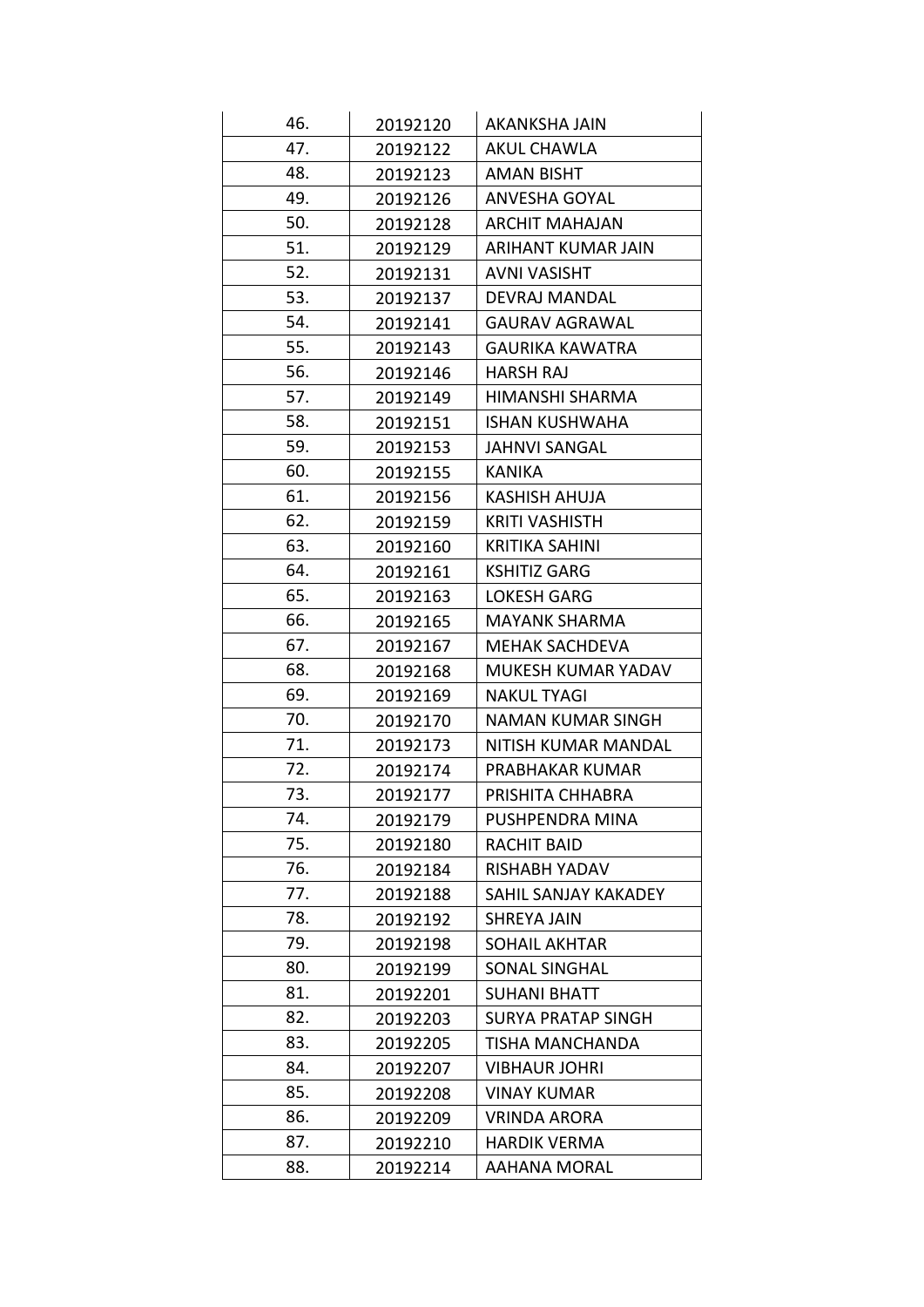| 89. | 20192215 | ANMOL                     |
|-----|----------|---------------------------|
| 90. | 20192217 | <b>DEEPESH KUMAR</b>      |
| 91. | 20192218 | <b>GAURAV YADAV</b>       |
| 92. | 20192220 | SAMEER UDDIN              |
| 93. | 20192221 | YOGESH KUMAR              |
| 94. | 20192222 | <b>BHANU PRATAP SINGH</b> |

### **DSE-4: Banking and Insurance**

| S. No. | <b>Roll No</b> | <b>Name</b>             |
|--------|----------------|-------------------------|
| 1.     | 20192001       | <b>ADITYA BATRA</b>     |
| 2.     | 20192003       | <b>AKSHITA GUMBER</b>   |
| 3.     | 20192008       | <b>ANKITA SINGH</b>     |
| 4.     | 20192009       | <b>ANMOL VERMA</b>      |
| 5.     | 20192021       | <b>DEEPIKA</b>          |
| 6.     | 20192037       | <b>HIMANSHI</b>         |
| 7.     | 20192039       | <b>ITISHRI KABI</b>     |
| 8.     | 20192040       | <b>KAMNA GAMBHIR</b>    |
| 9.     | 20192041       | <b>KASHISH</b>          |
| 10.    | 20192048       | <b>KUNAL GUPTA</b>      |
| 11.    | 20192050       | <b>MAHAK GUPTA</b>      |
| 12.    | 20192053       | <b>MANASVI GARG</b>     |
| 13.    | 20192055       | <b>MANSEE MANRAL</b>    |
| 14.    | 20192056       | <b>MANVI GUPTA</b>      |
| 15.    | 20192057       | MEHAK KATARIA           |
| 16.    | 20192060       | <b>MUSKAN</b>           |
| 17.    | 20192062       | <b>NAKUL GUPTA</b>      |
| 18.    | 20192065       | NISHANT YADAV           |
| 19.    | 20192066       | <b>NITESH KUMAR</b>     |
| 20.    | 20192068       | <b>PAWAN</b>            |
| 21.    | 20192070       | PIYANSHI NAGPAL         |
| 22.    | 20192071       | <b>PRACHI GARG</b>      |
| 23.    | 20192079       | <b>REENA</b>            |
| 24.    | 20192086       | <b>ROSHNI JAIN</b>      |
| 25.    | 20192088       | <b>SAHIL</b>            |
| 26.    | 20192092       | SARIKA KANAUJIA         |
| 27.    | 20192096       | <b>SHREYA BATRA</b>     |
| 28.    | 20192099       | <b>SOMYA GUPTA</b>      |
| 29.    | 20192103       | <b>SUMIT KUMAR</b>      |
| 30.    | 20192107       | <b>SUSHRUT BHANDARI</b> |
| 31.    | 20192108       | <b>SWETA</b>            |
| 32.    | 20192109       | TANMAYA BANSAL          |
| 33.    | 20192111       | UTKARSH AGRAWAL         |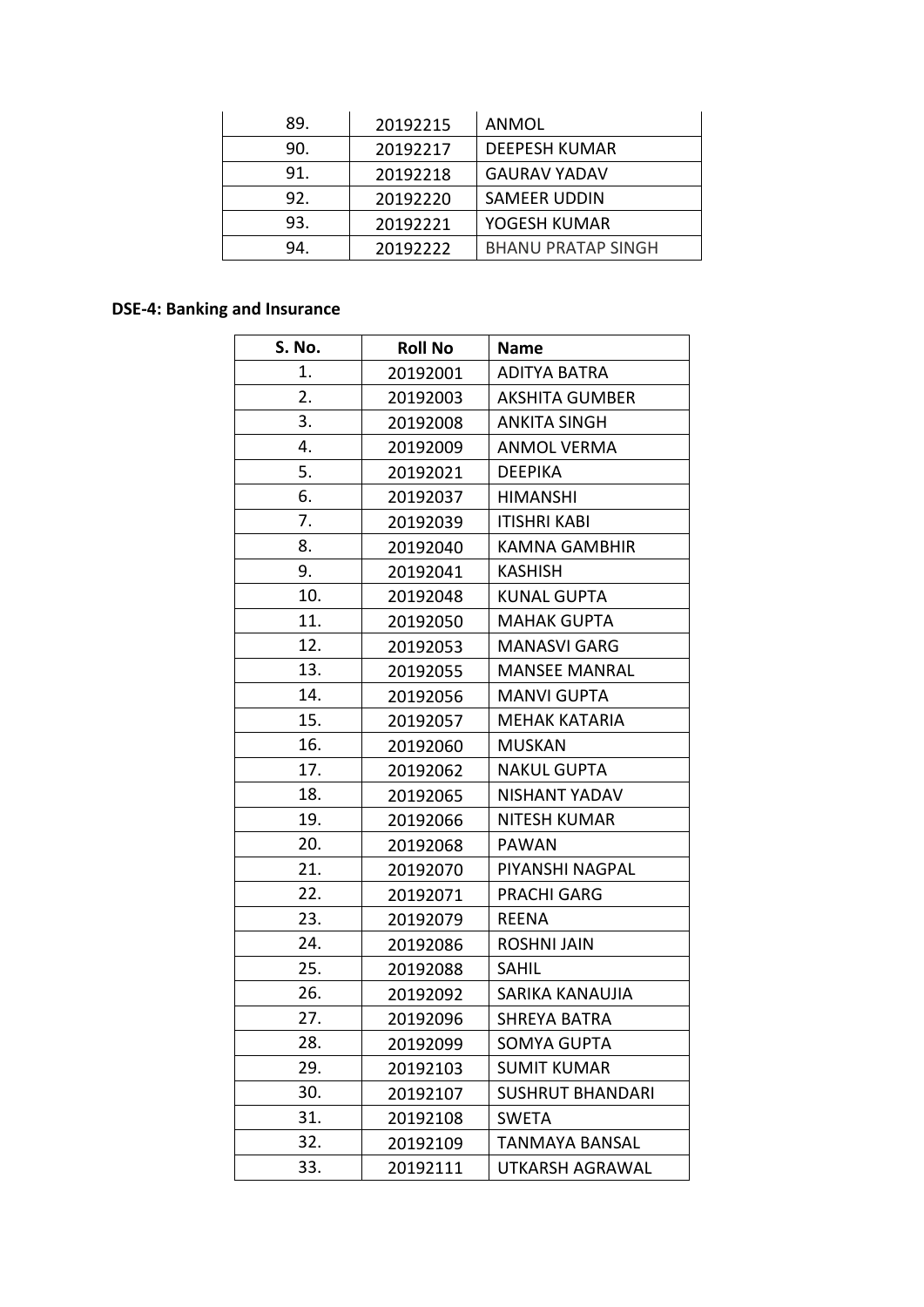| 34. | 20192113 | <b>VIKAS</b>            |
|-----|----------|-------------------------|
| 35. | 20192114 | <b>VINEET</b>           |
| 36. | 20192117 | AASTHA MOHNANI          |
| 37. | 20192124 | <b>ANSH ARORA</b>       |
| 38. | 20192130 | ARYAN MADAAN            |
| 39. | 20192135 | <b>DEEPALI SEHRAWAT</b> |
| 40. | 20192138 | <b>DHRITI SHARMA</b>    |
| 41. | 20192139 | <b>DIVYA SINGH</b>      |
| 42. | 20192140 | <b>DOLLY MANGLA</b>     |
| 43. | 20192144 | <b>GAURVI SHARMA</b>    |
| 44. | 20192145 | <b>HARJOT SINGH</b>     |
| 45. | 20192148 | <b>HEMANG DHAMIJA</b>   |
| 46. | 20192150 | <b>ISHA GUPTA</b>       |
| 47. | 20192154 | JANVI KUKREJA           |
| 48. | 20192157 | <b>KASVI OBEROI</b>     |
| 49. | 20192158 | KISHAN JHAWAR           |
| 50. | 20192162 | KUSHAL KHURANA          |
| 51. | 20192164 | <b>MANYA KATARIA</b>    |
| 52. | 20192166 | <b>MEDHA ARORA</b>      |
| 53. | 20192171 | NANDINI SADHYA          |
| 54. | 20192172 | NISHANT YADAV           |
| 55. | 20192178 | PRIYANKA                |
| 56. | 20192181 | RAJAT                   |
| 57. | 20192183 | RAJNANDNI               |
| 58. | 20192186 | <b>ROHIT DUA</b>        |
| 59. | 20192187 | <b>RONIT MALIK</b>      |
| 60. | 20192189 | <b>SAKSHI</b>           |
| 61. | 20192190 | SANSKRITI SHARMA        |
| 62. | 20192191 | <b>SHREY MANGLICK</b>   |
| 63. | 20192193 | SHRIBHA KALIA           |
| 64. | 20192194 | <b>SHRISHTI GUPTA</b>   |
| 65. | 20192195 | <b>SHRUTI GUPTA</b>     |
| 66. | 20192196 | SHUBHI BHARDWAJ         |
| 67. | 20192197 | <b>SNEHA GUPTA</b>      |
| 68. | 20192200 | <b>SONALI GOYAL</b>     |
| 69. | 20192202 | <b>SUNAINA</b>          |
| 70. | 20192204 | <b>TANISHKA JAIN</b>    |
| 71. | 20192216 | DEEPAK RANA             |
| 72. | 20192219 | <b>NIKITA SAHU</b>      |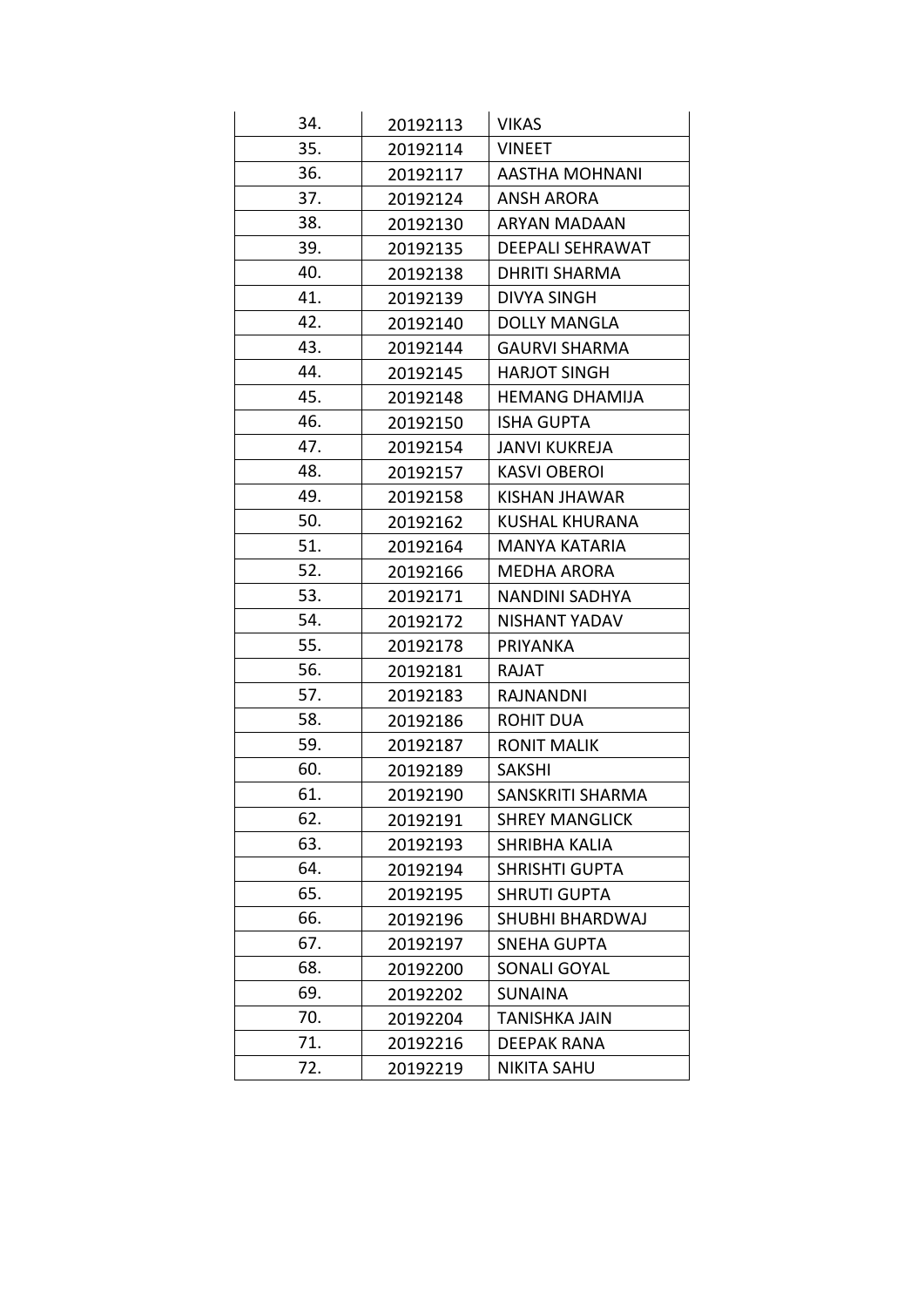# **Course: B.Com., 6th Semester**

### **DSE-3: Management Accounting**

| S. No. | <b>Roll No</b> | <b>Name</b>            |
|--------|----------------|------------------------|
| 1.     | 20192404       | <b>ABHISHEK BHATIA</b> |
| 2.     | 20192410       | <b>ANKITA GUPTA</b>    |
| 3.     | 20192415       | ANUSHKA SHARMA         |
| 4.     | 20192426       | <b>BINDU KOIRALA</b>   |
| 5.     |                | <b>CHETANYA</b>        |
|        | 20192431       | <b>SACHDEVA</b>        |
| 6.     | 20192442       | <b>HASRAT</b>          |
| 7.     | 20192444       | HIMANSHU SHARMA        |
| 8.     | 20192446       | <b>JONTY BARUA</b>     |
| 9.     | 20192448       | <b>KANCHAN</b>         |
| 10.    | 20192450       | <b>KHUSHBOO</b>        |
| 11.    | 20192451       | <b>KOMAL</b>           |
| 12.    | 20192454       | <b>KUNAL YADAV</b>     |
| 13.    | 20192456       | <b>MANISH ROY</b>      |
| 14.    | 20192461       | <b>MUKESH SONI</b>     |
| 15.    | 20192477       | PREETI KUMARI          |
| 16.    | 20192501       | <b>SHIVANI</b>         |
| 17.    | 20192502       | <b>SHRUTI VARSHNEY</b> |
| 18.    | 20192508       | SONU                   |
| 19.    | 20192511       | <b>TANISHK SHARMA</b>  |
| 20.    | 20192527       | <b>AKSHAY KUMAR</b>    |
| 21.    | 20192532       | <b>PURUSHARTH DEV</b>  |
|        |                | <b>GANDHI</b>          |
| 22.    | 20192534       | <b>SHARDUL PANDEY</b>  |
| 23.    | 20192538       | ANANYA JINDAL          |
| 24.    | 20192540       | RIDDHIMA WALI          |
| 25.    | 20192541       | SAAYANSH AHUJA         |
| 26.    | 20192550       | <b>MAYANK TEWATIA</b>  |

## **DSE-3: Banking and Insurance**

| <b>S. No.</b> | <b>Roll No</b> | <b>Name</b>            |
|---------------|----------------|------------------------|
| 1.            | 20182481       | <b>MADHU GUPTA</b>     |
| 2.            | 20182597       | <b>RAJAT KUMAR</b>     |
| 3.            | 20192401       | <b>AAYUSHI TRIVEDI</b> |
| 4.            | 20192402       | <b>ABHAY BHOTIA</b>    |
| 5.            | 20192403       | <b>ABHAY CHOUDHARY</b> |
| 6.            | 20192406       | AKANSHA KATARA         |
| 7.            | 20192407       | <b>AKASH YADAV</b>     |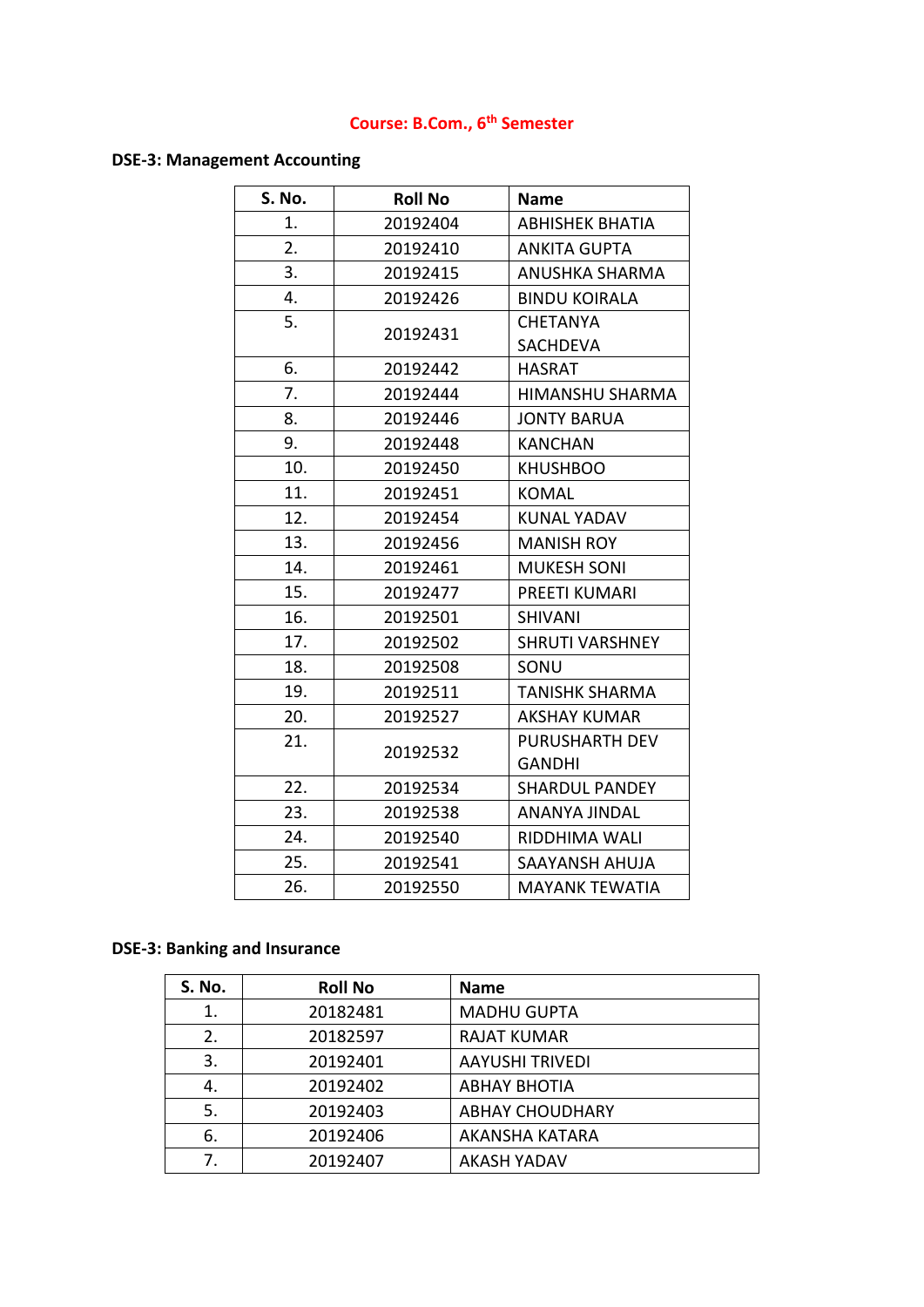| 8.  | 20192408 | <b>AMRITA</b>                |
|-----|----------|------------------------------|
| 9.  | 20192409 | ANISHI JAIN                  |
| 10. | 20192417 | <b>ARPIT MAURYA</b>          |
| 11. | 20192418 | <b>ARUN KUMAR</b>            |
| 12. | 20192419 | ASHI PAWAR                   |
| 13. | 20192420 | <b>ASMITA SHUKLA</b>         |
| 14. | 20192423 | <b>AYUSH PRASAD</b>          |
| 15. | 20192424 | <b>BHARTI SHARMA</b>         |
| 16. | 20192427 | <b>BINIT EKKA</b>            |
| 17. | 20192428 | <b>CHAKSHU GUREJA</b>        |
| 18. | 20192429 | <b>CHANCHAL GOUR</b>         |
| 19. | 20192430 | SNEHA CHAVAKULA              |
| 20. | 20192432 | CHOUDHARY ASHA MAHENDERSINGH |
| 21. | 20192433 | <b>DEEKSHA</b>               |
| 22. | 20192436 | <b>DHAIRYA TYAGI</b>         |
| 23. | 20192437 | <b>DIKSHA SHARAWAT</b>       |
| 24. | 20192440 | <b>GAURAV</b>                |
| 25. | 20192441 | <b>GULSHAN KUMAR</b>         |
| 26. | 20192443 | HIMANSHU BHADANA             |
| 27. | 20192447 | <b>KANAKSHREE DEVVANSHI</b>  |
| 28. | 20192449 | <b>KAPIL SHARMA</b>          |
| 29. | 20192452 | <b>KOMAL</b>                 |
| 30. | 20192453 | KOMAL SHARMA                 |
| 31. | 20192455 | <b>MADHAV ANEJA</b>          |
| 32. | 20192458 | <b>MD KAIF</b>               |
| 33. | 20192459 | <b>MOHAMAD SADAB</b>         |
| 34. | 20192465 | <b>NIKHIL DUBEY</b>          |
| 35. | 20192466 | <b>NISHA</b>                 |
| 36. | 20192467 | <b>NISHI SAINI</b>           |
| 37. | 20192468 | <b>OM SINGH</b>              |
| 38. | 20192469 | <b>PALLAVI SAROCH</b>        |
| 39. | 20192470 | PARUL DOGRA                  |
| 40. | 20192471 | PAWAN PANDEY                 |
| 41. | 20192472 | PIYUSH CHOPRA                |
| 42. | 20192473 | PIYUSH SACHDEVA              |
| 43. | 20192474 | <b>PRACHI</b>                |
| 44. | 20192475 | PRAJJWAL SINGH               |
| 45. | 20192476 | PRANSHI CHOUDHARY            |
| 46. | 20192478 | PRERNA VERMA                 |
| 47. | 20192479 | <b>PRINCE</b>                |
| 48. | 20192480 | <b>PRINCE</b>                |
| 49. | 20192481 | <b>PRIYANKA</b>              |
| 50. | 20192482 | PRIYANSHU GARG               |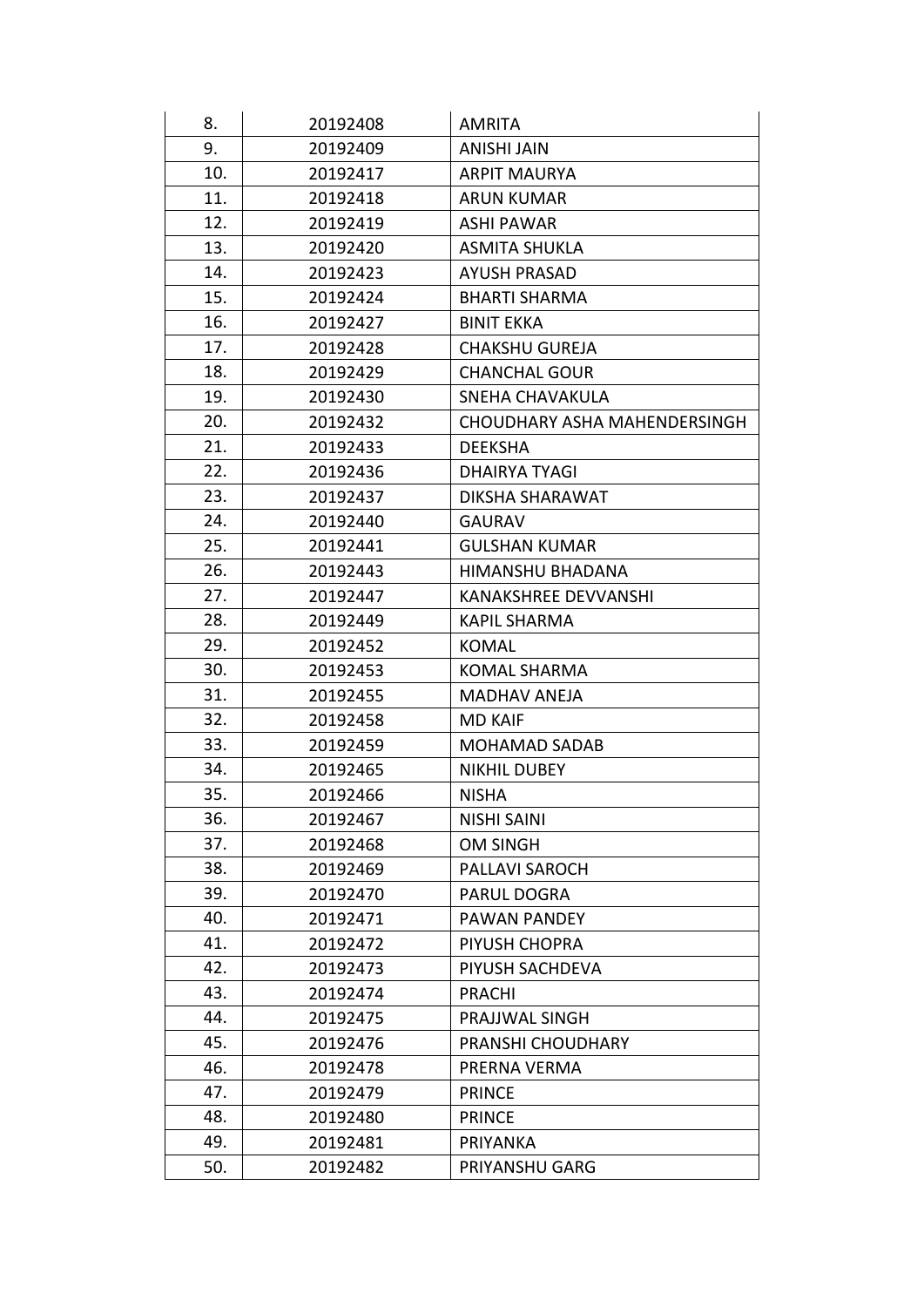| 51. | 20192483 | <b>RADHIKA GARG</b>      |
|-----|----------|--------------------------|
| 52. | 20192484 | <b>RAHUL KUMAR</b>       |
| 53. | 20192485 | <b>RIDHIMA MATHUR</b>    |
| 54. | 20192487 | <b>RIYA</b>              |
| 55. | 20192489 | <b>ROHAN NAGAR</b>       |
| 56. | 20192491 | ROOPAM MUNJAL            |
| 57. | 20192492 | SACHIN KUMAR YADAV       |
| 58. | 20192494 | <b>SAMEER GOYAL</b>      |
| 59. | 20192496 | <b>SANDEEP KUMAR</b>     |
| 60. | 20192497 | SAUMYA SINGG             |
| 61. | 20192499 | <b>SHAGUN KHANNA</b>     |
| 62. | 20192503 | <b>SIMRAN</b>            |
| 63. | 20192504 | <b>SIMRAN BHALLA</b>     |
| 64. | 20192505 | SIMRIDHI GARG            |
| 65. | 20192509 | SREEPRIYA EB             |
| 66. | 20192510 | <b>SUMIT KALA</b>        |
| 67. | 20192512 | <b>TANU</b>              |
| 68. | 20192513 | <b>TARANNUM</b>          |
| 69. | 20192514 | <b>TEJASWINI KAUSHAL</b> |
| 70. | 20192518 | <b>VARSHA YADAV</b>      |
| 71. | 20192519 | <b>VARUN CHOUDHARY</b>   |
| 72. | 20192521 | <b>VINAY NAGAR</b>       |
| 73. | 20192522 | <b>VISHAL KUNDARIA</b>   |
| 74. | 20192523 | <b>VISHAL SHARMA</b>     |
| 75. | 20192524 | YASH SHARMA              |
| 76. | 20192526 | <b>ADITYA ANAND</b>      |
| 77. | 20192529 | <b>FEEZAN KHAN</b>       |
| 78. | 20192530 | <b>MANSI SAGAR</b>       |
| 79. | 20192531 | PRITHVI SINGH TOMAR      |
| 80. | 20192533 | <b>RHOIT KAUSHIK</b>     |
| 81. | 20192537 | <b>ADITI CHAUHAN</b>     |
| 82. | 20192539 | <b>NIMISH ARORA</b>      |
| 83. | 20192543 | <b>SANJANA RATRA</b>     |
| 84. | 20192544 | <b>SHIVAM</b>            |
| 85. | 20192545 | <b>SHRADHA CHAUDHARY</b> |
| 86. | 20192546 | <b>SHRIANSHI SEKHRI</b>  |
| 87. | 20192547 | YASHIKA SHARMA           |
| 88. | 20192549 | <b>MIHIR</b>             |

#### **DSE-4: International Business**

| S. No. | <b>College Roll Number</b> | <b>Name</b>        |
|--------|----------------------------|--------------------|
|        | 20182481                   | <b>MADHU GUPTA</b> |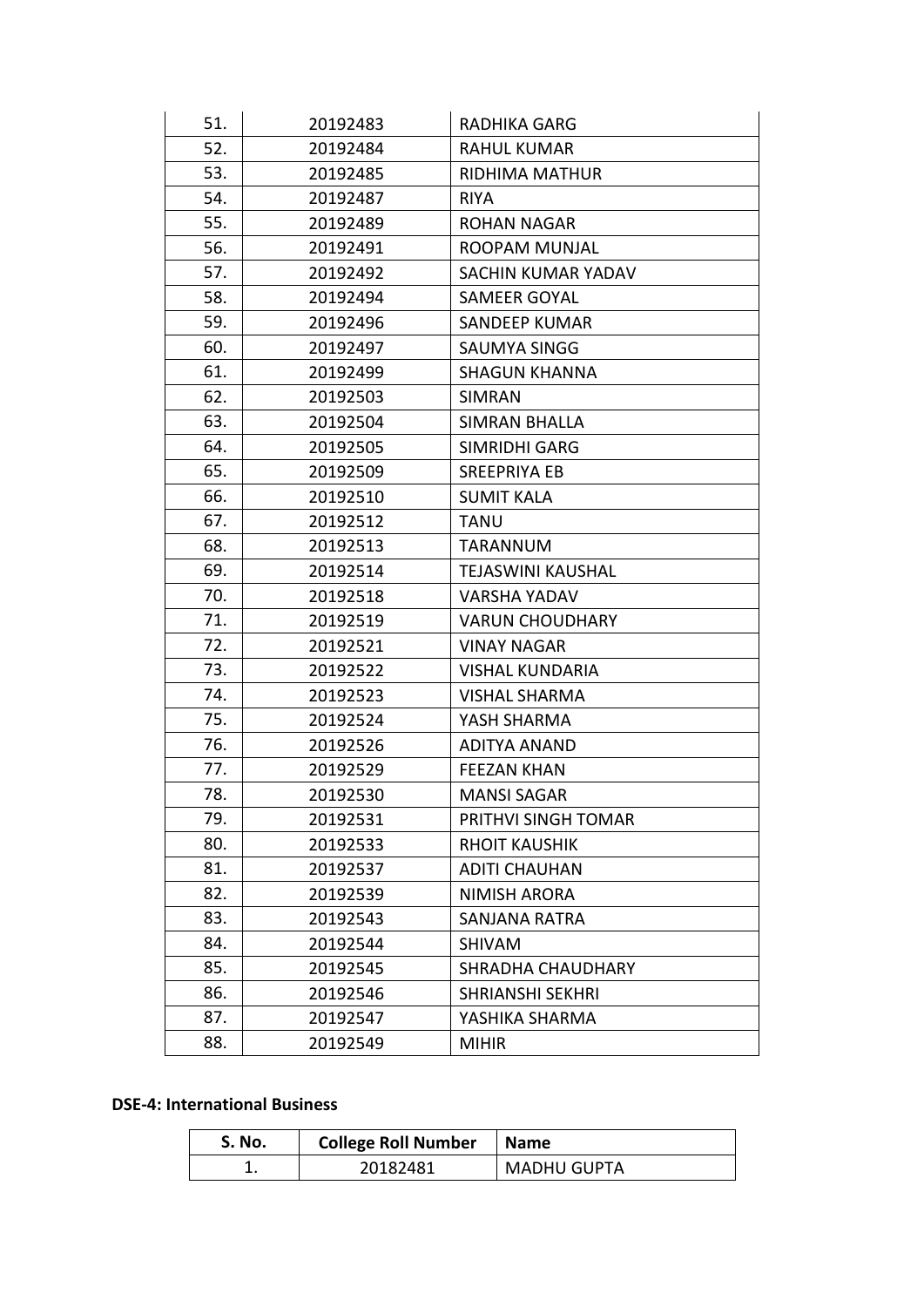| 2.  | 20182597 | <b>RAJAT KUMAR</b>          |
|-----|----------|-----------------------------|
| 3.  | 20192401 | <b>AAYUSHI TRIVEDI</b>      |
| 4.  | 20192407 | <b>AKASH YADAV</b>          |
| 5.  | 20192410 | <b>ANKITA GUPTA</b>         |
| 6.  | 20192418 | <b>ARUN KUMAR</b>           |
| 7.  | 20192419 | <b>ASHI PAWAR</b>           |
| 8.  | 20192424 | <b>BHARTI SHARMA</b>        |
| 9.  | 20192429 | <b>CHANCHAL GOUR</b>        |
| 10. | 20192430 | SNEHA CHAVAKULA             |
| 11. | 20192431 | CHETANYA SACHDEVA           |
| 12. | 20192432 | <b>CHOUDHARY ASHA</b>       |
|     |          | <b>MAHENDERSINGH</b>        |
| 13. | 20192436 | DHAIRYA TYAGI               |
| 14. | 20192437 | DIKSHA SHARAWAT             |
| 15. | 20192443 | HIMANSHU BHADANA            |
| 16. | 20192447 | <b>KANAKSHREE DEVVANSHI</b> |
| 17. | 20192449 | <b>KAPIL SHARMA</b>         |
| 18. | 20192450 | <b>KHUSHBOO</b>             |
| 19. | 20192452 | KOMAL                       |
| 20. | 20192453 | <b>KOMAL SHARMA</b>         |
| 21. | 20192456 | <b>MANISH ROY</b>           |
| 22. | 20192458 | <b>MD KAIF</b>              |
| 23. | 20192459 | <b>MOHAMAD SADAB</b>        |
| 24. | 20192461 | <b>MUKESH SONI</b>          |
| 25. | 20192465 | <b>NIKHIL DUBEY</b>         |
| 26. | 20192466 | <b>NISHA</b>                |
| 27. | 20192467 | <b>NISHI SAINI</b>          |
| 28. | 20192468 | <b>OM SINGH</b>             |
| 29. | 20192470 | PARUL DOGRA                 |
| 30. | 20192471 | PAWAN PANDEY                |
| 31. | 20192473 | PIYUSH SACHDEVA             |
| 32. | 20192475 | PRAJJWAL SINGH              |
| 33. | 20192476 | PRANSHI CHOUDHARY           |
| 34. | 20192478 | PRERNA VERMA                |
| 35. | 20192480 | <b>PRINCE</b>               |
| 36. | 20192481 | <b>PRIYANKA</b>             |
| 37. | 20192482 | PRIYANSHU GARG              |
| 38. | 20192484 | <b>RAHUL KUMAR</b>          |
| 39. | 20192485 | <b>RIDHIMA MATHUR</b>       |
| 40. | 20192487 | <b>RIYA</b>                 |
| 41. | 20192491 | ROOPAM MUNJAL               |
| 42. | 20192492 | SACHIN KUMAR YADAV          |
| 43. | 20192494 | <b>SAMEER GOYAL</b>         |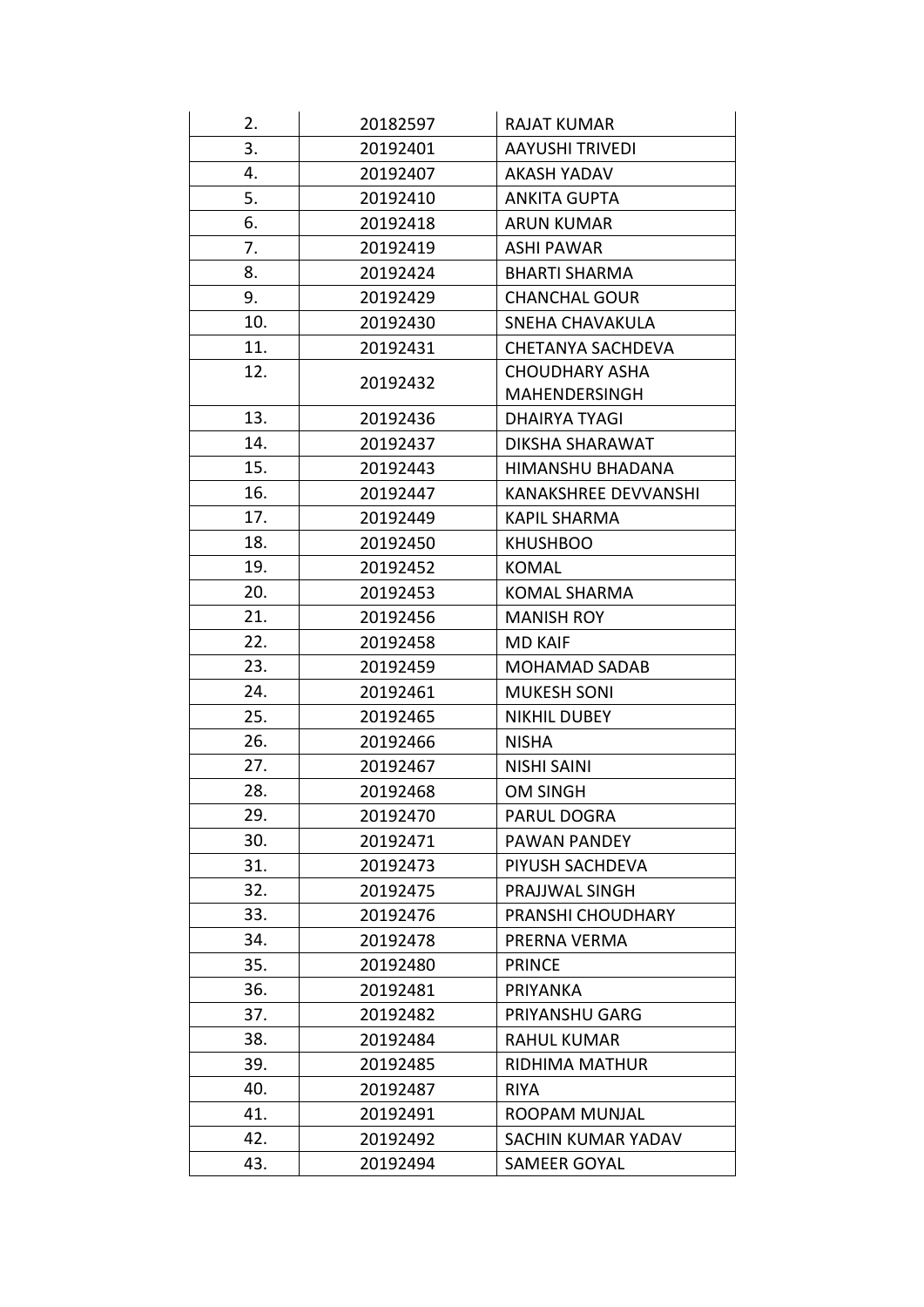| 44. | 20192497 | <b>SAUMYA SINGG</b>     |
|-----|----------|-------------------------|
| 45. | 20192499 | <b>SHAGUN KHANNA</b>    |
| 46. | 20192501 | <b>SHIVANI</b>          |
| 47. | 20192502 | <b>SHRUTI VARSHNEY</b>  |
| 48. | 20192504 | <b>SIMRAN BHALLA</b>    |
| 49. | 20192508 | SONU                    |
| 50. | 20192509 | SREEPRIYA EB            |
| 51. | 20192510 | <b>SUMIT KALA</b>       |
| 52. | 20192518 | <b>VARSHA YADAV</b>     |
| 53. | 20192519 | <b>VARUN CHOUDHARY</b>  |
| 54. | 20192522 | <b>VISHAL KUNDARIA</b>  |
| 55. | 20192523 | <b>VISHAL SHARMA</b>    |
| 56. | 20192524 | YASH SHARMA             |
| 57. | 20192526 | <b>ADITYA ANAND</b>     |
| 58. | 20192529 | <b>FEEZAN KHAN</b>      |
| 59. | 20192530 | <b>MANSI SAGAR</b>      |
| 60. | 20192531 | PRITHVI SINGH TOMAR     |
| 61. | 20192532 | PURUSHARTH DEV GANDHI   |
| 62. | 20192533 | <b>RHOIT KAUSHIK</b>    |
| 63. | 20192537 | <b>ADITI CHAUHAN</b>    |
| 64. | 20192538 | ANANYA JINDAL           |
| 65. | 20192539 | <b>NIMISH ARORA</b>     |
| 66. | 20192540 | RIDDHIMA WALI           |
| 67. | 20192541 | SAAYANSH AHUJA          |
| 68. | 20192543 | SANJANA RATRA           |
| 69. | 20192544 | <b>SHIVAM</b>           |
| 70. | 20192545 | SHRADHA CHAUDHARY       |
| 71. | 20192546 | <b>SHRIANSHI SEKHRI</b> |
| 72. | 20192547 | YASHIKA SHARMA          |
| 73. | 20192549 | <b>MIHIR</b>            |
| 74. | 20192550 | <b>MAYANK TEWATIA</b>   |
|     |          |                         |

### **DSE-4: Fundamentals of Investment**

| <b>S. No.</b> | <b>Roll No</b> | <b>Name</b>            |
|---------------|----------------|------------------------|
| 1.            | 20192402       | <b>ABHAY BHOTIA</b>    |
| 2.            | 20192403       | <b>ABHAY CHOUDHARY</b> |
| 3.            | 20192404       | <b>ABHISHEK BHATIA</b> |
| 4.            | 20192406       | <b>AKANSHA KATARA</b>  |
| 5.            | 20192408       | <b>AMRITA</b>          |
| 6.            | 20192409       | <b>ANISHI JAIN</b>     |
| 7.            | 20192415       | ANUSHKA SHARMA         |
| 8.            | 20192417       | <b>ARPIT MAURYA</b>    |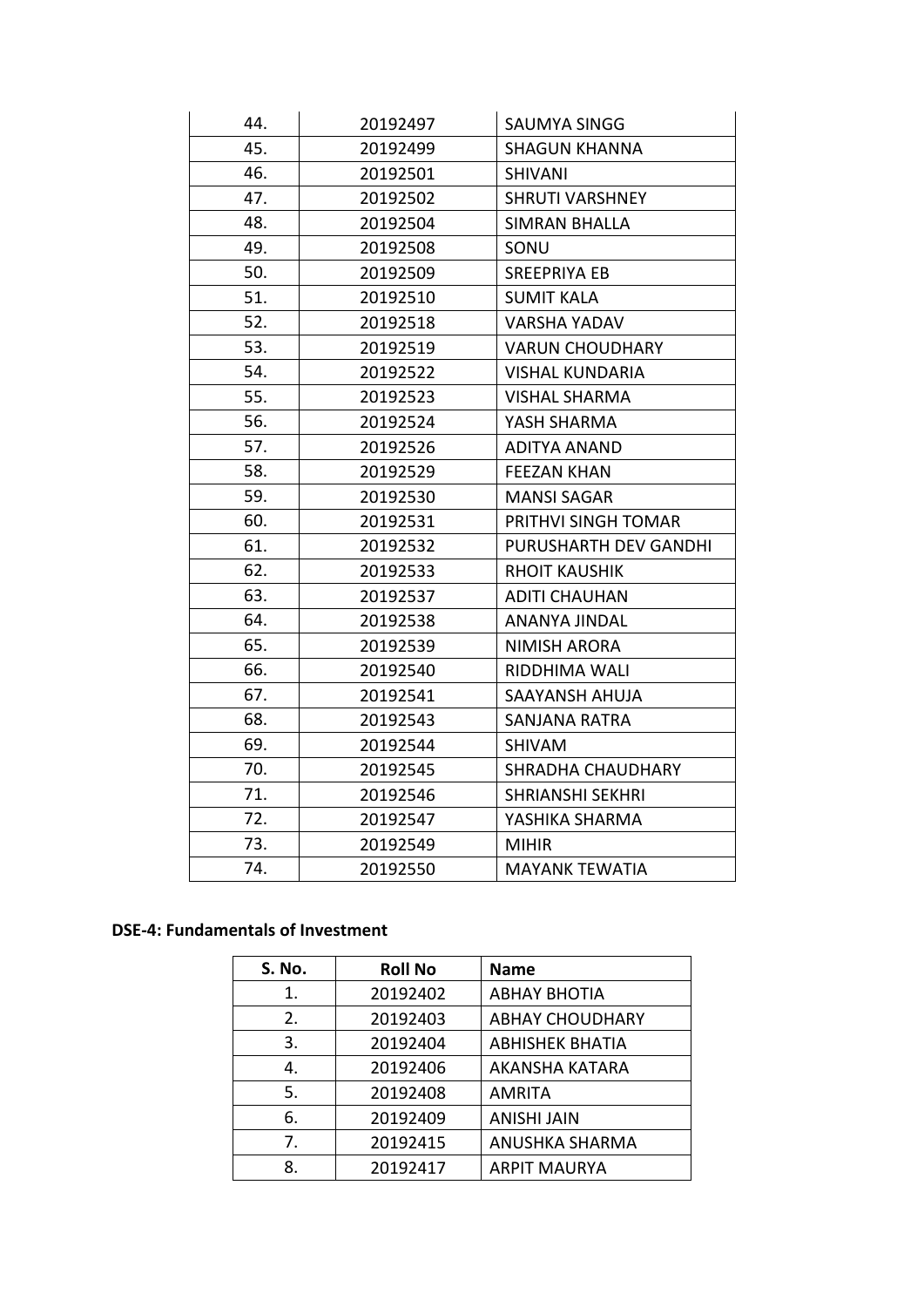| 9.  | 20192420 | <b>ASMITA SHUKLA</b>     |
|-----|----------|--------------------------|
| 10. | 20192423 | <b>AYUSH PRASAD</b>      |
| 11. | 20192426 | <b>BINDU KOIRALA</b>     |
| 12. | 20192427 | <b>BINIT EKKA</b>        |
| 13. | 20192428 | <b>CHAKSHU GUREJA</b>    |
| 14. | 20192433 | <b>DEEKSHA</b>           |
| 15. | 20192440 | <b>GAURAV</b>            |
| 16. | 20192441 | <b>GULSHAN KUMAR</b>     |
| 17. | 20192442 | <b>HASRAT</b>            |
| 18. | 20192444 | HIMANSHU SHARMA          |
| 19. | 20192446 | <b>JONTY BARUA</b>       |
| 20. | 20192448 | KANCHAN                  |
| 21. | 20192451 | <b>KOMAL</b>             |
| 22. | 20192454 | <b>KUNAL YADAV</b>       |
| 23. | 20192455 | MADHAV ANEJA             |
| 24. | 20192469 | PALLAVI SAROCH           |
| 25. | 20192472 | PIYUSH CHOPRA            |
| 26. | 20192474 | <b>PRACHI</b>            |
| 27. | 20192477 | PREETI KUMARI            |
| 28. | 20192479 | <b>PRINCE</b>            |
| 29. | 20192483 | <b>RADHIKA GARG</b>      |
| 30. | 20192489 | <b>ROHAN NAGAR</b>       |
| 31. | 20192496 | <b>SANDEEP KUMAR</b>     |
| 32. | 20192503 | <b>SIMRAN</b>            |
| 33. | 20192505 | SIMRIDHI GARG            |
| 34. | 20192511 | <b>TANISHK SHARMA</b>    |
| 35. | 20192512 | <b>TANU</b>              |
| 36. | 20192513 | <b>TARANNUM</b>          |
| 37. | 20192514 | <b>TEJASWINI KAUSHAL</b> |
| 38. | 20192521 | <b>VINAY NAGAR</b>       |
| 39. | 20192527 | <b>AKSHAY KUMAR</b>      |
| 40. | 20192534 | <b>SHARDUL PANDEY</b>    |

## **SEC: Advertising, Personal Selling and Salesmanship**

| <b>S. No.</b> | <b>Roll No</b> | <b>Name</b>            |
|---------------|----------------|------------------------|
| 1.            | 20182481       | <b>MADHU GUPTA</b>     |
| 2.            | 20182597       | <b>RAJAT KUMAR</b>     |
| 3.            | 20192401       | <b>AAYUSHI TRIVEDI</b> |
| 4.            | 20192402       | <b>ABHAY BHOTIA</b>    |
| 5.            | 20192403       | <b>ABHAY CHOUDHARY</b> |
| 6.            | 20192407       | <b>AKASH YADAV</b>     |
| 7.            | 20192409       | <b>ANISHI JAIN</b>     |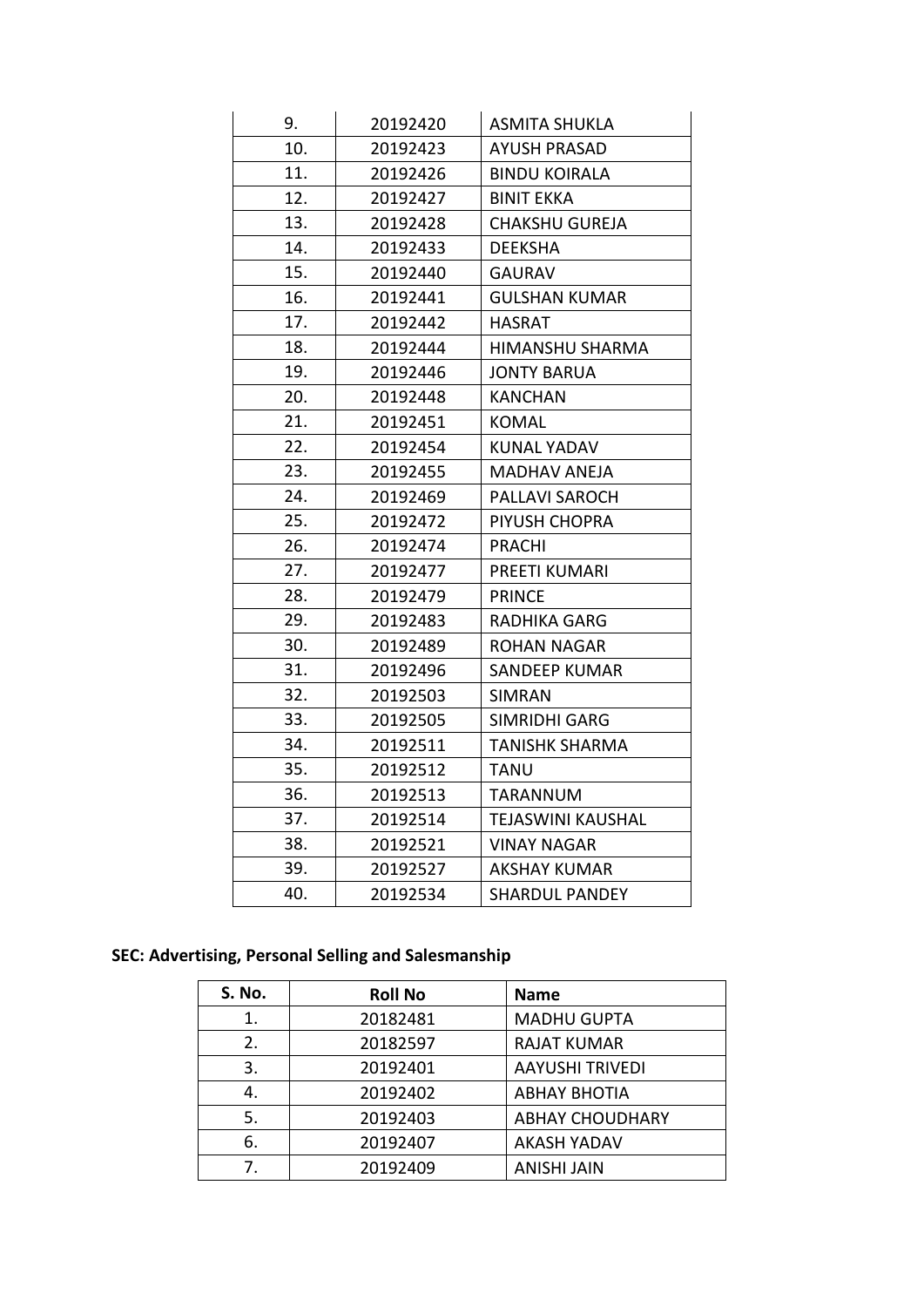| 8.  | 20192410 | <b>ANKITA GUPTA</b>         |
|-----|----------|-----------------------------|
| 9.  | 20192415 | ANUSHKA SHARMA              |
| 10. | 20192418 | <b>ARUN KUMAR</b>           |
| 11. | 20192419 | ASHI PAWAR                  |
| 12. | 20192423 | <b>AYUSH PRASAD</b>         |
| 13. | 20192424 | <b>BHARTI SHARMA</b>        |
| 14. | 20192426 | <b>BINDU KOIRALA</b>        |
| 15. | 20192427 | <b>BINIT EKKA</b>           |
| 16. | 20192428 | <b>CHAKSHU GUREJA</b>       |
| 17. | 20192429 | <b>CHANCHAL GOUR</b>        |
| 18. | 20192430 | SNEHA CHAVAKULA             |
| 19. | 20192431 | <b>CHETANYA SACHDEVA</b>    |
| 20. | 20192432 | <b>CHOUDHARY ASHA</b>       |
|     |          | <b>MAHENDERSINGH</b>        |
| 21. | 20192436 | <b>DHAIRYA TYAGI</b>        |
| 22. | 20192437 | DIKSHA SHARAWAT             |
| 23. | 20192440 | <b>GAURAV</b>               |
| 24. | 20192441 | <b>GULSHAN KUMAR</b>        |
| 25. | 20192442 | <b>HASRAT</b>               |
| 26. | 20192444 | HIMANSHU SHARMA             |
| 27. | 20192446 | <b>JONTY BARUA</b>          |
| 28. | 20192447 | <b>KANAKSHREE DEVVANSHI</b> |
| 29. | 20192448 | <b>KANCHAN</b>              |
| 30. | 20192449 | <b>KAPIL SHARMA</b>         |
| 31. | 20192450 | <b>KHUSHBOO</b>             |
| 32. | 20192451 | <b>KOMAL</b>                |
| 33. | 20192452 | <b>KOMAL</b>                |
| 34. | 20192453 | <b>KOMAL SHARMA</b>         |
| 35. | 20192455 | <b>MADHAV ANEJA</b>         |
| 36. | 20192456 | <b>MANISH ROY</b>           |
| 37. | 20192458 | <b>MD KAIF</b>              |
| 38. | 20192465 | <b>NIKHIL DUBEY</b>         |
| 39. | 20192466 | <b>NISHA</b>                |
| 40. | 20192467 | <b>NISHI SAINI</b>          |
| 41. | 20192468 | <b>OM SINGH</b>             |
| 42. | 20192470 | PARUL DOGRA                 |
| 43. | 20192472 | PIYUSH CHOPRA               |
| 44. | 20192473 | PIYUSH SACHDEVA             |
| 45. | 20192475 | PRAJJWAL SINGH              |
| 46. | 20192477 | PREETI KUMARI               |
| 47. | 20192478 | PRERNA VERMA                |
| 48. | 20192480 | <b>PRINCE</b>               |
| 49. | 20192481 | <b>PRIYANKA</b>             |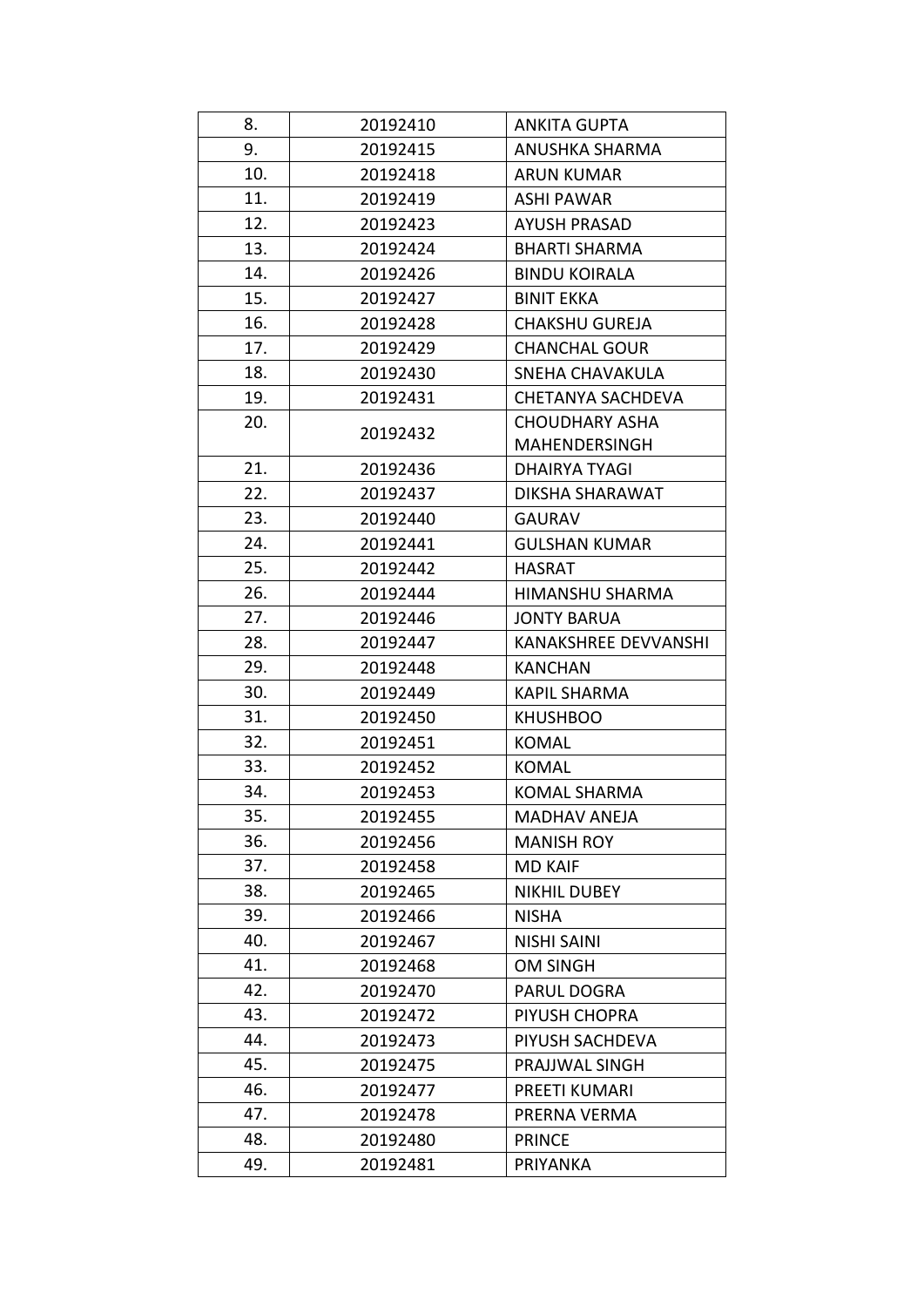| 50. | 20192483 | <b>RADHIKA GARG</b>      |
|-----|----------|--------------------------|
| 51. | 20192484 | <b>RAHUL KUMAR</b>       |
| 52. | 20192485 | RIDHIMA MATHUR           |
| 53. | 20192487 | <b>RIYA</b>              |
| 54. | 20192494 | SAMEER GOYAL             |
| 55. | 20192496 | SANDEEP KUMAR            |
| 56. | 20192497 | SAUMYA SINGG             |
| 57. | 20192499 | SHAGUN KHANNA            |
| 58. | 20192501 | <b>SHIVANI</b>           |
| 59. | 20192503 | <b>SIMRAN</b>            |
| 60. | 20192504 | <b>SIMRAN BHALLA</b>     |
| 61. | 20192505 | SIMRIDHI GARG            |
| 62. | 20192508 | SONU                     |
| 63. | 20192510 | <b>SUMIT KALA</b>        |
| 64. | 20192511 | <b>TANISHK SHARMA</b>    |
| 65. | 20192512 | <b>TANU</b>              |
| 66. | 20192513 | TARANNUM                 |
| 67. | 20192518 | <b>VARSHA YADAV</b>      |
| 68. | 20192519 | <b>VARUN CHOUDHARY</b>   |
| 69. | 20192522 | VISHAL KUNDARIA          |
| 70. | 20192524 | YASH SHARMA              |
| 71. | 20192526 | <b>ADITYA ANAND</b>      |
| 72. | 20192527 | AKSHAY KUMAR             |
| 73. | 20192529 | <b>FEEZAN KHAN</b>       |
| 74. | 20192530 | <b>MANSI SAGAR</b>       |
| 75. | 20192533 | <b>RHOIT KAUSHIK</b>     |
| 76. | 20192538 | ANANYA JINDAL            |
| 77. | 20192539 | NIMISH ARORA             |
| 78. | 20192540 | RIDDHIMA WALI            |
| 79. | 20192541 | SAAYANSH AHUJA           |
| 80. | 20192543 | SANJANA RATRA            |
| 81. | 20192544 | SHIVAM                   |
| 82. | 20192545 | <b>SHRADHA CHAUDHARY</b> |
| 83. | 20192546 | <b>SHRIANSHI SEKHRI</b>  |
| 84. | 20192547 | YASHIKA SHARMA           |
| 85. | 20192549 | <b>MIHIR</b>             |
| 86. | 20192550 | <b>MAYANK TEWATIA</b>    |
|     |          |                          |

### **SEC: Collective Bargaining and Negotiation Skills**

| S. No.   | <b>Roll No</b> | <b>Name</b>     |
|----------|----------------|-----------------|
|          | 20192404       | ABHISHEK BHATIA |
| <u>.</u> | 20192406       | AKANSHA KATARA  |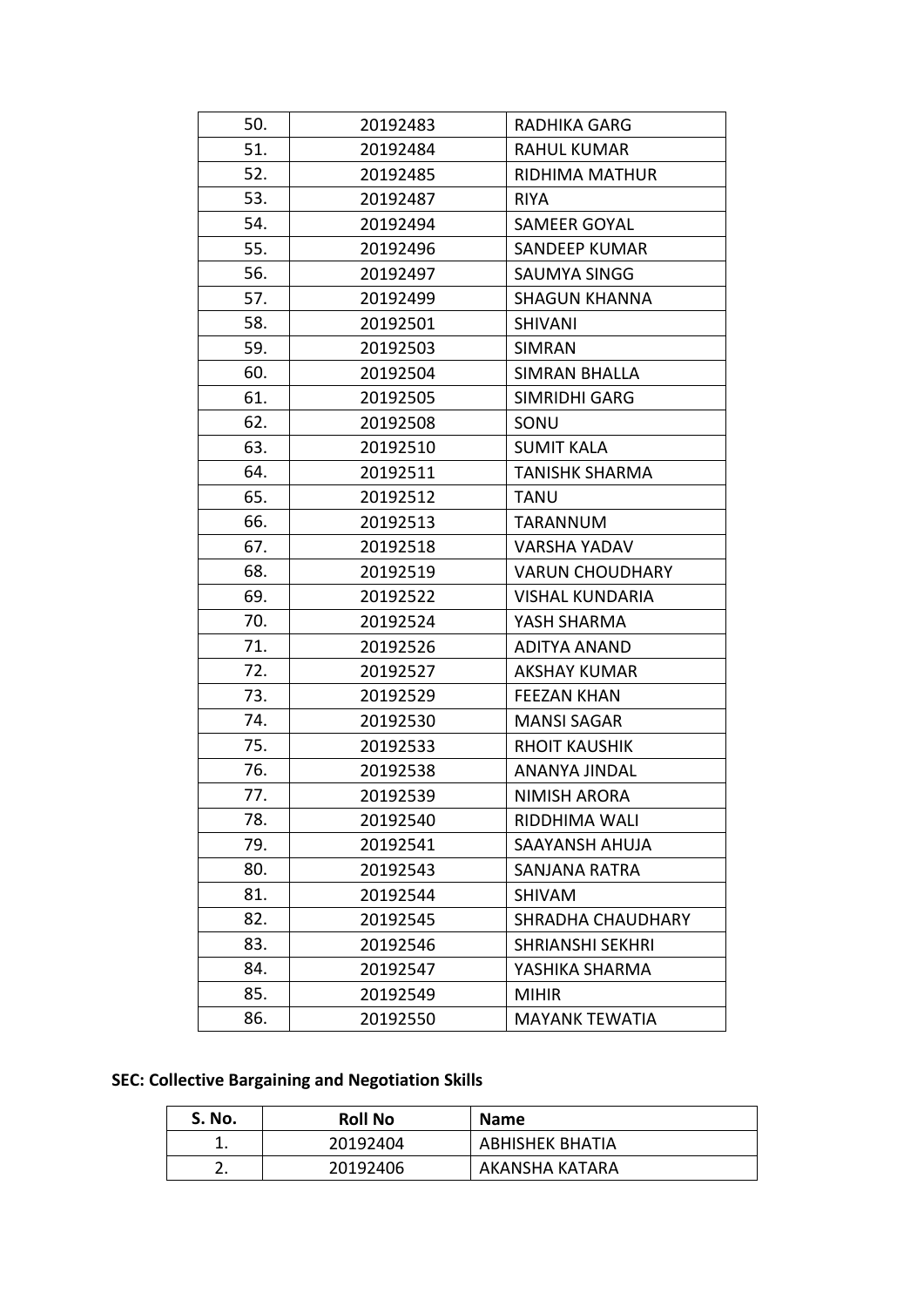| 3.  | 20192408 | <b>AMRITA</b>            |
|-----|----------|--------------------------|
| 4.  | 20192417 | <b>ARPIT MAURYA</b>      |
| 5.  | 20192420 | <b>ASMITA SHUKLA</b>     |
| 6.  | 20192433 | <b>DEEKSHA</b>           |
| 7.  | 20192443 | HIMANSHU BHADANA         |
| 8.  | 20192454 | KUNAL YADAV              |
| 9.  | 20192459 | <b>MOHAMAD SADAB</b>     |
| 10. | 20192461 | <b>MUKESH SONI</b>       |
| 11. | 20192469 | <b>PALLAVI SAROCH</b>    |
| 12. | 20192471 | PAWAN PANDEY             |
| 13. | 20192474 | <b>PRACHI</b>            |
| 14. | 20192476 | PRANSHI CHOUDHARY        |
| 15. | 20192479 | <b>PRINCE</b>            |
| 16. | 20192482 | PRIYANSHU GARG           |
| 17. | 20192489 | <b>ROHAN NAGAR</b>       |
| 18. | 20192491 | ROOPAM MUNJAL            |
| 19. | 20192492 | SACHIN KUMAR YADAV       |
| 20. | 20192502 | <b>SHRUTI VARSHNEY</b>   |
| 21. | 20192509 | <b>SREEPRIYA EB</b>      |
| 22. | 20192514 | <b>TEJASWINI KAUSHAL</b> |
| 23. | 20192521 | <b>VINAY NAGAR</b>       |
| 24. | 20192523 | <b>VISHAL SHARMA</b>     |
| 25. | 20192531 | PRITHVI SINGH TOMAR      |
| 26. | 20192532 | PURUSHARTH DEV GANDHI    |
| 27. | 20192534 | <b>SHARDUL PANDEY</b>    |
| 28. | 20192537 | <b>ADITI CHAUHAN</b>     |
|     |          |                          |

## **Course: B.Sc. (H) Computer Science, 6th Semester**

### **DSE-3: Data Mining**

| S. No.         | <b>Roll No</b> | <b>Name</b>            |
|----------------|----------------|------------------------|
| 1.             | 20191402       | <b>ABHIMANYU GULIA</b> |
| 2.             | 20191406       | <b>ARUN LOHIA</b>      |
| 3.             | 20191410       | <b>DHEERAJ KUMAR</b>   |
| 4.             | 20191413       | <b>GUDDU KUMAR</b>     |
| 5.             | 20191414       | <b>GURMEET SINGH</b>   |
| 6.             | 20191415       | HIMANSHU CHADHA        |
| 7 <sub>1</sub> |                | <b>JITENDER SINGH</b>  |
|                | 20191416       | <b>BANGARI</b>         |
| 8.             | 20191418       | KAJAL KASHYAP          |
| 9.             | 20191421       | <b>MANISH KUMAR</b>    |
| 10.            | 20191422       | <b>MANISH SHAH</b>     |
| 11.            | 20191427       | <b>PARV GUPTA</b>      |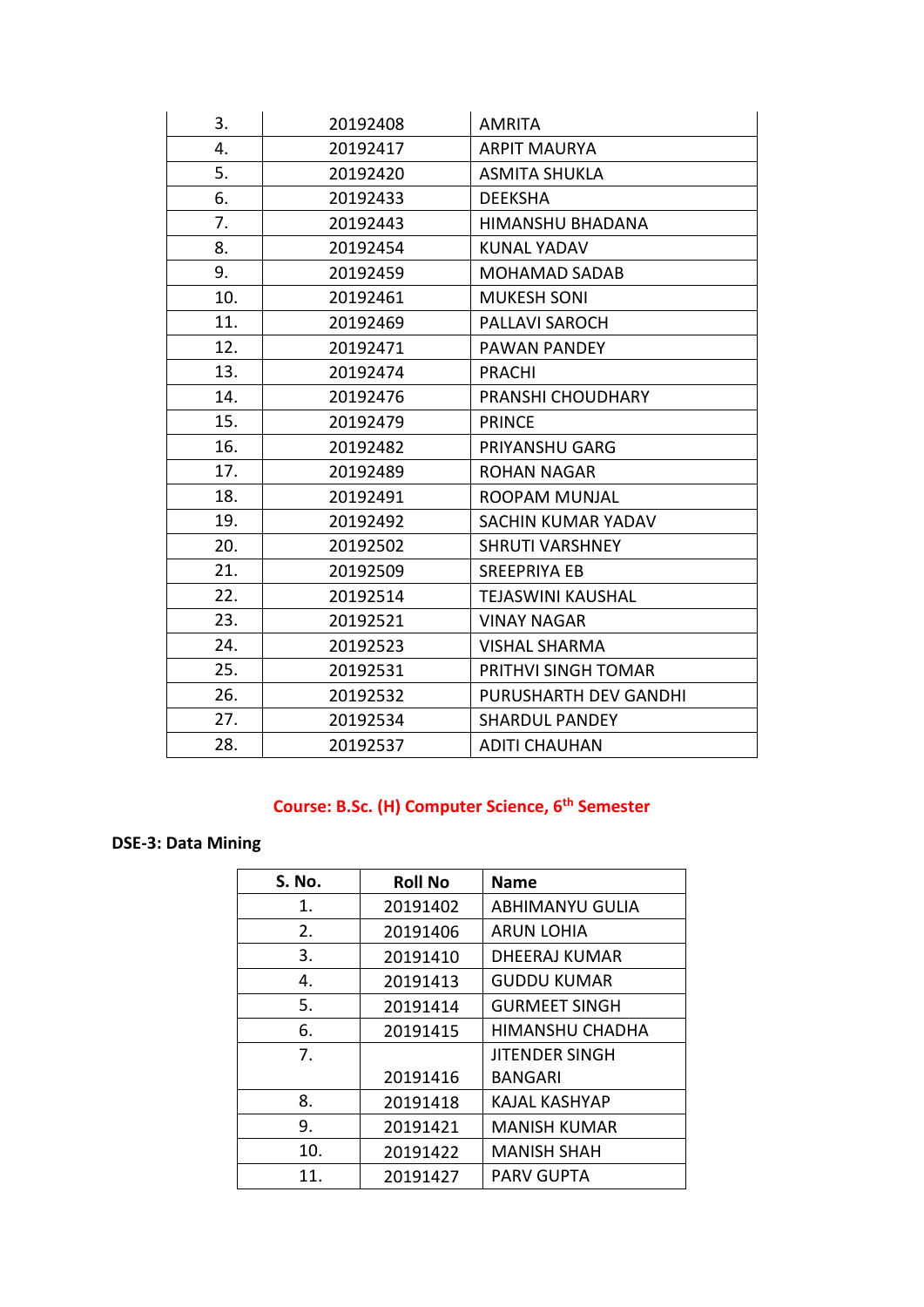| 12. | 20191430 | PRIYA GUPTA            |
|-----|----------|------------------------|
| 13. | 20191432 | <b>REET CHAUHAN</b>    |
| 14. | 20191433 | <b>RITIKA</b>          |
| 15. | 20191434 | <b>RIYA</b>            |
| 16. | 20191435 | <b>SACHIN CHAMOLI</b>  |
| 17. | 20191437 | <b>SHARIQ AYAZ ALI</b> |
| 18. | 20191438 | <b>SHIVANSH KUMAR</b>  |
| 19. | 20191445 | <b>TANYA JAIN</b>      |
| 20. | 20191455 | <b>ANUBHAV</b>         |
| 21. | 20191456 | <b>HARSH</b>           |
| 22. | 20191458 | <b>RONIT MAVI</b>      |

#### **DSE-3: Information Security**

| S. No. | <b>Roll No</b> | <b>Name</b>            |
|--------|----------------|------------------------|
| 1.     | 20191401       | <b>AARUSH ITTAN</b>    |
| 2.     | 20191403       | <b>ABHISHEK TIWARI</b> |
| 3.     | 20191404       | <b>ANIRVAN GOSWAMI</b> |
| 4.     | 20191405       | ANJALI YADAV           |
| 5.     | 20191407       | <b>AYUSH KUMAR</b>     |
| 6.     | 20191408       | <b>BHAWIKA MAHAJAN</b> |
| 7.     | 20191409       | <b>DEEPAK TRIPATHI</b> |
| 8.     | 20191412       | DIVYA BHARDWAJ         |
| 9.     | 20191417       | K A SHANKAR NARAYAN    |
| 10.    | 20191419       | <b>KARUNESH PATHAK</b> |
| 11.    | 20191420       | KUMARI KOMAL           |
| 12.    | 20191425       | NAMAN JAIN             |
| 13.    | 20191428       | <b>PAVITRA KAPOOR</b>  |
| 14.    | 20191429       | <b>PRATIKSHA GAUR</b>  |
| 15.    | 20191436       | <b>SANKALP JHA</b>     |
| 16.    | 20191442       | <b>TANMAYE KOHLI</b>   |
| 17.    | 20191443       | <b>TANNU YADAV</b>     |
| 18.    | 20191444       | <b>TANYA</b>           |
| 19.    | 20191449       | <b>VARUN KUMAR</b>     |
| 20.    | 20191450       | VASUNDHARA BHATI       |
| 21.    | 20191453       | YASHANG SINGH          |
| 22.    | 20191454       | YUVRAJ SINGH TOMAR     |
| 23.    | 20191457       | <b>MUHEB FAZLI</b>     |
| 24.    |                | MOHAMMAD MURTAZA       |
|        | 20191459       | <b>SEDIQI</b>          |
| 25.    | 20191460       | <b>HARPREET KUMARI</b> |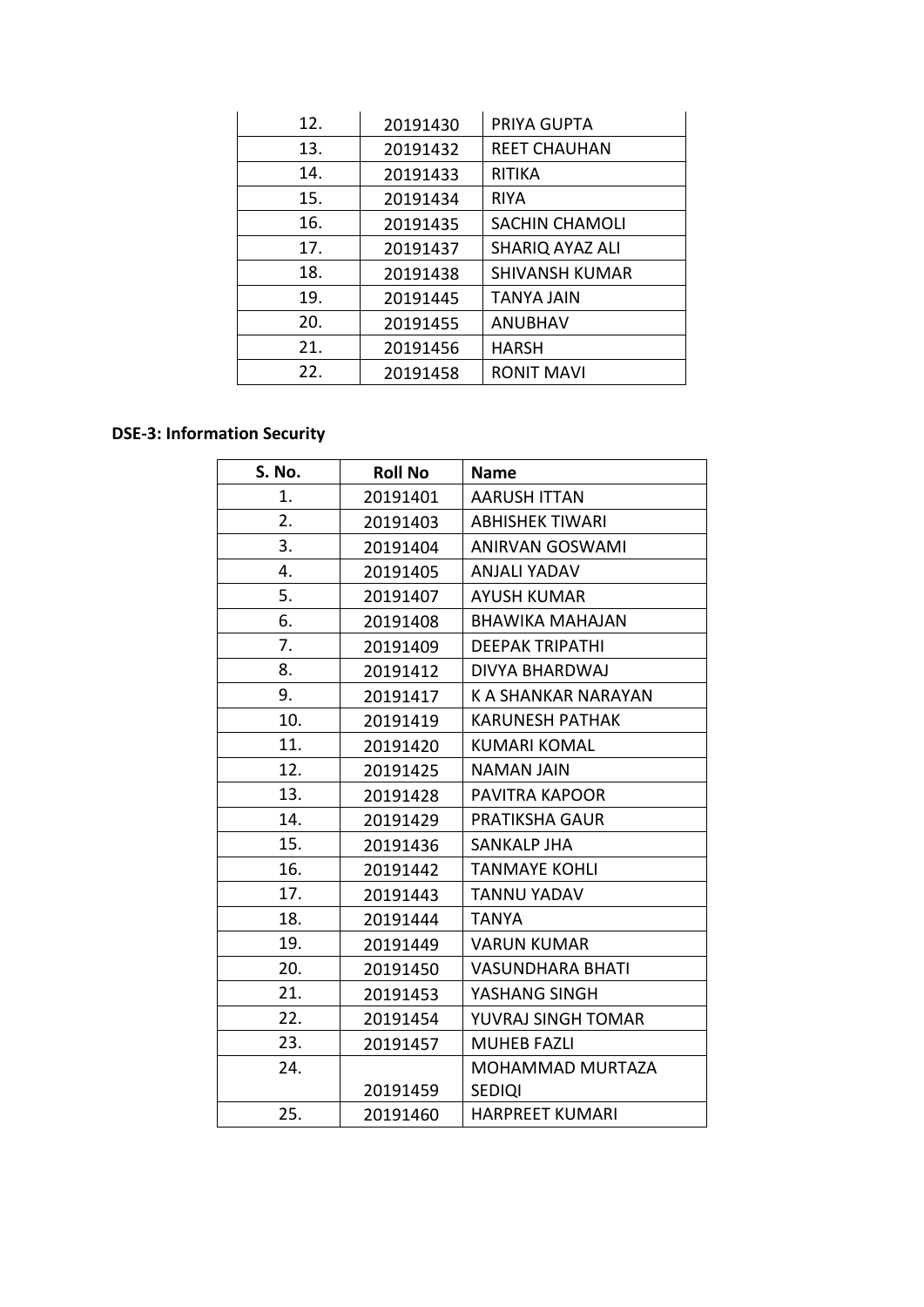### **DSE-4: Machine Learning**

| S. No. | <b>Roll No</b> | <b>Name</b>                   |
|--------|----------------|-------------------------------|
| 1.     | 20191402       | <b>ABHIMANYU GULIA</b>        |
| 2.     | 20191405       | ANJALI YADAV                  |
| 3.     | 20191406       | <b>ARUN LOHIA</b>             |
| 4.     | 20191407       | <b>AYUSH KUMAR</b>            |
| 5.     | 20191408       | <b>BHAWIKA MAHAJAN</b>        |
| 6.     | 20191409       | <b>DEEPAK TRIPATHI</b>        |
| 7.     | 20191410       | <b>DHEERAJ KUMAR</b>          |
| 8.     | 20191412       | DIVYA BHARDWAJ                |
| 9.     | 20191413       | <b>GUDDU KUMAR</b>            |
| 10.    | 20191414       | <b>GURMEET SINGH</b>          |
| 11.    | 20191415       | HIMANSHU CHADHA               |
| 12.    | 20191416       | <b>JITENDER SINGH BANGARI</b> |
| 13.    | 20191417       | K A SHANKAR NARAYAN           |
| 14.    | 20191418       | KAJAL KASHYAP                 |
| 15.    | 20191420       | <b>KUMARI KOMAL</b>           |
| 16.    | 20191421       | <b>MANISH KUMAR</b>           |
| 17.    | 20191422       | <b>MANISH SHAH</b>            |
| 18.    | 20191427       | <b>PARV GUPTA</b>             |
| 19.    | 20191430       | PRIYA GUPTA                   |
| 20.    | 20191432       | <b>REET CHAUHAN</b>           |
| 21.    | 20191433       | <b>RITIKA</b>                 |
| 22.    | 20191434       | <b>RIYA</b>                   |
| 23.    | 20191435       | SACHIN CHAMOLI                |
| 24.    | 20191437       | <b>SHARIQ AYAZ ALI</b>        |
| 25.    | 20191438       | <b>SHIVANSH KUMAR</b>         |
| 26.    | 20191442       | <b>TANMAYE KOHLI</b>          |
| 27.    | 20191443       | TANNU YADAV                   |
| 28.    | 20191445       | TANYA JAIN                    |
| 29.    | 20191450       | <b>VASUNDHARA BHATI</b>       |
| 30.    | 20191455       | ANUBHAV                       |
| 31.    | 20191457       | <b>MUHEB FAZLI</b>            |
| 32.    | 20191458       | <b>RONIT MAVI</b>             |
| 33.    |                | MOHAMMAD MURTAZA              |
|        | 20191459       | <b>SEDIQI</b>                 |
| 34.    | 20191460       | <b>HARPREET KUMARI</b>        |

### **DSE-4: Project Work**

| S. No. | <b>Roll No</b> | <b>Name</b>            |
|--------|----------------|------------------------|
|        | 20191401       | <b>AARUSH ITTAN</b>    |
|        | 20191403       | <b>ABHISHEK TIWARI</b> |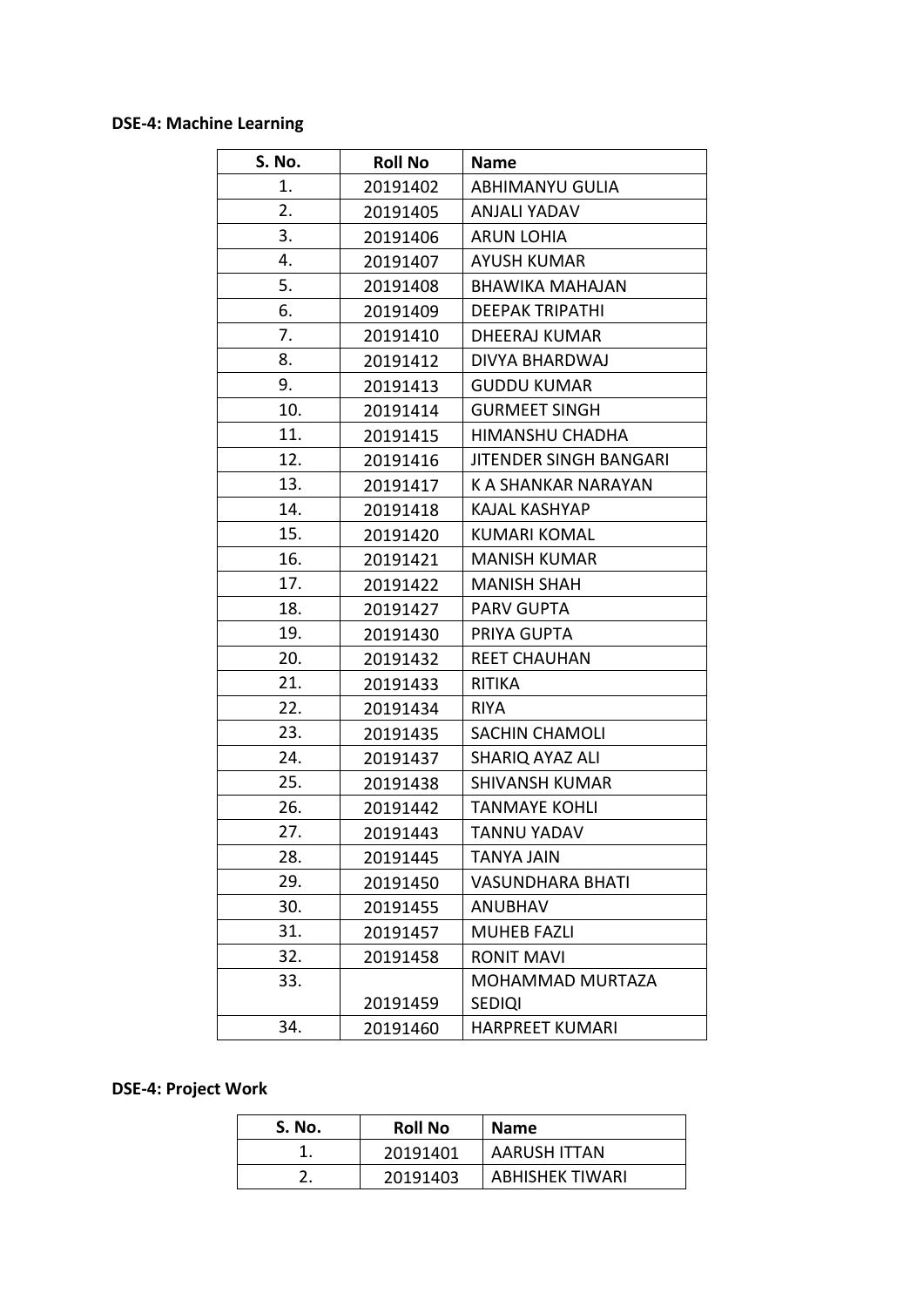| 3.  | 20191404 | <b>ANIRVAN GOSWAMI</b> |
|-----|----------|------------------------|
| 4.  | 20191419 | <b>KARUNESH PATHAK</b> |
| 5.  | 20191425 | <b>NAMAN JAIN</b>      |
| 6.  | 20191428 | PAVITRA KAPOOR         |
| 7.  | 20191429 | <b>PRATIKSHA GAUR</b>  |
| 8.  | 20191436 | SANKALP JHA            |
| 9.  | 20191444 | <b>TANYA</b>           |
| 10. | 20191449 | <b>VARUN KUMAR</b>     |
| 11. | 20191453 | YASHANG SINGH          |
| 12. | 20191454 | YUVRAJ SINGH TOMAR     |
| 13. | 20191456 | <b>HARSH</b>           |

## **Course: B.Sc. (H) Mathematics, 6th Semester**

### **DSE-4: Number Theory**

| S. No. | <b>Roll No</b> | <b>Name</b>          |
|--------|----------------|----------------------|
| 1.     | 20191020       | <b>MEGHA GARG</b>    |
| 2.     | 20191030       | <b>RISHABH SINGH</b> |
| 3.     | 20191033       | <b>SAKSHI SINGH</b>  |
| 4.     | 20191034       | <b>SANDHYA</b>       |
| 5.     | 20191035       | <b>SARITA YADAV</b>  |
| 6.     | 20191036       | <b>SAURABH YADAV</b> |

## **DSE-4: Linear Programming and Applications**

| <b>S. No.</b> | <b>Roll No</b> | <b>Name</b>          |
|---------------|----------------|----------------------|
| 1.            | 20191002       | <b>AJAY KUMAR</b>    |
| 2.            | 20191003       | AKSHAT AGGARWAL      |
| 3.            | 20191005       | ANUSHKA PRAJAPATI    |
| 4.            | 20191007       | <b>ASHPREET KAUR</b> |
| 5.            | 20191009       | <b>BHAVYA CHAWLA</b> |
| 6.            | 20191010       | <b>DEVESH TEWARI</b> |
| 7.            | 20191011       | <b>GAURAV</b>        |
| 8.            | 20191012       | <b>GAURAV MEENA</b>  |
| 9.            | 20191013       | <b>HARISH KUMAR</b>  |
| 10.           |                | <b>HITESH KUMAR</b>  |
|               | 20191014       | MAHANANDA            |
| 11.           | 20191015       | <b>JANHVI SINGH</b>  |
| 12.           | 20191016       | KHUSHI BAJAJ         |
| 13.           | 20191018       | <b>MANASI BHATT</b>  |
| 14.           | 20191019       | <b>MANEESHA GAUR</b> |
| 15.           | 20191021       | <b>MOUSUMI BOSE</b>  |
| 16.           | 20191022       | <b>NIKHIL</b>        |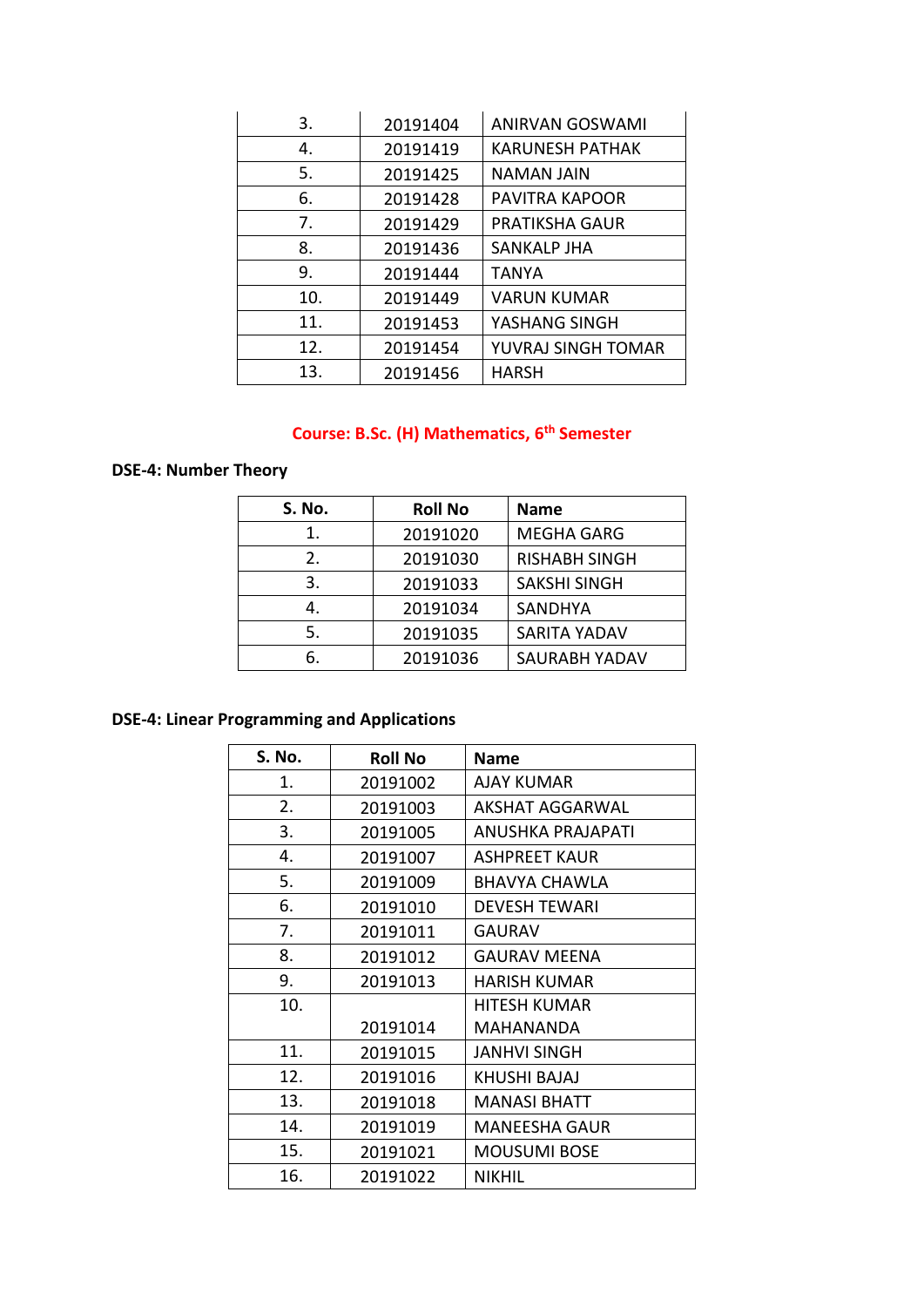| 17. | 20191026 | <b>PARMENDER SINGH</b> |
|-----|----------|------------------------|
| 18. | 20191027 | <b>PARNAV MALIK</b>    |
| 19. | 20191029 | RIMJHIM CHAKRAVERTY    |
| 20. | 20191031 | <b>RITIK SINGH</b>     |
| 21. | 20191032 | <b>SACHIN KUMAR</b>    |
| 22. | 20191037 | <b>SAURAV KUMAR</b>    |
| 23. | 20191039 | <b>SHREY VYAS</b>      |
| 24. | 20191042 | <b>TUSHAR KUMAR</b>    |
| 25. | 20191045 | <b>ABHISHEK ANAND</b>  |
| 26. | 20191046 | <b>GAURVI AGRAWAL</b>  |
| 27. | 20191048 | <b>KUNAL DUTT</b>      |
| 28. | 20191051 | <b>SAHIL KUMAR</b>     |
| 29. | 20191052 | <b>DIMPLE</b>          |

# **Course: BA (H) Philosophy, 6th Semester**

#### **DSE: Aesthetics**

| S. No. | <b>Roll No</b> | <b>Name</b>              |
|--------|----------------|--------------------------|
| 1.     | 20181802       | <b>ABHISHEK YADAV</b>    |
| 2.     | 20181804       | <b>AKANKSHA SETH</b>     |
| 3.     | 20181810       | <b>DHEERAJ</b>           |
| 4.     | 20191803       | ADITYA KASHYAP           |
| 5.     | 20191809       | ANJALI SHARMA            |
| 6.     | 20191813       | <b>AYUSH PANDEY</b>      |
| 7.     | 20191814       | <b>BHOOMIKA CHAUHAN</b>  |
| 8.     | 20191815       | <b>CHETNA</b>            |
| 9.     | 20191817       | <b>DEEPIKA KHATANA</b>   |
| 10.    | 20191819       | <b>FAGUN MITTAL</b>      |
| 11.    | 20191820       | HARI OM MISHRA           |
| 12.    | 20191829       | <b>MANSI</b>             |
| 13.    | 20191831       | <b>MOHIT KUMAR</b>       |
| 14.    | 20191832       | <b>MOHIT RATHOUR</b>     |
| 15.    | 20191833       | <b>MOKSHIKA BHARGAVA</b> |
| 16.    | 20191834       | N MALVIKA LEIMA          |
| 17.    | 20191835       | <b>NANDINI GARG</b>      |
| 18.    | 20191841       | <b>SAPNA</b>             |
| 19.    | 20191842       | <b>SHIVAN KUMAR</b>      |
| 20.    | 20191845       | SUDHANSHU SRIVASTAVA     |
| 21.    | 20191846       | <b>SUMBUL RAFI</b>       |
| 22.    | 20191848       | <b>VAISHNAVI</b>         |
| 23.    | 20191850       | VARSHA KATARIA           |
| 24.    | 20191851       | <b>VINAYAK PALIWAL</b>   |
| 25.    | 20191860       | RUPANSHI SHARMA          |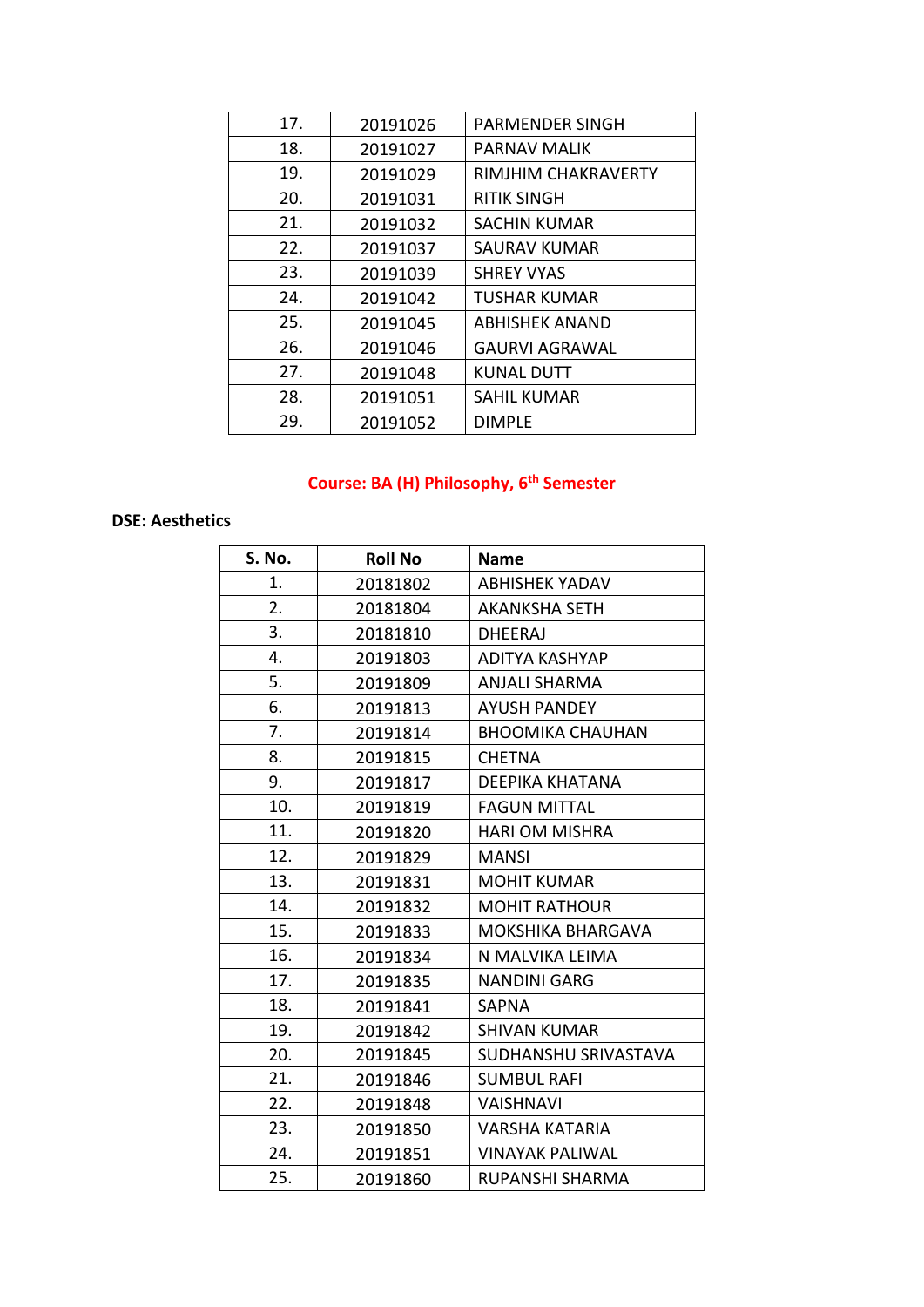## **DSE: Knowledge & Scepticism**

| S. No. | <b>Roll No</b> | <b>Name</b>             |
|--------|----------------|-------------------------|
| 1.     | 20181801       | <b>ABHISHEK</b>         |
| 2.     | 20191801       | ABHIMANYU CHADHA        |
| 3.     | 20191803       | ADITYA KASHYAP          |
| 4.     | 20191804       | <b>AINI SINGH</b>       |
| 5.     | 20191807       | ANIMESH KUMAR JHA       |
| 6.     | 20191810       | <b>ANSHUL SINGH</b>     |
| 7.     | 20191811       | ARVAAZ ALI              |
| 8.     | 20191812       | <b>ATUL CHAUHAN</b>     |
| 9.     | 20191813       | <b>AYUSH PANDEY</b>     |
| 10.    | 20191814       | <b>BHOOMIKA CHAUHAN</b> |
| 11.    | 20191815       | <b>CHETNA</b>           |
| 12.    | 20191816       | DEEPANSHI ARYA          |
| 13.    | 20191817       | DEEPIKA KHATANA         |
| 14.    | 20191818       | <b>DHANISHTHA ARORA</b> |
| 15.    | 20191820       | <b>HARI OM MISHRA</b>   |
| 16.    | 20191821       | <b>HARSHITA MISHRA</b>  |
| 17.    | 20191822       | <b>ILMAN KHALIL</b>     |
| 18.    | 20191823       | <b>INSHA ALAM</b>       |
| 19.    | 20191824       | <b>KANIKA GUPTA</b>     |
| 20.    | 20191826       | <b>KASHISH MEHTA</b>    |
| 21.    | 20191827       | KHUSHI A AYUBI          |
| 22.    | 20191829       | MANSI                   |
| 23.    | 20191831       | <b>MOHIT KUMAR</b>      |
| 24.    | 20191832       | <b>MOHIT RATHOUR</b>    |
| 25.    | 20191837       | RAMRAGHVENDRA           |
| 26.    | 20191839       | <b>SAHIL PRASAD</b>     |
| 27.    | 20191841       | <b>SAPNA</b>            |
| 28.    | 20191842       | <b>SHIVAN KUMAR</b>     |
| 29.    | 20191843       | SHIVANSH NAUTIYAL       |
| 30.    | 20191846       | <b>SUMBUL RAFI</b>      |
| 31.    | 20191847       | <b>TUSHAR MIDDHA</b>    |
| 32.    | 20191849       | <b>VANDANA</b>          |
| 33.    | 20191851       | VINAYAK PALIWAL         |
| 34.    | 20191852       | <b>VRITTI BHALLA</b>    |
| 35.    | 20191853       | <b>GAURAV YADAV</b>     |
| 36.    | 20191854       | <b>KANAK RAJ</b>        |
| 37.    | 20191855       | LACPATI LAISHRAM        |
| 38.    | 20191856       | <b>MORISH ELANGBAM</b>  |
| 39.    | 20191857       | <b>NANDINI JHA</b>      |
| 40.    | 20191859       | RISHABH YADAV           |
| 41.    | 20191861       | SAHIL KUMAR GUPTA       |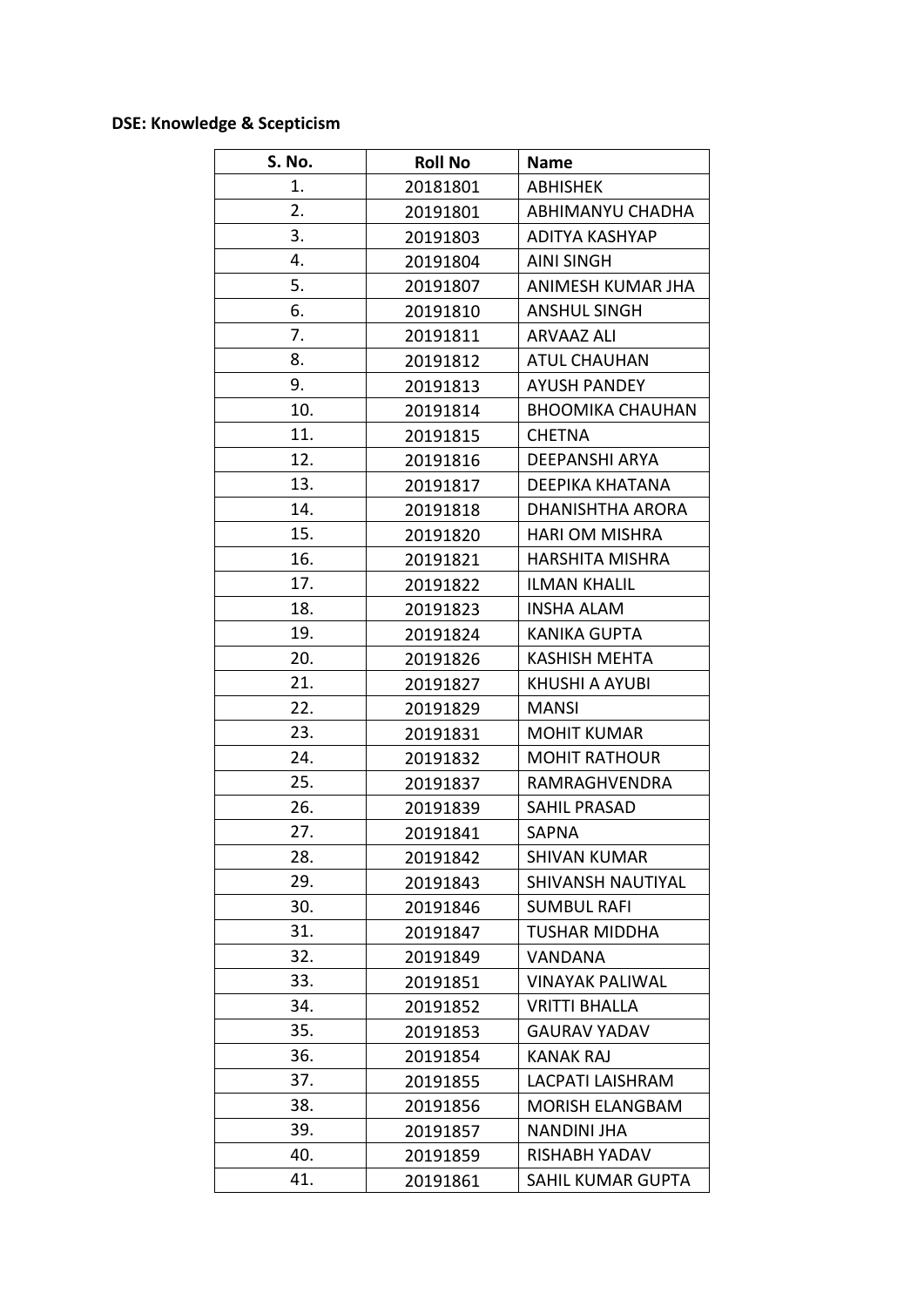#### **DSE: Feminism**

| S. No. | <b>Roll No</b> | <b>Name</b>            |
|--------|----------------|------------------------|
| 1.     | 20181801       | <b>ABHISHEK</b>        |
| 2.     | 20181802       | <b>ABHISHEK YADAV</b>  |
| 3.     | 20181804       | <b>AKANKSHA SETH</b>   |
| 4.     | 20181810       | DHEERAJ                |
| 5.     | 20191801       | ABHIMANYU CHADHA       |
| 6.     | 20191804       | <b>AINI SINGH</b>      |
| 7.     | 20191807       | ANIMESH KUMAR JHA      |
| 8.     | 20191809       | <b>ANJALI SHARMA</b>   |
| 9.     | 20191810       | <b>ANSHUL SINGH</b>    |
| 10.    | 20191811       | ARVAAZ ALI             |
| 11.    | 20191812       | <b>ATUL CHAUHAN</b>    |
| 12.    | 20191816       | <b>DEEPANSHI ARYA</b>  |
| 13.    | 20191818       | DHANISHTHA ARORA       |
| 14.    | 20191819       | <b>FAGUN MITTAL</b>    |
| 15.    | 20191821       | <b>HARSHITA MISHRA</b> |
| 16.    | 20191822       | <b>ILMAN KHALIL</b>    |
| 17.    | 20191823       | <b>INSHA ALAM</b>      |
| 18.    | 20191824       | <b>KANIKA GUPTA</b>    |
| 19.    | 20191826       | <b>KASHISH MEHTA</b>   |
| 20.    | 20191827       | KHUSHI A AYUBI         |
| 21.    | 20191833       | MOKSHIKA BHARGAVA      |
| 22.    | 20191834       | N MALVIKA LEIMA        |
| 23.    | 20191835       | <b>NANDINI GARG</b>    |
| 24.    | 20191837       | RAMRAGHVENDRA          |
| 25.    | 20191839       | <b>SAHIL PRASAD</b>    |
| 26.    | 20191843       | SHIVANSH NAUTIYAL      |
| 27.    |                | SUDHANSHU              |
|        | 20191845       | SRIVASTAVA             |
| 28.    | 20191847       | TUSHAR MIDDHA          |
| 29.    | 20191848       | VAISHNAVI              |
| 30.    | 20191849       | VANDANA                |
| 31.    | 20191850       | <b>VARSHA KATARIA</b>  |
| 32.    | 20191852       | <b>VRITTI BHALLA</b>   |
| 33.    | 20191853       | <b>GAURAV YADAV</b>    |
| 34.    | 20191854       | <b>KANAK RAJ</b>       |
| 35.    | 20191855       | LACPATI LAISHRAM       |
| 36.    | 20191856       | <b>MORISH ELANGBAM</b> |
| 37.    | 20191857       | <b>NANDINI JHA</b>     |
| 38.    | 20191859       | RISHABH YADAV          |
| 39.    | 20191860       | RUPANSHI SHARMA        |
| 40.    | 20191861       | SAHIL KUMAR GUPTA      |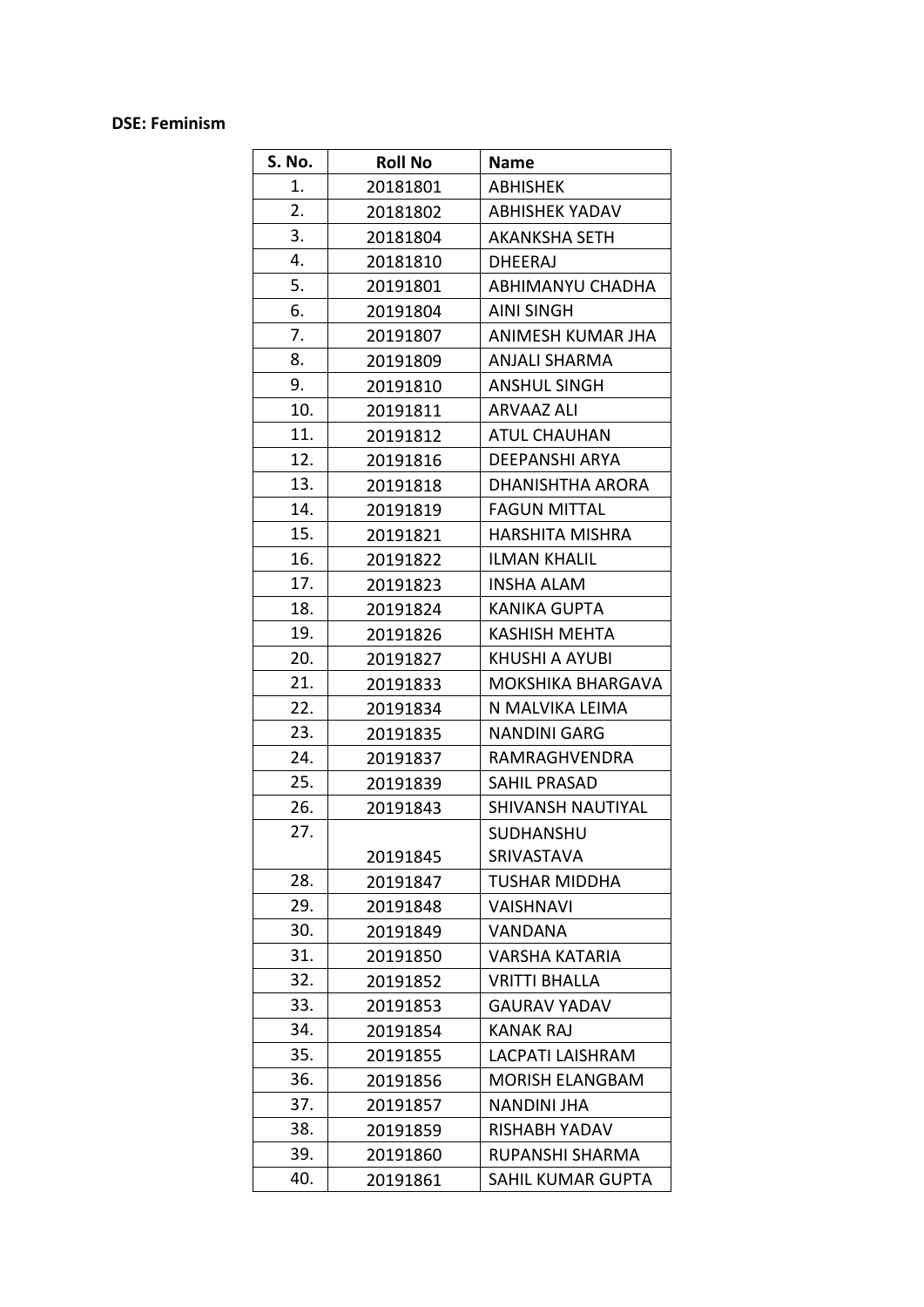### **Course: BA Programme, 6th Semester (Only for students having Political Science as Discipline Paper)**

## **DSE: Democracy and Governance**

| S. No. | <b>Roll No</b> | <b>Name</b>                 |
|--------|----------------|-----------------------------|
| 1.     | 20180124       | <b>TOI DOYE</b>             |
| 2.     | 20190002       | AASTHA UPADHYAY             |
| 3.     | 20190009       | <b>AKASH BILANDI</b>        |
| 4.     | 20190010       | AKASH TANWAR                |
| 5.     | 20190016       | <b>ANKIT KUMAR</b>          |
| 6.     | 20190017       | DHEERAJ YADAV               |
| 7.     | 20190031       | <b>EKTA GUPTA</b>           |
| 8.     | 20190035       | <b>HARSHITA RATHI</b>       |
| 9.     | 20190053       | <b>MANSI DHAKA</b>          |
| 10.    | 20190056       | Mude Vamsi Naik             |
| 11.    | 20190058       | <b>MUSKAN KHAN</b>          |
| 12.    | 20190059       | <b>MUSKAN NAGAR</b>         |
| 13.    | 20190078       | RAJNISH KUMAR SINGH         |
| 14.    | 20190083       | <b>RUPESH</b>               |
| 15.    | 20190084       | <b>SAHIM</b>                |
| 16.    | 20190094       | TUSHAR SHARMA               |
| 17.    | 20190108       | <b>BHUMIKA SARIPIDAKALA</b> |
| 18.    | 20190117       | DHEERAJ YADAV               |
| 19.    | 20190120       | SHUBHAM KUMAR               |
|        |                | <b>SHARMA</b>               |

### **DSE: Understanding Globalization**

| S. No. | <b>Roll No</b> | <b>Name</b>            |
|--------|----------------|------------------------|
| 1.     | 20190001       | AANMOL PRABHAKAAR      |
| 2.     | 20190007       | ADITYA SHARMA          |
| 3.     | 20190011       | AKSHIT KHURANA         |
| 4.     | 20190014       | ANIRUDH KHAJURIA       |
| 5.     | 20190015       | ANJALI YADAV           |
| 6.     | 20190022       | AUDURTI VASIST         |
| 7.     | 20190023       | BHAAVYA RAJAN          |
| 8.     | 20190025       | <b>DEVANSH MIGLANI</b> |
| 9.     | 20190026       | DHEERAJ SOMANI         |
| 10.    | 20190030       | DIVYA HALDER           |
| 11.    | 20190033       | <b>GUNTAS SUDAN</b>    |
| 12.    | 20190036       | <b>HIMANI</b>          |
| 13.    | 20190041       | JASKIRAT SINGH         |
| 14.    | 20190044       | KAHKASHA               |